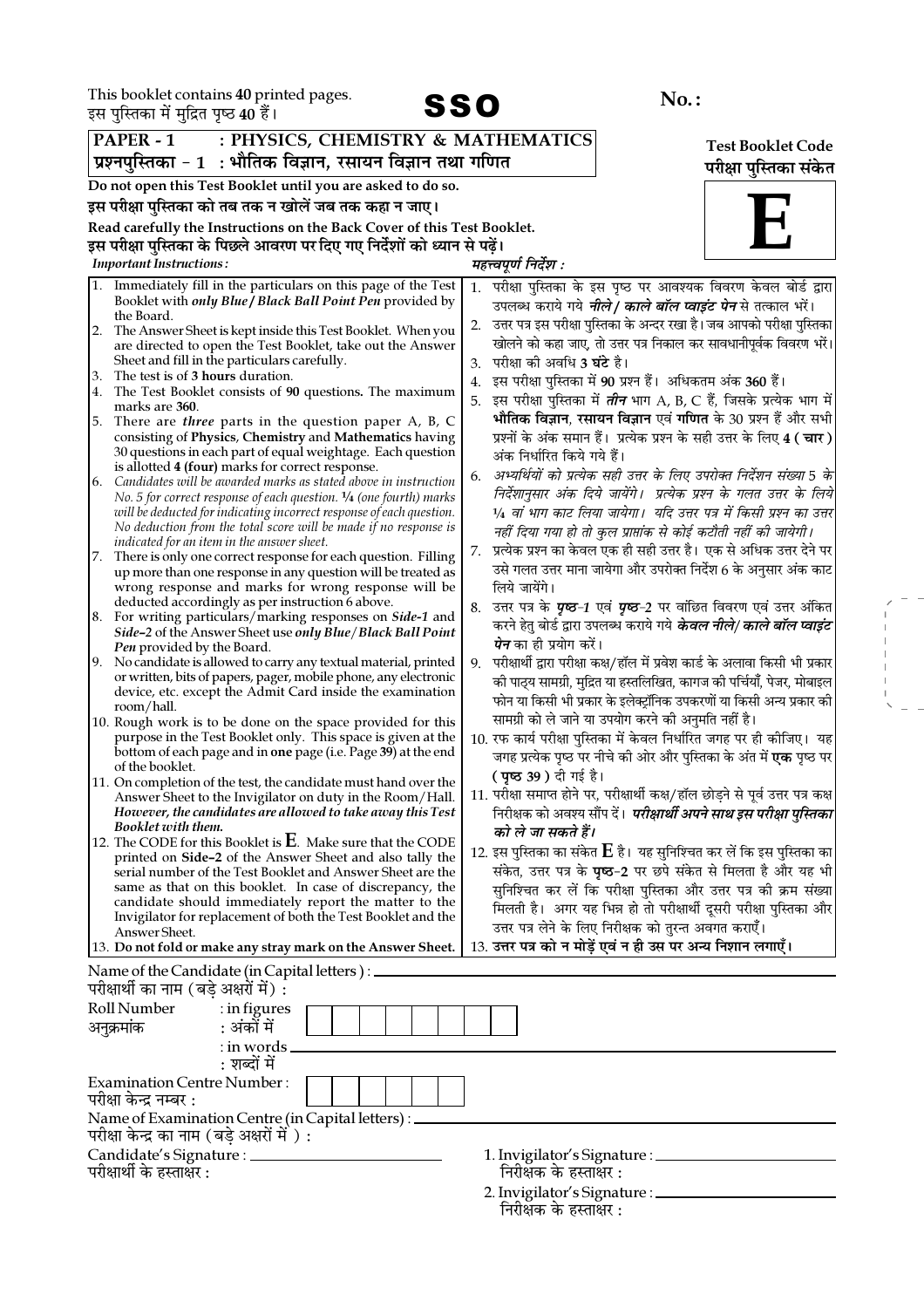### **PART A - PHYSICS** ALL THE GRAPHS GIVEN ARE SCHEMATIC AND NOT DRAWN TO SCALE.

- $\mathbf{1}$ . A student measures the time period of 100 oscillations of a simple pendulum four times. The data set is  $90 s$ ,  $91 s$ ,  $95 s$  and 92 s. If the minimum division in the measuring clock is 1 s, then the reported mean time should be:
	- $92 \pm 2$  s  $(1)$
	- $92 \pm 5.0 s$  $(2)$
	- $(3)$  $92 \pm 1.8$  s
	- $(4)$  $92 \pm 3$  s
- $2.$ A particle of mass  $m$  is moving along the side of a square of side  $'a'$ , with a uniform speed  $v$  in the  $x-y$  plane as shown in the figure:



Which of the following statements is false for the angular momentum  $\overrightarrow{L}$  about the origin?

- (1)  $\vec{L} = -\frac{mv}{\sqrt{2}} R \hat{k}$  when the particle is moving from  $A$  to  $B$ .
- (2)  $\vec{L} = m v \left[ \frac{R}{\sqrt{2}} a \right] \hat{k}$  when the particle is moving from  $C$  to  $D$ .
- (3)  $\vec{L} = m v \left[ \frac{R}{\sqrt{2}} + a \right] \hat{k}$  when the particle is moving from  $B$  to  $C$ .
- (4)  $\vec{L} = \frac{mv}{\sqrt{2}} R \hat{k}$  when the particle is moving from  $D$  to  $A$ .

 $E/Page$  2

# SPACE FOR ROUGH WORK / रफ कार्य के लिए जगह

## भाग  $A - \hat{A}$ मीतिक विज्ञान दिए गये सभी ग्राफ आरेखीय हैं और स्केल के अनुसार रेखांकित नहीं है।

- एक छात्र एक सरल–आवर्त–दोलक के 100 आवत्तियों  $\overline{1}$ . का समय 4 बार मापता है और उनको 90 s, 91 s, 95 s और 92 s पाता है। इस्तेमाल की गई घडी का न्यनतम अल्पांश 1 s है। तब मापे गये माध्य समय को उसे लिखना चाहिये :
	- $(1)$  $92 \pm 2$  s
	- $92 \pm 5.0 s$  $(2)$
	- $(3)$   $92 \pm 1.8$  s
	- $(4)$  $92 \pm 3$  s
- चित्र में भुजा 'a' का वर्ग x- $y$  तल में है।  $m$  द्रव्यमान  $2.$ का एक कण एकसमान गति,  $v$  से इस वर्ग की भुजा पर चल रहा है जैसा कि चित्र में दर्शाया गया है।



U<br>तब निम्न में से कौनसा कथन, इस कण के मूलबिंदु के गिर्द कोणीय आघर्ण  $\overrightarrow{L}$  के लिये, **गलत** है?

- (1)  $\overrightarrow{L} = -\frac{mv}{\sqrt{2}} R \overrightarrow{k}$ , जब कण A से B की ओर चल रहा है।
- (2)  $\vec{L} = mv \left[ \frac{R}{\sqrt{2}} a \right] \hat{k}$ , जब कण *C* से  $D$  की ओर चल रहा है
- (3)  $\vec{L} = mv \left[ \frac{R}{\sqrt{2}} + a \right] \hat{k}$ , जब कण B से  $C$  की ओर चल रहा है।
- (4)  $\overrightarrow{L} = \frac{mv}{\sqrt{2}} R \overrightarrow{k}$ , जब कण  $D$  से A की ओर चल रहा है।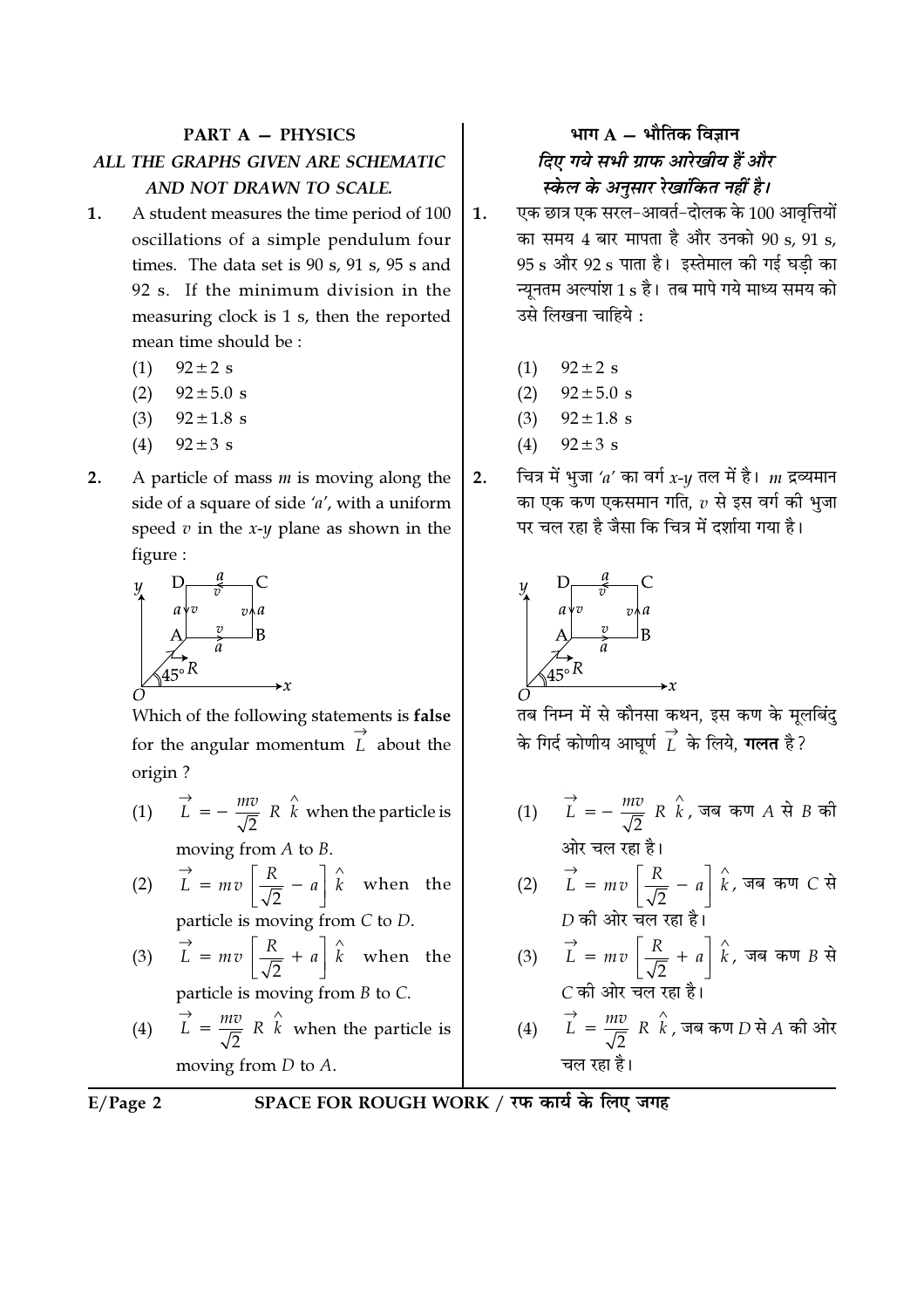A point particle of mass  $m$ , moves along 3. the uniformly rough track PQR as shown in the figure. The coefficient of friction, between the particle and the rough track equals  $\mu$ . The particle is released, from rest, from the point P and it comes to rest at a point R. The energies, lost by the ball, over the parts, PQ and QR, of the track, are equal to each other, and no energy is lost when particle changes direction from PQ to QR.

> The values of the coefficient of friction  $\mu$ and the distance  $x(=\overline{QR})$ , are, respectively close to:

 $m'$ द्रव्यमान का एक बिंदु कण एक खुरदरे पथ PQR  $3.$ (चित्र देखिये) पर चल रहा है। कण और पथ के बीच घर्षण गुणांक  $\mu$  है। कण P से छोडे जाने के बाद R पर पहुँच कर रुक जाता है। पथ के भाग PQ और QR पर चलने में कण द्वारा खर्च की गई ऊर्जाएँ बराबर हैं। PQ से QR पर होने वाले दिशा बदलाव में कोई ऊर्जा खर्च नहीं होती।

तब  $\mu$  और दूरी  $x(=\overline{\text{QR}})$  के मान लगभग हैं क्रमश: :



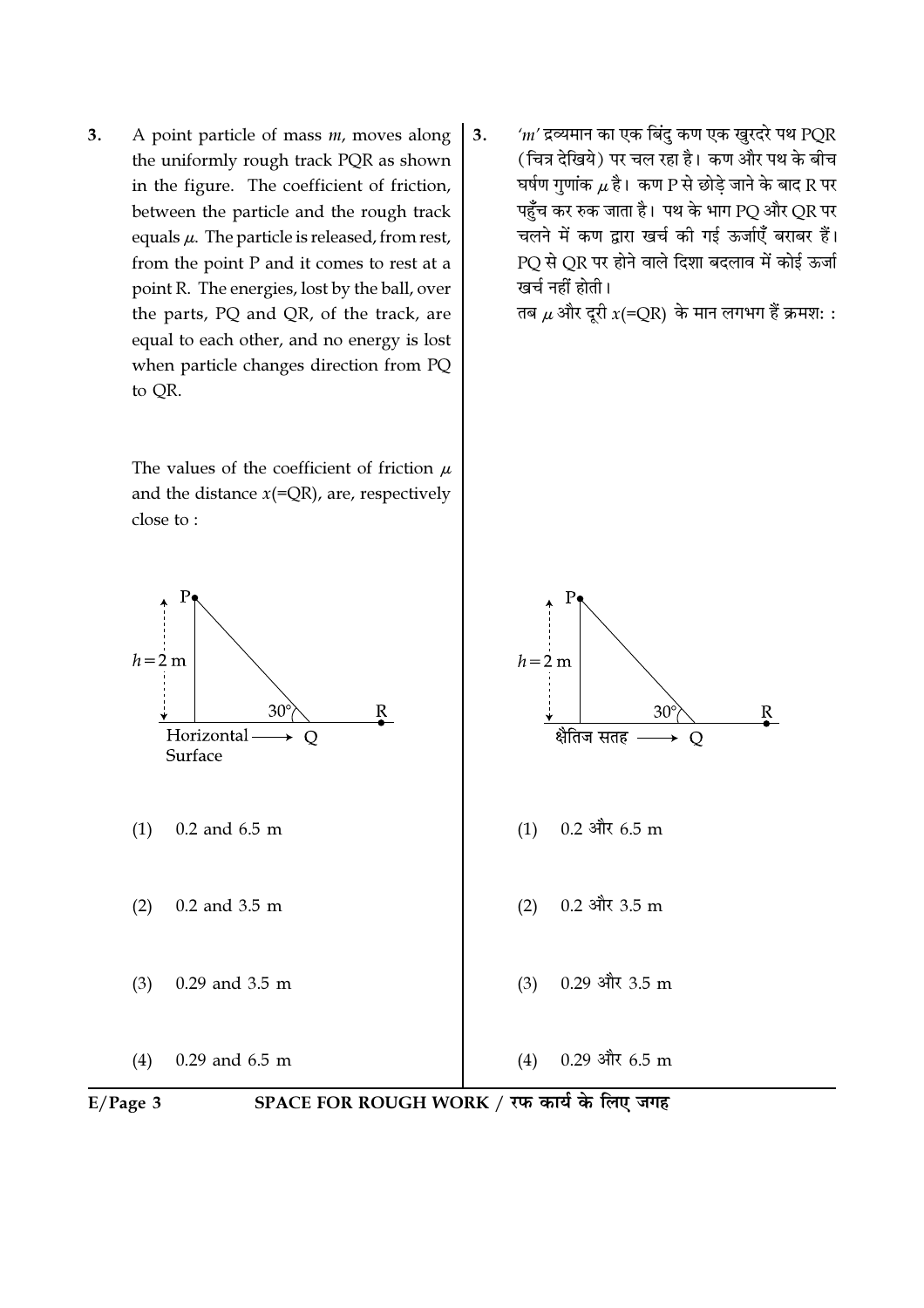- A person trying to lose weight by burning  $4.$ fat lifts a mass of 10 kg upto a height of 1 m 1000 times. Assume that the potential energy lost each time he lowers the mass is dissipated. How much fat will he use up considering the work done only when the weight is lifted up? Fat supplies  $3.8 \times 10^7$  J of energy per kg which is converted to mechanical energy with a 20% efficiency rate. Take  $g = 9.8$  ms<sup>-2</sup>:
	- $2.45 \times 10^{-3}$  kg  $(1)$
	- $6.45 \times 10^{-3}$  kg  $(2)$
	- $9.89 \times 10^{-3}$  kg  $(3)$
	- $12.89 \times 10^{-3}$  kg  $(4)$
- 5. A roller is made by joining together two cones at their vertices O. It is kept on two rails AB and CD which are placed asymmetrically (see figure), with its axis perpendicular to CD and its centre O at the centre of line joining AB and CD (see figure). It is given a light push so that it starts rolling with its centre O moving parallel to CD in the direction shown. As it moves, the roller will tend to:



turn left.  $(1)$ 

- $(2)$ turn right.
- go straight.  $(3)$
- $(4)$ turn left and right alternately.
- एक भारोत्तोलक भार को पहले ऊपर और फिर नीचे 4. तक लाता है। यह माना जाता है कि सिर्फ भार को ऊपर ले जाने में कार्य होता है और नीचे लाने में स्थितिज ऊर्जा का ह्रास होता है। शरीर की वसा ऊर्जा देती है जो यांत्रिकीय ऊर्जा में बदलती है। मान लें कि वसा द्वारा दी गई ऊर्जा  $3.8 \times 10^7$  J प्रति kg भार है, तथा इसका मात्र 20% यांत्रिकीय ऊर्जा में बदलता है। अब यदि एक भारोत्तोलक 10 kg के भार को 1000 बार 1 m की ऊँँचाई तक ऊपर और नीचे करता है तब उसके शरीर से वसा का क्षय है : (g = 9.8 ms<sup>-2</sup> लें)
	- $2.45 \times 10^{-3}$  kg  $(1)$
	- (2)  $6.45 \times 10^{-3}$  kg
	- $9.89 \times 10^{-3}$  kg  $(3)$
	- $12.89 \times 10^{-3}$  kg  $(4)$
- दो शंकु को उनके शीर्ष O पर जोडकर एक रोलर  $5.$ बनाया गया है और उसे AB व CD रेल पर असममित रखा गया है (चित्र देखिये)। रोलर का अक्ष CD से लम्बवत है और O दोनों रेल के बीचोबीच है। हल्के से धकेलने पर रोलर रेल पर इस प्रकार लुढकना आरम्भ करता है कि O का चालन CD के समांतर है (चित्र देखिये)। चालित हो जाने के बाद यह रोलर:



- बाँयों ओर मुडेगा।  $(1)$
- दायीं ओर मुडेगा।  $(2)$
- सीधा चलता रहेगा।  $(3)$
- बायें तथा दायें क्रमश: मुडता रहेगा।  $(4)$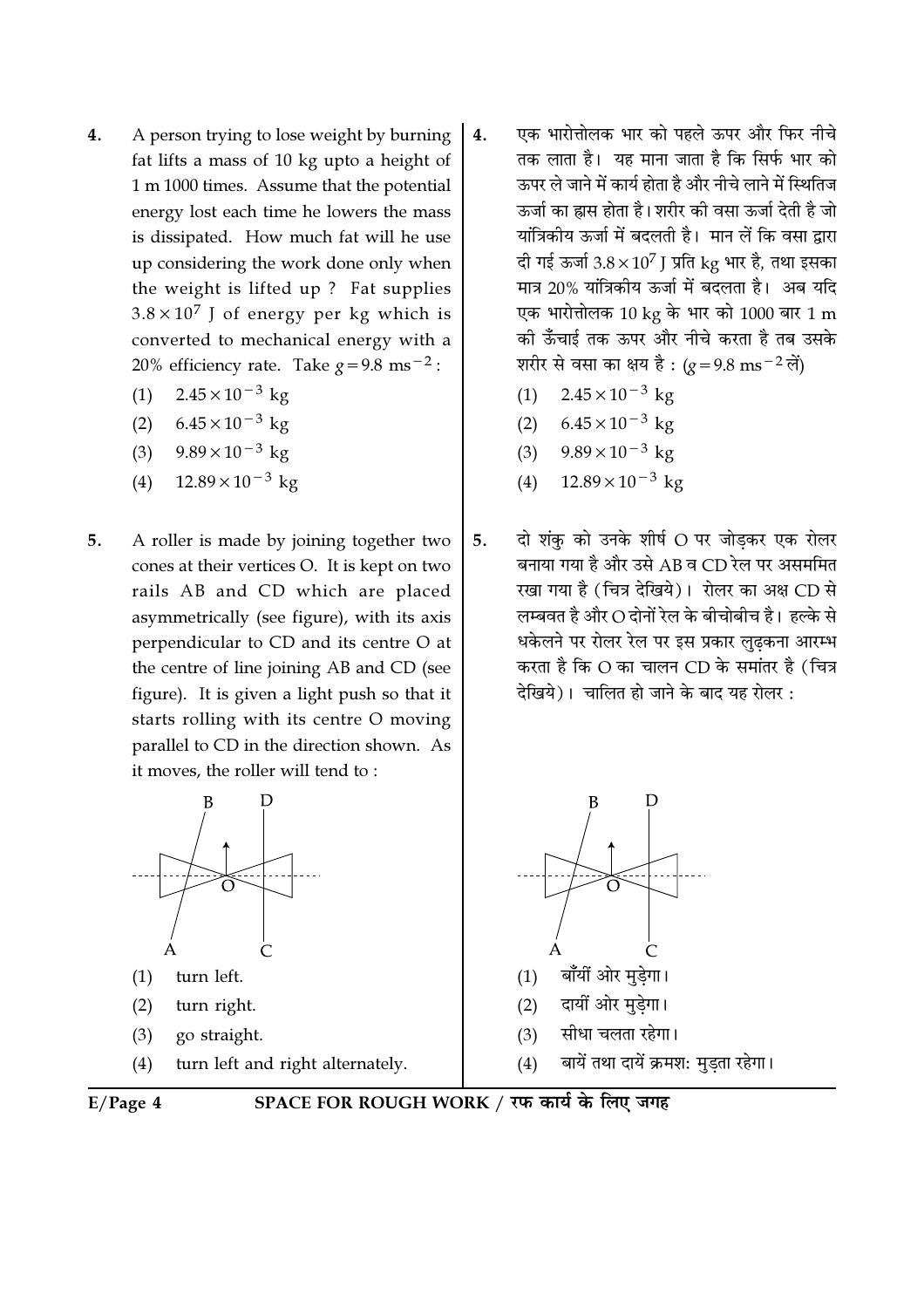- A satellite is revolving in a circular orbit at 6. a height  $'h'$  from the earth's surface (radius of earth  $R$ ;  $h$ << $R$ ). The minimum increase in its orbital velocity required, so that the satellite could escape from the earth's gravitational field, is close to: (Neglect the effect of atmosphere.)
	- $(1)$  $\sqrt{2 gR}$
	- $(2)$  $\sqrt{gR}$
	- $\sqrt{gR/2}$  $(3)$
	- $\sqrt{gR}$   $(\sqrt{2}-1)$  $(4)$
- 7. A pendulum clock loses 12 s a day if the temperature is  $40^{\circ}$ C and gains 4 s a day if the temperature is 20°C. The temperature at which the clock will show correct time, and the co-efficient of linear expansion  $\alpha$  of the metal of the pendulum shaft are respectively:

25°C;  $\alpha = 1.85 \times 10^{-5}$ /°C  $(1)$ 

- 60°C;  $\alpha$  = 1.85 × 10<sup>-4</sup>/°C  $(2)$
- 30°C;  $\alpha = 1.85 \times 10^{-3}$ /°C  $(3)$

55°C;  $\alpha = 1.85 \times 10^{-2}$ /°C  $(4)$ 

पृथ्वी की सतह से ' $h'$  ऊँचाई पर एक उपग्रह वृत्ताकार 6. पथ पर चक्कर काट रहा है (पृथ्वी की त्रिज्या R तथा  $h$ <<R)। पृथ्वी के गुरुत्व क्षेत्र से पलायन करने के लिये इसकी कक्षीय गति में आवश्यक न्यूनतम बदलाव है : (वायुमंडलीय प्रभाव को नगण्य लीजिए।)

$$
(1) \quad \sqrt{2 \, gR}
$$

$$
(2) \quad \sqrt{gR}
$$

$$
(3) \quad \sqrt{gR/2}
$$

- (4)  $\sqrt{gR} (\sqrt{2} 1)$
- एक पेन्डलम घडी 40°C तापमान पर 12 s प्रतिदिन 7. धीमी हो जाती है तथा 20°C तापमान पर 4 s प्रतिदिन तेज़ हो जाती है। तापमान जिस पर यह सही समय दर्शायेगी तथा पेन्डुलम की धातु का रेखीय–प्रसार गुणांक  $(\alpha)$  क्रमश: हैं :
	- $(1)$ 25°C;  $\alpha = 1.85 \times 10^{-5}$ /°C
	- 60°C;  $\alpha$  = 1.85 × 10<sup>-4</sup>/°C  $(2)$
	- 30°C;  $\alpha = 1.85 \times 10^{-3}$ /°C  $(3)$
	- 55°C;  $\alpha$  = 1.85 × 10<sup>-2</sup>/°C  $(4)$

 $E/Page 5$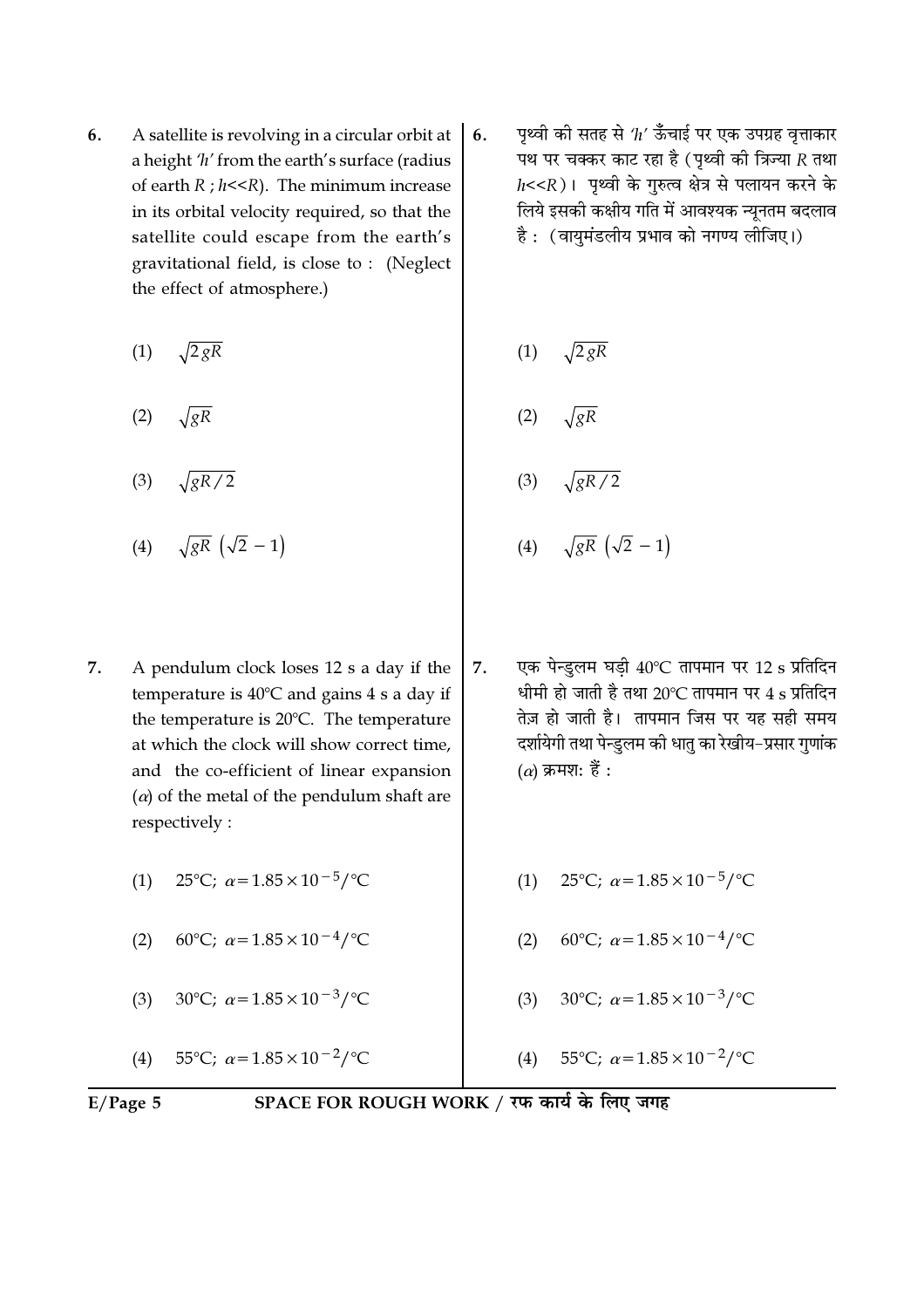8. An ideal gas undergoes a quasi static, reversible process in which its molar heat capacity C remains constant. If during this process the relation of pressure  $P$  and volume *V* is given by  $PV^n$  = constant, then *n* is given by (Here  $C_p$  and  $C_V$  are molar specific heat at constant pressure and constant volume, respectively) :

(1) 
$$
n = \frac{C_P}{C_V}
$$
  
\n(2) 
$$
n = \frac{C - C_P}{C - C_V}
$$
  
\n(3) 
$$
n = \frac{C_P - C}{C - C_V}
$$
  
\n(4) 
$$
n = \frac{C - C_V}{C - C_P}
$$

9.  $'n'$  moles of an ideal gas undergoes a process  $A \rightarrow B$  as shown in the figure. The maximum temperature of the gas during the process will be :

एक आदर्श गैस उत्क्रमणीय स्थैतिक-कल्प प्रक्रम से 8. गुज़रती है तथा उसकी मोलर-ऊष्मा-धारिता C स्थिर रहती है। यदि इस प्रक्रम में उसके दाब  $P$  व आयतन  $V$  के बीच संबंध  $PV^n$ = constant है। ( $C_p$  तथा  $C_{\scriptscriptstyle V}$  क्रमश: स्थिर दाब व स्थिर आयतन पर ऊष्मा-धारिता है) तब ' $n'$  के लिये समीकरण है:

(1) 
$$
n = \frac{C_P}{C_V}
$$
  
\n(2) 
$$
n = \frac{C - C_P}{C - C_V}
$$
  
\n(3) 
$$
n = \frac{C_P - C}{C - C_V}
$$
  
\n(4) 
$$
n = \frac{C - C_V}{C - C_P}
$$

'n' मोल आदर्श गैस एक प्रक्रम  $A\rightarrow B$  से गुज़रती है 9. (चित्र देखिये)। इस प्रक्रम के दौरान उसका अधिकतम तापमान होगा :

 $2V_0$ 





SPACE FOR ROUGH WORK / रफ कार्य के लिए जगह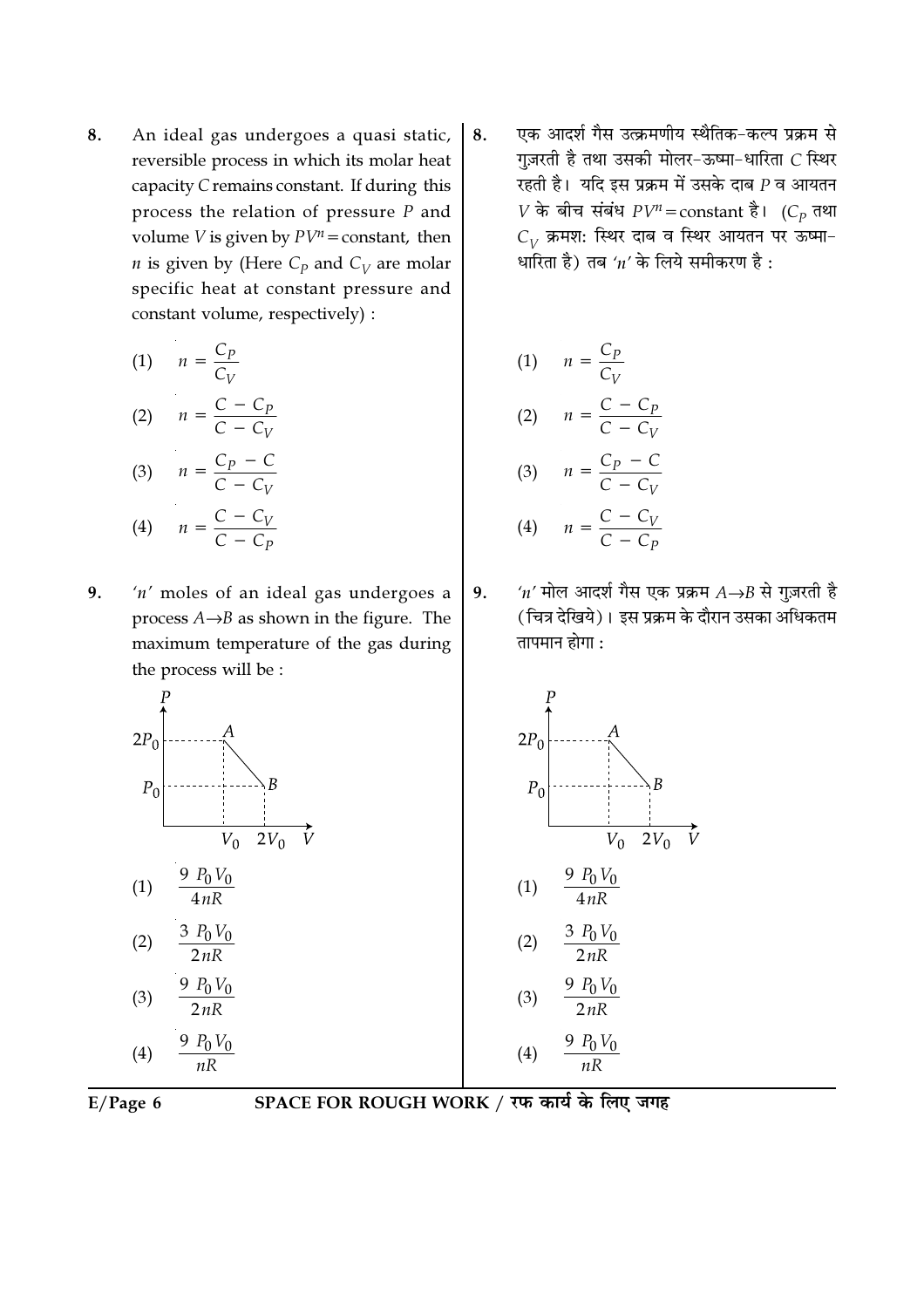A particle performs simple harmonic 10. motion with amplitude A. Its speed is trebled at the instant that it is at a distance  $\frac{2A}{3}$  from equilibrium position. The new amplitude of the motion is:

$$
(1) \quad \frac{A}{3}\sqrt{41}
$$

 $(2)$  $3A$ 

- $(3)$  $A\sqrt{3}$
- $(4)$
- $11.$ A uniform string of length 20 m is suspended from a rigid support. A short wave pulse is introduced at its lowest end. It starts moving up the string. The time taken to reach the support is: (take  $g = 10$  ms<sup>-2</sup>)
	- $2\pi\sqrt{2}$  s  $(1)$
	- $(2)$  $2s$
	- $2\sqrt{2}$  s  $(3)$
	- $(4)$  $\sqrt{2}$  s

एक कण 'A' आयाम से सरल-आवर्त दोलन कर रहा 10. है। जब यह अपने मूल-स्थान से  $\frac{2A}{3}$  पर पहुँचता है तब अचानक इसकी गति तिगुनी कर दी जाती है। तब इसका नया आयाम है :

(1) 
$$
\frac{A}{3}\sqrt{41}
$$
  
\n(2) 3A  
\n(3)  $A\sqrt{3}$   
\n(4)  $\frac{7A}{3}$ 

- $20 \text{ m}$  लम्बाई की एकसमान डोरी को एक दृढ़ आधार 11. से लटकाया गया है। इसके निचले सिरे से एक सूक्ष्म तरंग-स्पंद चालित होता है। ऊपर आधार तक पहुँचने में लगने वाला समय है:  $(g = 10 \text{ ms}^{-2} \text{ m})$ 
	- $2\pi\sqrt{2}$  s  $(1)$
	- $(2)$  $2s$

 $(4)$ 

 $2\sqrt{2}$  s  $(3)$ 

 $\sqrt{2}$  s

 $E/Page$  7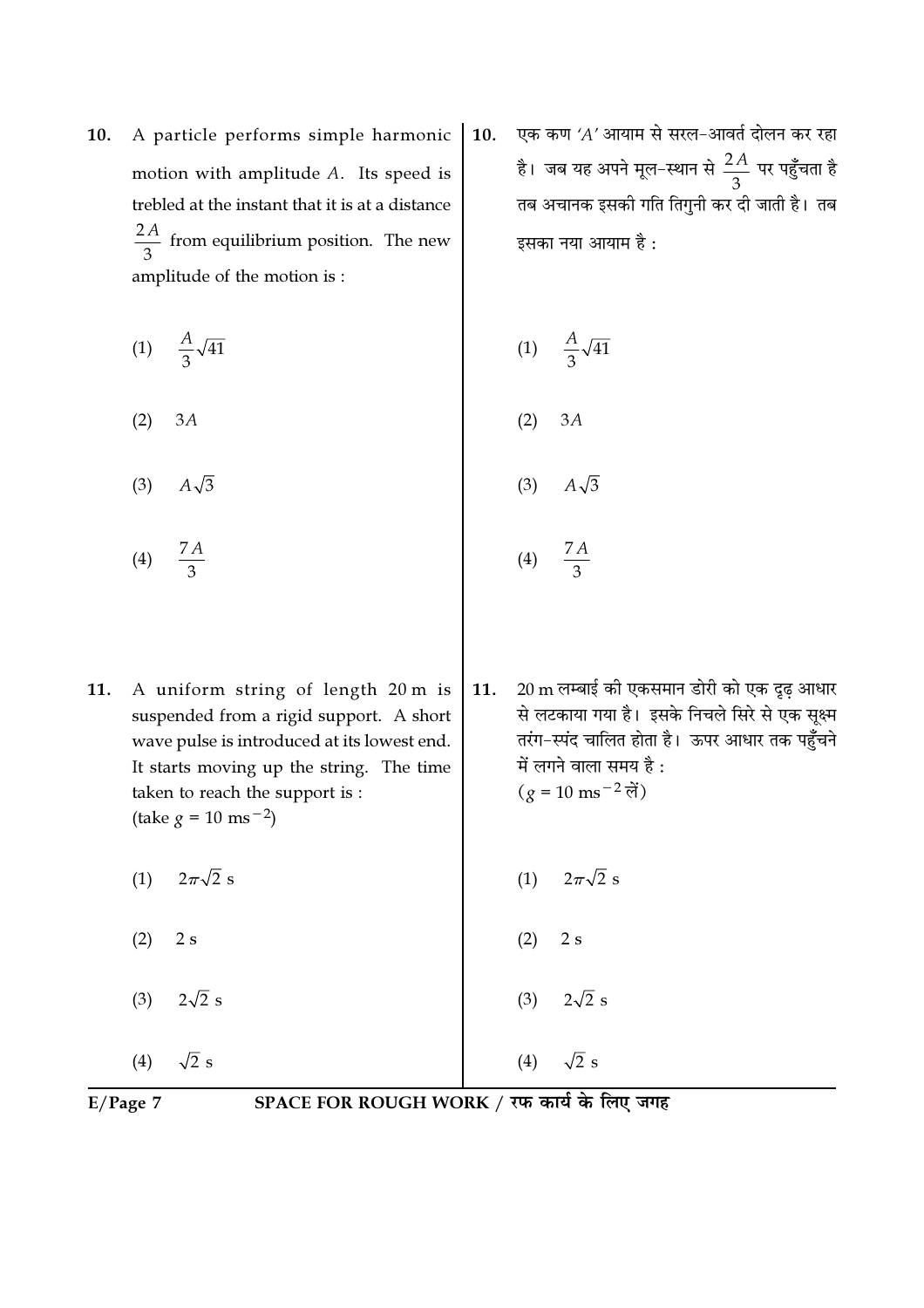- 12. The region between two concentric spheres of radii 'a' and 'b', respectively (see figure), has volume charge density  $\rho = \frac{A}{r}$ , where  $A$  is a constant and  $r$  is the distance from the centre. At the centre of the spheres is a point charge  $Q$ . The value of  $A$  such that the electric field in the region between the spheres will be constant, is:
- त्रिज्या 'a' तथा 'b' के दो एक-केन्द्री गोलों के (चित्र 12. देखिये) बीच के स्थान में आयतन आवेश-घनत्व  $\rho = \dfrac{A}{r}$  है, जहाँ A स्थिरांक है तथा  $r$  केन्द्र से दूरी है। गोलों के केन्द्र पर एक बिन्दु-आवेश  $Q$  है। 'A' का वह मान बतायें जिससे गोलों के बीच के स्थान में एकसमान वैद्युत-क्षेत्र हो:

(1) 
$$
\frac{Q}{2\pi a^2}
$$
  
\n(2)  $\frac{Q}{2\pi (b^2 - a^2)}$   
\n(3)  $\frac{2Q}{\pi (a^2 - b^2)}$   
\n(4)  $\frac{2Q}{\pi a^2}$   
\n(5)  $\frac{2Q}{\pi (a^2 - b^2)}$   
\n(6)  $\frac{2Q}{\pi (a^2 - b^2)}$   
\n(7)  $\frac{Q}{2\pi (b^2 - a^2)}$   
\n(8)  $\frac{2Q}{\pi (a^2 - b^2)}$ 

$$
E/Page\ 8
$$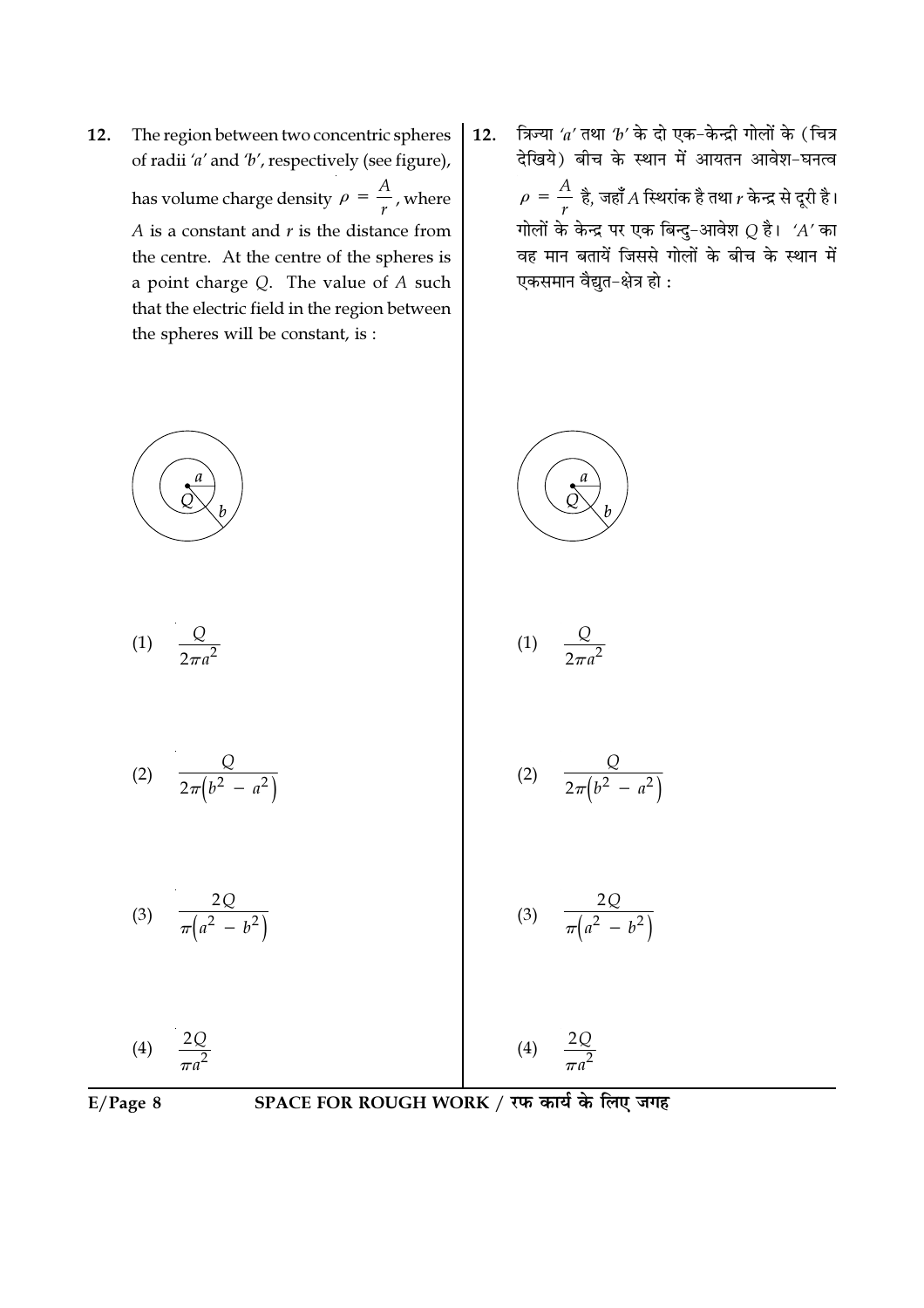A combination of capacitors is set up as 13. shown in the figure. The magnitude of the electric field, due to a point charge  $Q$ (having a charge equal to the sum of the charges on the 4  $\mu$ F and 9  $\mu$ F capacitors), at a point distant 30 m from it, would equal:



- 240 N/C  $(1)$
- $(2)$ 360 N/C
- 420 N/C  $(3)$
- $(4)$ 480 N/C
- 14. The temperature dependence of resistances of Cu and undoped Si in the temperature range 300-400 K, is best described by:
	- $(1)$ Linear increase for Cu, linear increase for Si.
	- Linear increase for Cu, exponential  $(2)$ increase for Si.
	- Linear increase for Cu, exponential  $(3)$ decrease for Si.
	- $(4)$ Linear decrease for Cu, linear decrease for Si.

संधारित्रों से बने एक परिपथ को चित्र में दिखाया गया 13. है। एक बिन्दु-आवेश  $Q$  (जिसका मान 4  $\mu$ F तथा 9  $\mu$ F वाले संधारित्रों के कुल आवेशों के बराबर है) के द्वारा 30 m दूरी पर वैद्युत-क्षेत्र का परिमाण होगा :



- $240$  N/C  $(1)$
- $(2)$ 360 N/C
- 420 N/C  $(3)$
- $(4)$ 480 N/C
- ताँबा तथा अमादित (undoped) सिलिकान के 14. प्रतिरोधों की उनके तापमान पर निर्भरता. 300-400 K तापमान अंतराल में, के लिये सही कथन है:
	- ताँबा के लिये रेखीय बढ़ाव तथा सिलिकान के  $(1)$ लिये रेखीय बढाव।
	- ताँबा के लिये रेखीय बढाव तथा सिलिकान के  $(2)$ लिये चरघातांकी बढ़ाव।
	- ताँबा के लिये रेखीय बढाव तथा सिलिकान के  $(3)$ लिये चरघातांकी घटाव।
	- ताँबा के लिये रेखीय घटाव तथा सिलिकान के  $(4)$ लिये रेखीय घटाव।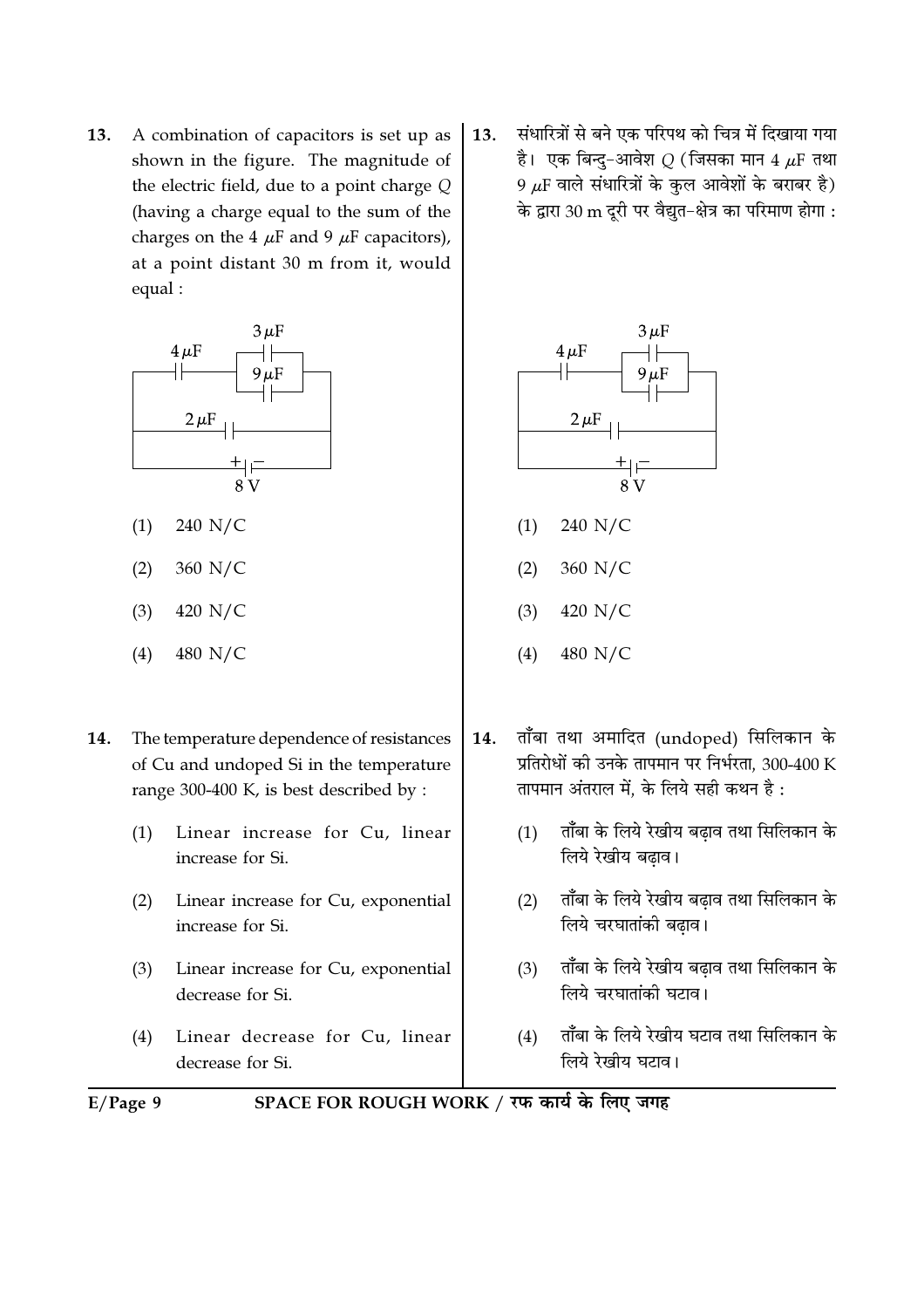Two identical wires A and B, each of length  $15.$  $'l'$ , carry the same current *I*. Wire *A* is bent into a circle of radius  $R$  and wire  $B$  is bent to form a square of side 'a'. If  $B_A$  and  $B_B$ are the values of magnetic field at the centres of the circle and square respectively, then the ratio  $\frac{B_A}{B_B}$  is :

(1) 
$$
\frac{\pi^2}{8}
$$
  
\n(2)  $\frac{\pi^2}{16\sqrt{2}}$   
\n(3)  $\frac{\pi^2}{16}$   
\n(4)  $\frac{\pi^2}{8\sqrt{2}}$ 

Hysteresis loops for two magnetic materials 16. A and B are given below:



These materials are used to make magnets for electric generators, transformer core and electromagnet core. Then it is proper to use :

- A for electric generators and  $(1)$ transformers.
- A for electromagnets and B for  $(2)$ electric generators.
- A for transformers and B for electric  $(3)$ generators.
- $(4)$ B for electromagnets and transformers.

दो एकसमान तार A व B प्रत्येक की लम्बाई  $'l'$ , में 15. समान धारा I प्रवाहित है।  $A$  को मोड़कर R त्रिज्या का एक वृत्त और  $B$  को मोड़कर भुजा 'a' का एक वर्ग बनाया जाता है। यदि  $B_A$  तथा  $B_B$  क्रमश: वृत्त के केन्द्र तथा वर्ग के केन्द्र पर चुम्बकीय क्षेत्र हैं, तब अनुपात  $\frac{B_A}{B_B}$  होगा :

(1) 
$$
\frac{\pi^2}{8}
$$
  
\n(2)  $\frac{\pi^2}{16\sqrt{2}}$   
\n(3)  $\frac{\pi^2}{16}$   
\n(4)  $\frac{\pi^2}{8\sqrt{2}}$ 

दो चुम्बकीय पदार्थ A तथा B के लिये हिस्टेरेसिस-16. लूप नीचे दिखाये गये हैं :



इन पदार्थों का चुम्बकीय उपयोग विद्युत-जेनेरेटर के चुम्बक, ट्रान्सफॉर्मर की क्रोड एवं विद्युत-चुम्बक की क्रोड आदि के बनाने में किया जाता है। तब यह उचित है कि $\cdot$ 

- A का इस्तेमाल विद्युत-जेनेरेटर तथा ट्रान्सफॉर्मर  $(1)$ दोनों में किया जाए।
- A का इस्तेमाल विद्यत-चम्बक में तथा B का  $(2)$ विद्युत-जेनेरेटर में किया जाए।
- A का इस्तेमाल ट्रान्सफॉर्मर में तथा B का  $(3)$ विद्युत-जेनेरेटर में किया जाए।
- B का इस्तेमाल विद्युत-चुम्बक तथा ट्रान्सफॉर्मर  $(4)$ दोनों में किया जाए।

 $E/Page$  10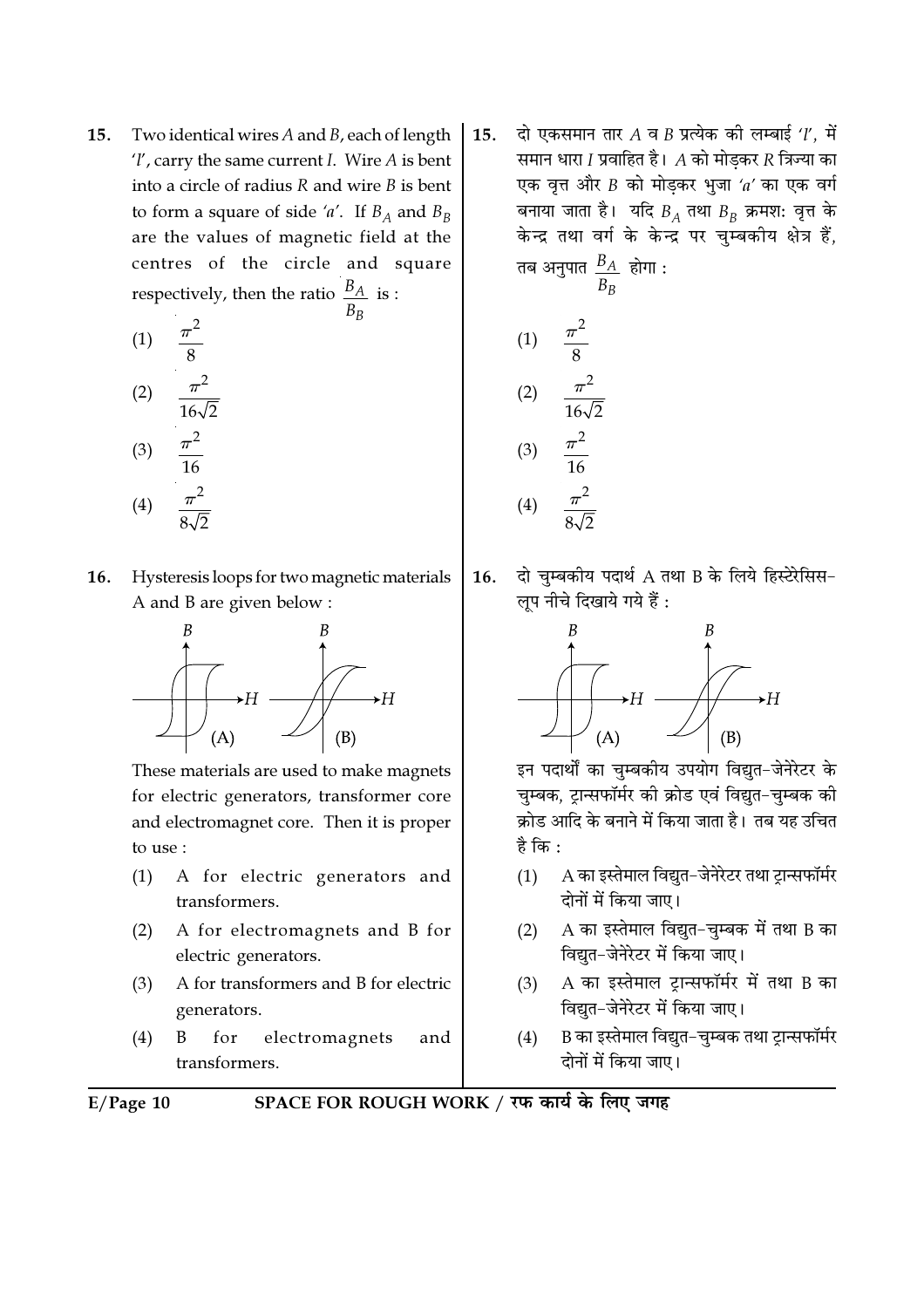|     | SPACE FOR ROUGH WORK / रफ कार्य के लिए जगह<br>$E/Page$ 11                                                                                                                                   |     |                                                                                                                                                                                                                                    |  |
|-----|---------------------------------------------------------------------------------------------------------------------------------------------------------------------------------------------|-----|------------------------------------------------------------------------------------------------------------------------------------------------------------------------------------------------------------------------------------|--|
|     | (4)<br>20 times nearer.                                                                                                                                                                     |     | पेड़ 20 गुना पास है।<br>(4)                                                                                                                                                                                                        |  |
|     | (3)<br>20 times taller.                                                                                                                                                                     |     | पेड़ 20 गुना ऊँचा है।<br>(3)                                                                                                                                                                                                       |  |
|     | (2)<br>10 times nearer.                                                                                                                                                                     |     | पेड़ 10 गुना पास है।<br>(2)                                                                                                                                                                                                        |  |
|     | 10 times taller.<br>(1)                                                                                                                                                                     |     | पेड़ 10 गुना ऊँचा है।<br>(1)                                                                                                                                                                                                       |  |
| 19. | An observer looks at a distant tree of<br>height 10 m with a telescope of magnifying<br>power of 20. To the observer the tree<br>appears :                                                  | 19. | दूर स्थित 10 m ऊँचे पेड़ को एक 20 आवर्धन क्षमता<br>वाले टेलिस्कोप से देखने पर क्या महसूस होगा ?                                                                                                                                    |  |
|     | (4)<br>B, A, D, C                                                                                                                                                                           |     | B, A, D, C<br>(4)                                                                                                                                                                                                                  |  |
|     | (3)<br>C, A, B, D                                                                                                                                                                           |     | (3)<br>C, A, B, D                                                                                                                                                                                                                  |  |
|     | A, B, D, C<br>(2)                                                                                                                                                                           |     | A, B, D, C<br>(2)                                                                                                                                                                                                                  |  |
|     | D, B, A, C<br>(1)                                                                                                                                                                           |     | D, B, A, C<br>(1)                                                                                                                                                                                                                  |  |
|     | D : Radiowave.<br>$C: X-ray$                                                                                                                                                                |     | $C: X$ - किरणें<br>$D:$ रेडियो तरंग                                                                                                                                                                                                |  |
|     | B : Yellow light<br>$A:$ Blue light                                                                                                                                                         |     | $A:$ नीला प्रकाश<br>B : पीला प्रकाश                                                                                                                                                                                                |  |
| 18. | Arrange the following electromagnetic<br>radiations per quantum in the order of<br>increasing energy:                                                                                       | 18. | निम्न प्रति क्वांटम वैद्युत–चुम्बकीय विकिरणों को उनकी<br>ऊर्जा के बढ़ते हुए क्रम में लगायें :                                                                                                                                      |  |
|     | (4)<br>$0.065$ H                                                                                                                                                                            |     | $0.065$ H<br>(4)                                                                                                                                                                                                                   |  |
|     | (3)<br>$0.044$ H                                                                                                                                                                            |     | $0.044$ H<br>(3)                                                                                                                                                                                                                   |  |
|     | $0.08\,$ H<br>(2)                                                                                                                                                                           |     | $0.08\,$ H<br>(2)                                                                                                                                                                                                                  |  |
|     | $80\ \mathrm{H}$<br>(1)                                                                                                                                                                     |     | 80 H<br>(1)                                                                                                                                                                                                                        |  |
| 17. | An arc lamp requires a direct current of<br>10 A at 80 V to function. If it is connected<br>to a 220 V (rms), 50 Hz AC supply, the<br>series inductor needed for it to work is<br>close to: | 17. | एक आर्क लैम्प को प्रकाशित करने के लिये 80 V पर<br>$10 \text{ A}$ की दिष्ट धारा (DC) की आवश्यकता होती है।<br>उसी आर्क को 220 V (rms) 50 Hz प्रत्यावर्ती धारा<br>(AC) से चलाने के लिये श्रेणी में लगने वाले प्रेरकत्व<br>का मान है : |  |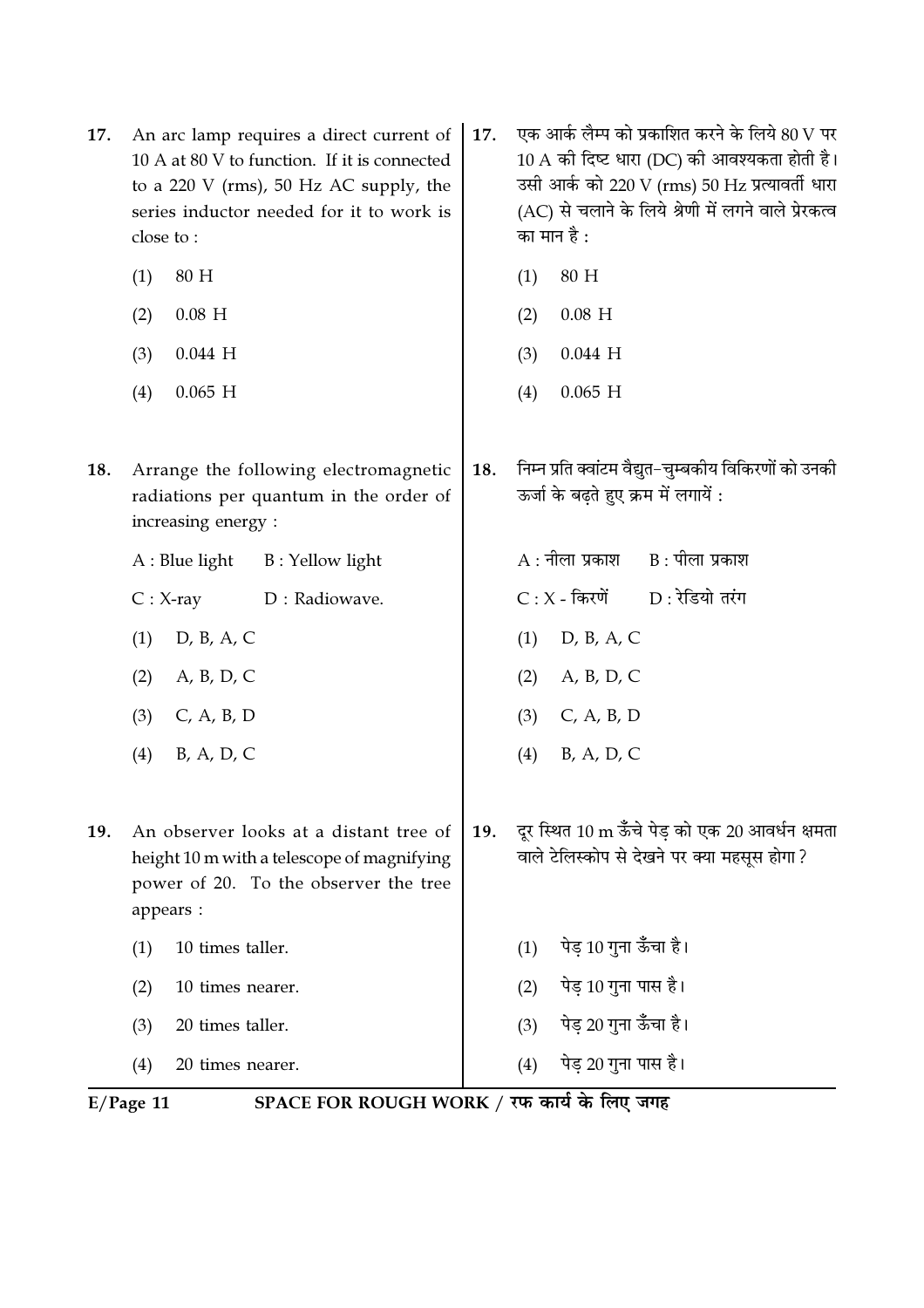The box of a pin hole camera, of length L, 20. has a hole of radius a. It is assumed that when the hole is illuminated by a parallel beam of light of wavelength  $\lambda$  the spread of the spot (obtained on the opposite wall of the camera) is the sum of its geometrical spread and the spread due to diffraction. The spot would then have its minimum size (say  $b_{\text{min}}$ ) when :

(1) 
$$
a = \frac{\lambda^2}{L}
$$
 and  $b_{\min} = \left(\frac{2\lambda^2}{L}\right)$   
\n(2)  $a = \sqrt{\lambda L}$  and  $b_{\min} = \left(\frac{2\lambda^2}{L}\right)$   
\n(3)  $a = \sqrt{\lambda L}$  and  $b_{\min} = \sqrt{4\lambda L}$   
\n(4)  $a = \frac{\lambda^2}{L}$  and  $b_{\min} = \sqrt{4\lambda L}$ 

Radiation of wavelength  $\lambda$ , is incident on 21. a photocell. The fastest emitted electron has speed  $v$ . If the wavelength is changed to  $\frac{3\lambda}{4}$ , the speed of the fastest emitted electron will be :

आपतित है। छिद्र के सामने वाली सतह पर बने स्पॉट का विस्तार छिद्र के ज्यामितीय आकार तथा विवर्तन के कारण हुए विस्तार का कुल योग है। इस स्पॉट का न्यूनतम आकार  $b_{\min}$  तब होगा जब :

20.

(1) 
$$
a = \frac{\lambda^2}{L}
$$
  $\overline{d} = \frac{a}{L}$   $b_{\min} = \left(\frac{2\lambda^2}{L}\right)$   
\n(2)  $a = \sqrt{\lambda L}$   $\overline{d} = \sqrt{\mu}$   $b_{\min} = \left(\frac{2\lambda^2}{L}\right)$   
\n(3)  $a = \sqrt{\lambda L}$   $\overline{d} = \sqrt{\mu}$   $b_{\min} = \sqrt{4\lambda L}$ 

एक पिन-होल कैमरा की लम्बाई ' $L$ ' है तथा छिद्र की

त्रिज्या  $a$  है। उस पर  $\lambda$  तरंगदैर्घ्य का समांतर प्रकाश

$$
(4) \qquad a = \frac{\lambda^2}{L} \quad \text{and} \quad b_{\min} = \sqrt{4\lambda L}
$$

एक फोटो-सेल पर  $\lambda$  तरंगदैर्घ्य का प्रकाश आपतित 21. है। उत्सर्जित इलेक्ट्रॉन की अधिकतम गति ' $v^\prime$  है। यदि तरंगदैर्घ्य $\frac{3\lambda}{4}$  हो तब उत्सर्जित इलेक्ट्रॉन की अधिकतम गति होगी :

(1) 
$$
v\left(\frac{4}{3}\right)^{\frac{1}{2}}
$$
  
\n(2)  $v\left(\frac{4}{3}\right)^{\frac{1}{2}}$   
\n(3)  $= v\left(\frac{4}{3}\right)^{\frac{1}{2}}$   
\n(4)  $= v\left(\frac{3}{4}\right)^{\frac{1}{2}}$   
\n(5)  $v\left(\frac{4}{3}\right)^{\frac{1}{2}}$   
\n(6)  $v\left(\frac{4}{3}\right)^{\frac{1}{2}}$   
\n(7)  $v\left(\frac{4}{3}\right)^{\frac{1}{2}}$   
\n(8)  $= v\left(\frac{4}{3}\right)^{\frac{1}{2}}$   
\n(9)  $= v\left(\frac{4}{3}\right)^{\frac{1}{2}}$   
\n(10)  $> v\left(\frac{4}{3}\right)^{\frac{1}{2}}$   
\n(21)  $< v\left(\frac{4}{3}\right)^{\frac{1}{2}}$   
\n(32)  $= v\left(\frac{4}{3}\right)^{\frac{1}{2}}$   
\n(43)  $= v\left(\frac{3}{4}\right)^{\frac{1}{2}}$ 

 $E/Page$  12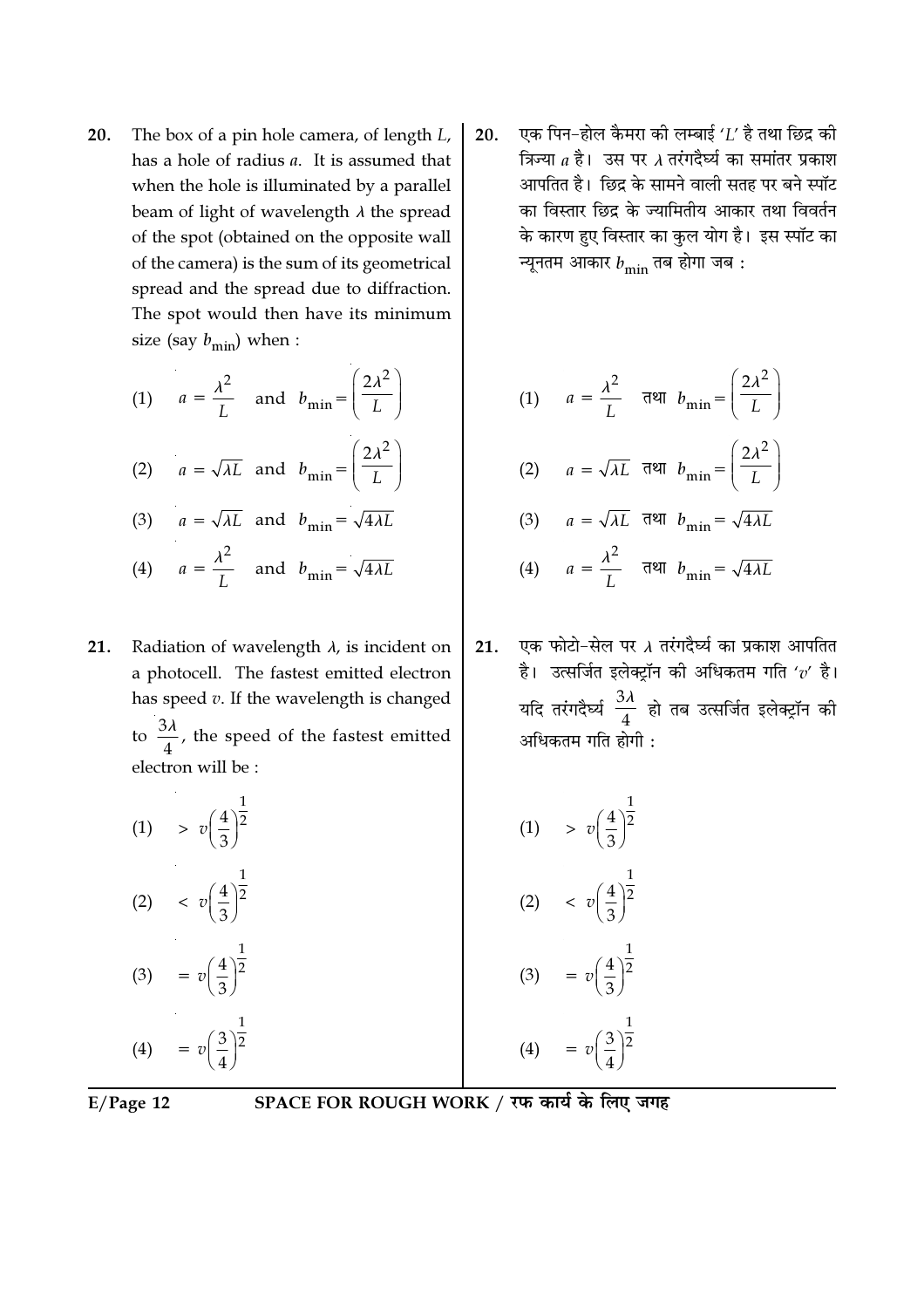- 22. Half-lives of two radioactive elements A and B are 20 minutes and 40 minutes, respectively. Initially, the samples have equal number of nuclei. After 80 minutes, the ratio of decayed numbers of A and B nuclei will be :
	- $(1) \quad 1 : 16$
	- $(2) \quad 4:1$
	- $(3) \quad 1 : 4$
	- $(4) 5:4$
- 23. If a, b, c, d are inputs to a gate and  $x$  is its output, then, as per the following time graph, the gate is :
- 22. दो रेडियोधर्मी तत्व $A$  तथा B की अर्द्धआयु क्रमश:  $20 \text{ min}$  तथा  $40 \text{ min}$  हैं। प्रारंभ में दोनों के नमूनों में नाभिकों की संख्या बराबर है। 80 min के उपरांत A तथा B के क्षय हुए नाभिकों की संख्या का अनुपात होगा $:$ 
	- $(1) \quad 1 : 16$
	- $(2) \quad 4:1$
	- $(3) \quad 1:4$
	- $(4) 5:4$
- 23. एक गेट में a, b, c, d इनपुट हैं और  $x$  आऊटपुट है। तब दिये गये टाइम-ग्राफ के अनुसार गेट है:





E/Page 13 SPACE FOR ROUGH WORK / रफ कार्य के लिए जगह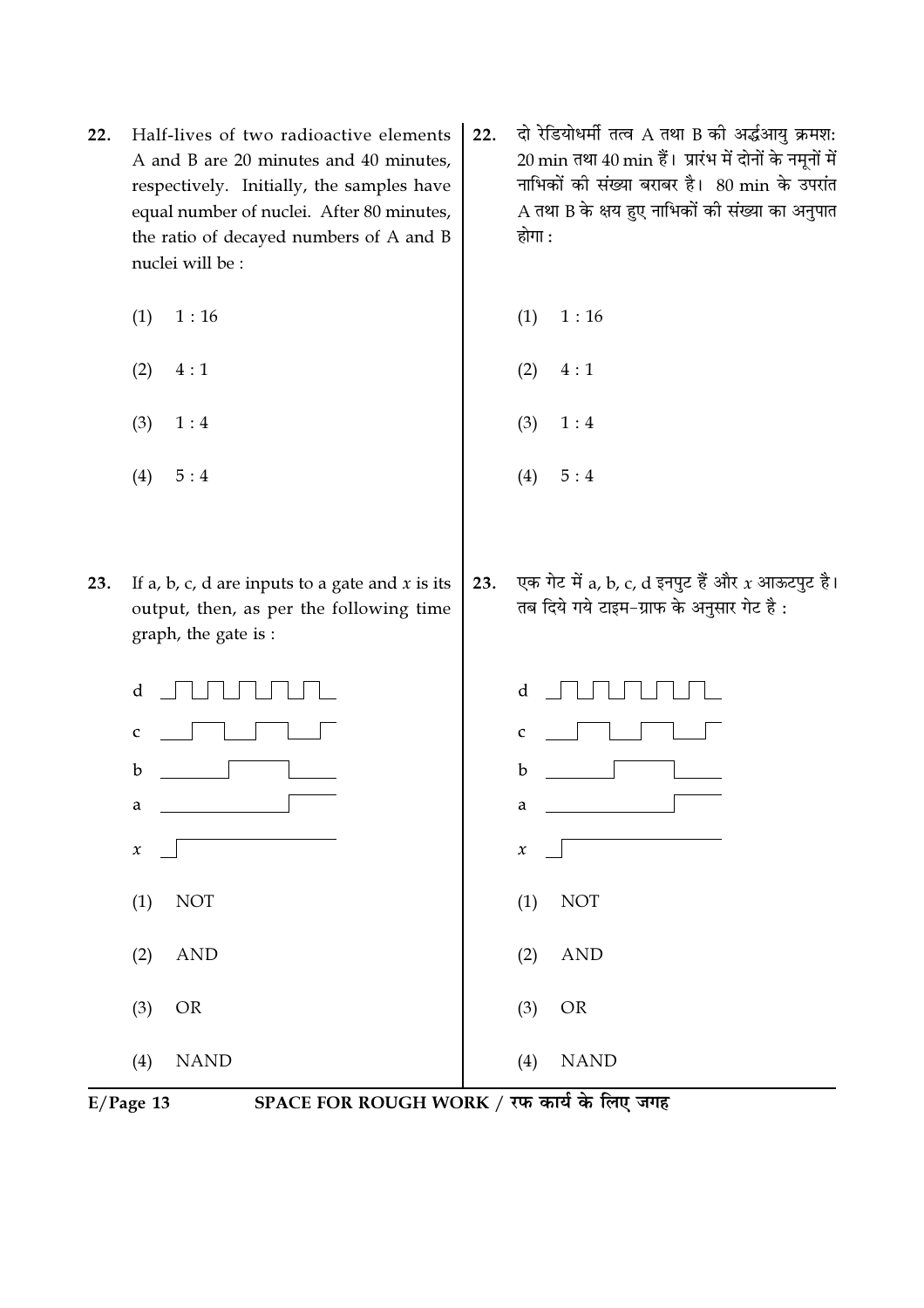- 24. Choose the correct statement :
	- (1) In amplitude modulation the amplitude of the high frequency carrier wave is made to vary in proportion to the amplitude of the audio signal.
	- (2) In amplitude modulation the frequency of the high frequency carrier wave is made to vary in proportion to the amplitude of the audio signal.
	- (3) In frequency modulation the amplitude of the high frequency carrier wave is made to vary in proportion to the amplitude of the audio signal.
	- (4) In frequency modulation the amplitude of the high frequency carrier wave is made to vary in proportion to the frequency of the audio signal.
- 25. A screw gauge with a pitch of 0.5 mm and a circular scale with 50 divisions is used to measure the thickness of a thin sheet of Aluminium. Before starting the measurement, it is found that when the two jaws of the screw gauge are brought in contact, the 45<sup>th</sup> division coincides with the main scale line and that the zero of the main scale is barely visible. What is the thickness of the sheet if the main scale reading is 0.5 mm and the 25<sup>th</sup> division coincides with the main scale line ?
	- (1) 0.75 mm (2) 0.80 mm (3) 0.70 mm
	- (4) 0.50 mm
- 24. सही कथन चनिये:
	- (1) आयाम माडुलन में उच्च आवृत्ति की वाहक तरंग के आयाम में बदलाव ध्वनि सिग्नल के आयाम के अनुपाती है।
	- (2) आयाम माडुलन में उच्च आवृत्ति की वाहक तरंग की आवृत्ति में बदलाव ध्वनि सिग्नल के आयाम के अनुपाती है।
	- (3) आवृत्ति माडुलन में उच्च आवृत्ति को वाहक तरंग के आयाम में बदलाव ध्वनि सिग्नल क<mark>े</mark> आयाम के अनुपाती है।
	- (4) आवृत्ति माडुलन में उच्च−आवृत्ति की वाहक तरंग की आयाम में बदलाव ध्वनि सिग्नल क<mark>ी</mark> आवृत्ति के अनुपाती है।
- 25.  $\,$  एक स्क्र−गेज का पिच  $0.5\,{\rm mm}$  है और उसके वृत्तीय− स्केल पर 50 भाग हैं। इसके द्वारा एक पतली अल्यमीनियम शीट की मोटाई मापी गई। माप लेने के पूर्व यह पाया गया कि जब स्क्र−गेज के दो जॉवों को सम्पर्क में लाया जाता है तब 45 वां भाग मुख्य स्केल लाईन के संपाती होता है और मुख्य स्केल का शन्य (0) मुश्किल से दिखता है। मुख्य स्केल का पाठ्यांक यदि 0.5 mm तथा 25 वां भाग मख्य स्केल लाईन के संपाती हो, तो शीट की मोटाई क्या होगी ?

| (1) | $0.75$ mm             |
|-----|-----------------------|
| (2) | $0.80$ mm             |
| (3) | $0.70 \; \mathrm{mm}$ |
| (4) | $0.50 \text{ mm}$     |

E/Page 14 SPACE FOR ROUGH WORK / **⁄U»§ ∑§Êÿ¸ ∑§ Á‹∞ ¡ª"**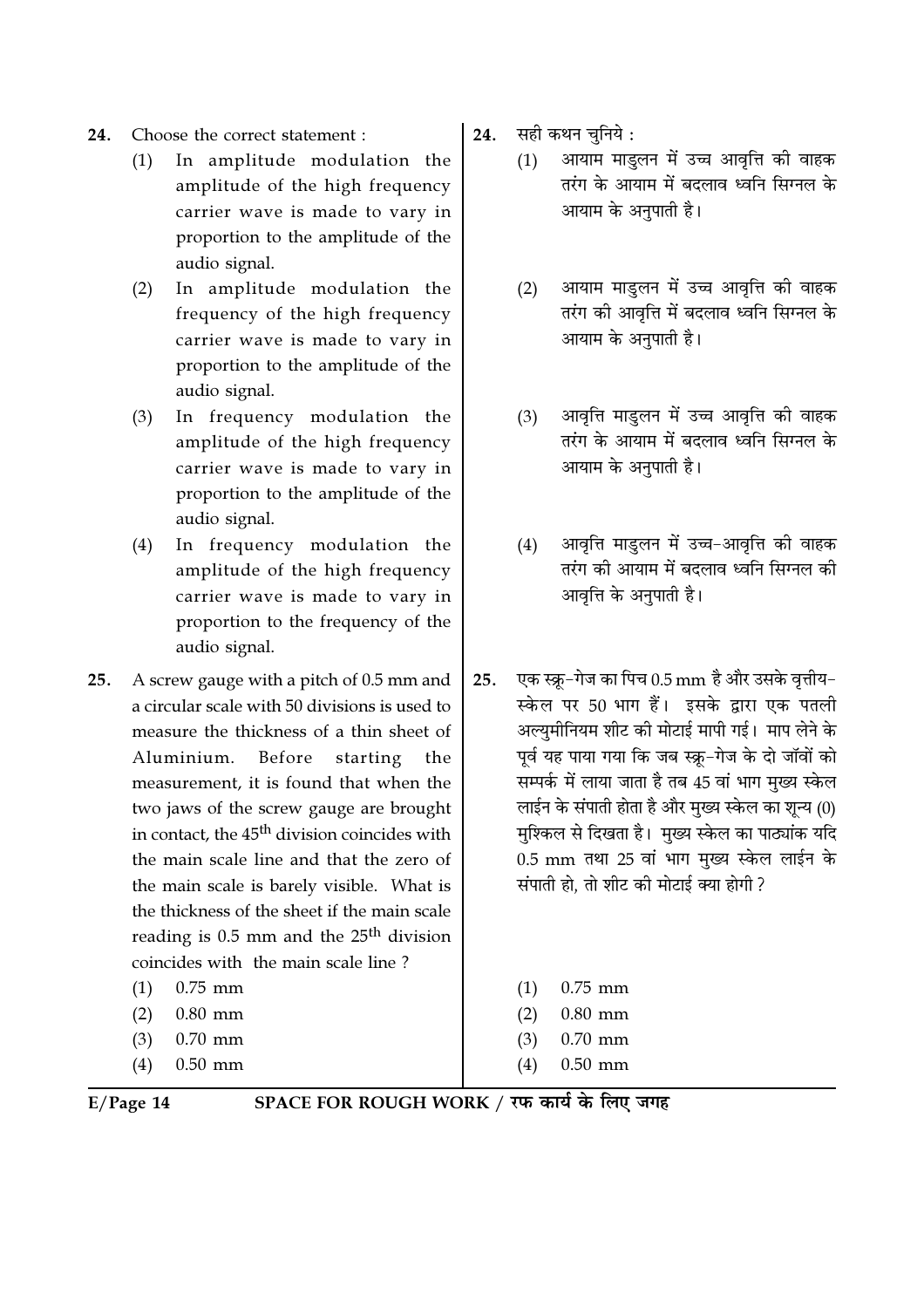- 26. A pipe open at both ends has a fundamental frequency  $f$  in air. The pipe is dipped vertically in water so that half of it is in water. The fundamental frequency of the air column is now:
	- $(1)$
	- $(2)$
	- $2f$  $(3)$
	- $(4)$  $\int$
- 27. A galvanometer having a coil resistance of 100  $\Omega$  gives a full scale deflection, when a current of 1 mA is passed through it. The value of the resistance, which can convert this galvanometer into ammeter giving a full scale deflection for a current of 10 A, is:
	- $0.01 \Omega$  $(1)$
	- $(2)$  $2 \Omega$
	- $(3)$  $0.1 \Omega$
	- $(4)$  $3\Omega$
- 28. In an experiment for determination of refractive index of glass of a prism by  $i - \delta$ , plot, it was found that a ray incident at angle 35°, suffers a deviation of 40° and that it emerges at angle 79°. In that case which of the following is closest to the maximum possible value of the refractive index ?  $(1)$ 1.5
	- $(2)$ 1.6  $(3)$ 1.7
	- $(4)$ 1.8
- दोनों सिरों पर खुले एक पाइप की वायु में 26. मूल-आवृत्ति 'f' है। पाइप को ऊर्ध्वाधर उसकी आधी–लम्बाई तक पानी में डबाया जाता है। तब इसमें बचे वायु-कालम की मूल आवृत्ति होगी :
	- $(1)$  $(2)$  $2f$  $(3)$  $(4)$  $\mathbf{f}$
- एक गैल्वेनोमीटर के काइल का प्रतिरोध 100  $\Omega$  है। 27. 1 mA धारा प्रवाहित करने पर इसमें फल-स्केल विक्षेप मिलता है। इस गैल्वेनोमीटर को 10 A के एमीटर में बदलने के लिये जो प्रतिरोध लगाना होगा वह है:
	- $0.01 \Omega$  $(1)$
	- $2 \Omega$  $(2)$
	- $(3)$  $0.1 \Omega$
	- $(4)$  $3\Omega$
- एक प्रयोग करके तथा  $i-\delta$ ग्राफ बनाकर एक काँच 28. से बने प्रिज्म का अपवर्तनांक निकाला जाता है। जब एक किरण को 35° पर आपतित करने पर वह 40° से विचलित होती है तथा यह 79° पर निर्गम होती है। इस स्थिति में निम्न में से कौनसा मान अपवर्तनांक के अधिकतम मान के सबसे पास है?
- $(1)$ 1.5  $(2)$ 1.6  $(3)$  $1.7$ 1.8  $(4)$

 $E/Page$  15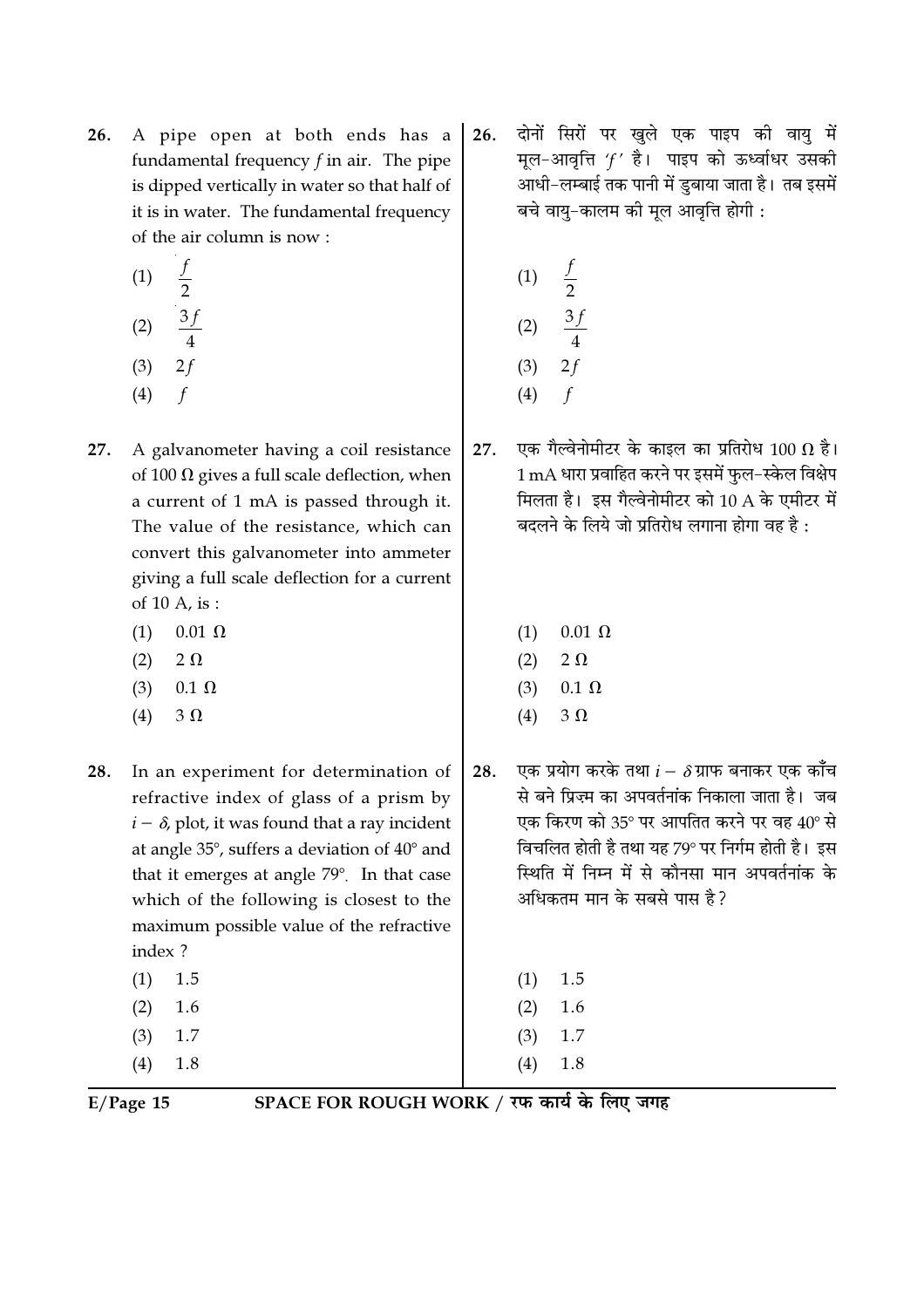29. Identify the semiconductor devices whose characteristics are given below, in the order (a), (b), (c), (d) :



- Simple diode, Zener diode, Solar cell,  $(1)$ Light dependent resistance
- $(2)$ Zener diode, Simple diode, Light dependent resistance, Solar cell
- Solar cell, Light dependent  $(3)$ resistance, Zener diode, Simple diode
- Zener diode, Solar cell, Simple diode,  $(4)$ Light dependent resistance
- 30. For a common emitter configuration, if  $\alpha$  and  $\beta$  have their usual meanings, the **incorrect** relationship between  $\alpha$  and  $\beta$  $is:$

| (1)               | 1<br>ß<br>$\alpha$                                 |
|-------------------|----------------------------------------------------|
| (2)               | B<br>$\alpha$<br>$\beta$<br>$\overline{1}$         |
| (3)               | $\alpha$<br>$\beta$<br>$\mathbf 1$<br>$\mathrm{+}$ |
| $\left( 4\right)$ | 2<br>$\alpha$<br>$\beta^2$                         |

चित्र (a), (b), (c), (d) देखकर निर्धारित करें कि ये 29. चित्र क्रमश: किन सेमीकन्डक्टर डिवाईस के अभिलक्षणिक ग्राफ हैं?



- साधारण डायोड, जीनर डायोड, सोलर सेल,  $(1)$ LDR (लाईट डिपेन्डेन्ट रेजिस्टेन्स)
- जीनर डायोड, साधारण डायोड, LDR (लाईट  $(2)$ डिपेन्डेन्ट रेजिस्टेन्स), सोलर सेल
- सोलर सेल, LDR (लाईट डिपेन्डेन्ट रेजिस्टेन्स).  $(3)$ जीनर डायोड, साधारण डायोड
- जीनर डायोड, सोलर सेल, साधारण डायोड,  $(4)$ LDR (लाईट डिपेन्डेन्ट रेजिस्टेन्स)
- उभयनिष्ठ-उत्सर्जक विन्यास के लिये  $\alpha$  तथा  $\beta$  के  $30.$ बीच निम्न में से कौनसा संबंध **गलत** है?  $\alpha$ तथा  $\beta$ चिह्न सामान्य मतलब वाले हैं :

(1) 
$$
\frac{1}{\alpha} = \frac{1}{\beta} + 1
$$
  
\n(2) 
$$
\alpha = \frac{\beta}{1 - \beta}
$$
  
\n(3) 
$$
\alpha = \frac{\beta}{1 + \beta}
$$
  
\n(4) 
$$
\alpha = \frac{\beta^2}{1 + \beta^2}
$$

 $E/Page$  16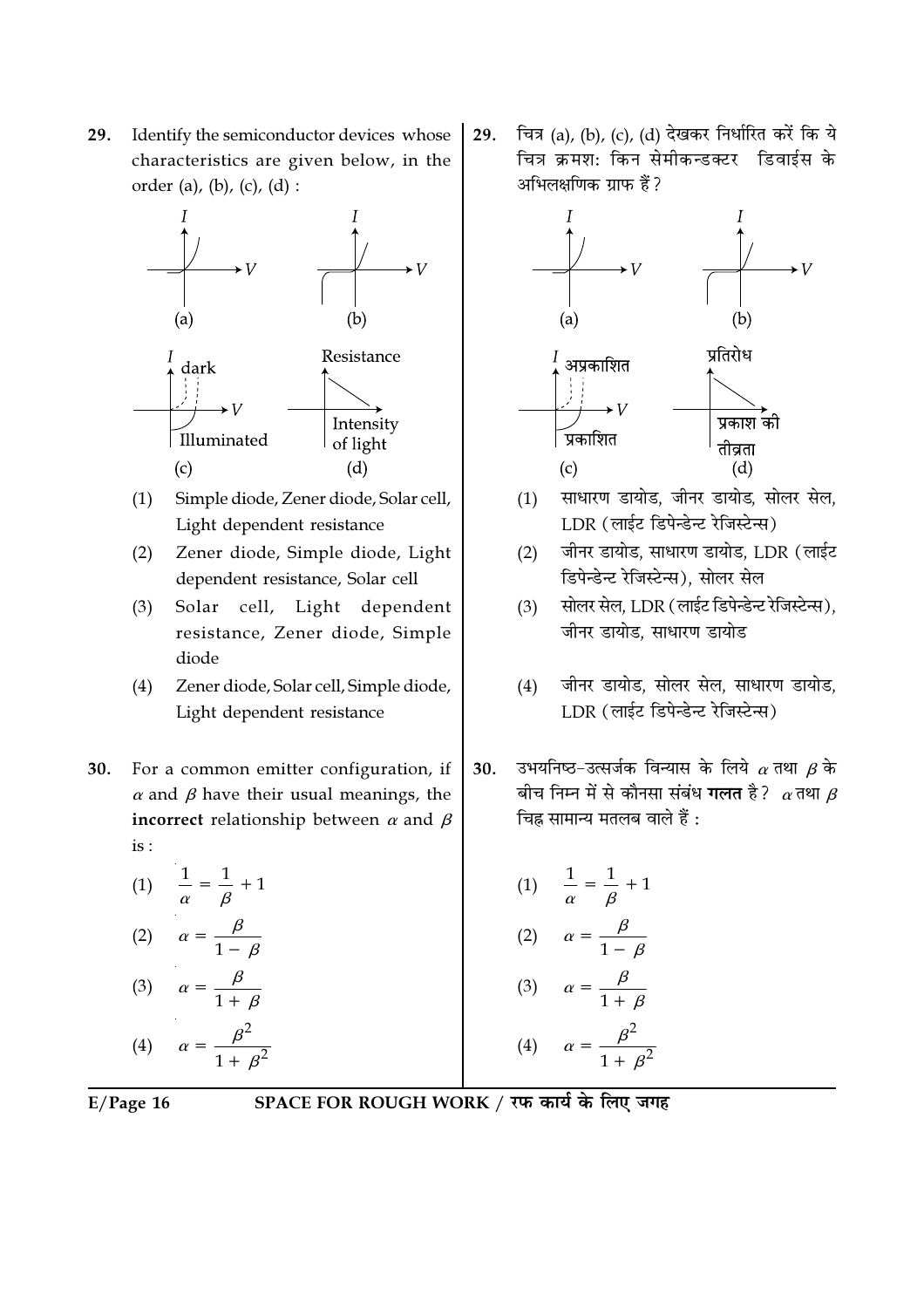#### **PART B - CHEMISTRY**

- At 300 K and 1 atm, 15 mL of a gaseous 31. hydrocarbon requires 375 mL air containing  $20\%$  O<sub>2</sub> by volume for complete combustion. After combustion the gases occupy 330 mL. Assuming that the water formed is in liquid form and the volumes were measured at the same temperature and pressure, the formula of the hydrocarbon is:
	- $(1)$  $C_3H_6$
	- (2)  $C_3H_8$
	- (3)  $C_4H_8$
	- (4)  $C_4H_{10}$
- $32.$ Two closed bulbs of equal volume  $(V)$ containing an ideal gas initially at pressure  $p_i$  and temperature  $T_1$  are connected through a narrow tube of negligible volume as shown in the figure below. The temperature of one of the bulbs is then raised to  $T_2$ . The final pressure  $p_f$  is :





### SPACE FOR ROUGH WORK / रफ कार्य के लिए जगह

### भाग  $B - \bar{x}$ सायन विज्ञान

- 300 K तथा 1 atm दाब पर, 15 mL गैसीय 31. हाइड्रोकार्बन के पूर्ण दहन के लिये 375 mL वायु जिसमें आयतन के आधार पर 20% ऑक्सीजन है, की आवश्यकता होती है। दहन के बाद गैसें 330 mL घेरती है। यह मानते हुए कि बना हुआ जल द्रव रूप में है तथा उसी तापमान एवं दाब पर आयतनों की माप की गई है तो हाइड़ोकार्बन का फार्मुला है :
	- $(1)$   $C_3H_6$
	- $(2)$  $C_3H_8$
	- $C_4H_8$  $(3)$
	- $C<sub>4</sub>H<sub>10</sub>$  $(4)$
- 32. समान आयतन (V) के दो बंद बल्ब, जिनमें एक आदर्श गैस प्रारम्भिक दाब  $p_i$ तथा ताप  $T_1$ पर भरी गई है, एक नगण्य आयतन की पतली ट्यूब से जुडे हैं जैसा कि नीचे के चित्र में दिखाया गया है। फिर इनमें से एक बल्ब का ताप बढ़ाकर  $T_2$ कर दिया जाता है। अंतिम दाब  $p_f$ है :

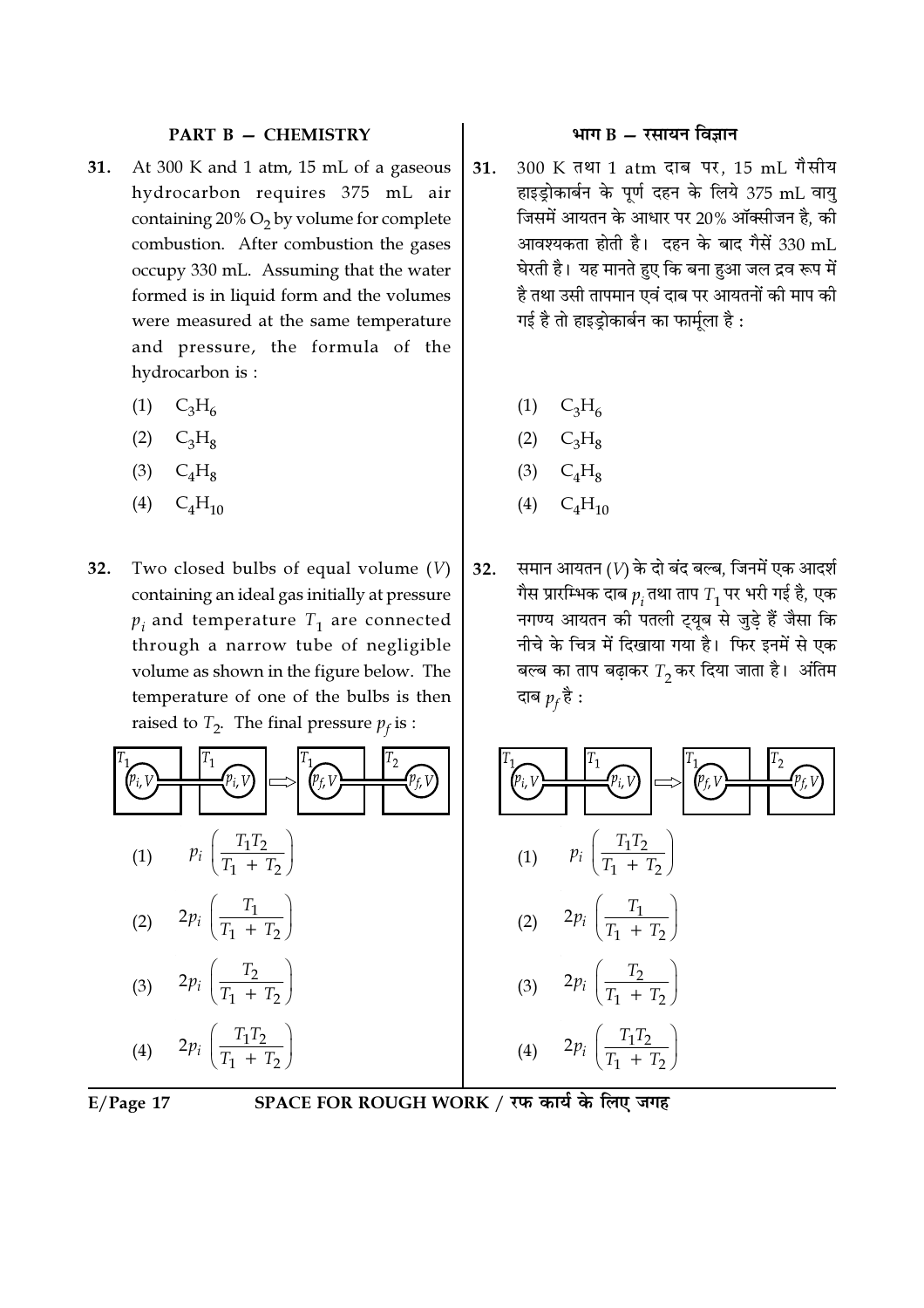- A stream of electrons from a heated 33. filament was passed between two charged plates kept at a potential difference V esu. If  $e$  and  $m$  are charge and mass of an electron, respectively, then the value of  $h/\lambda$  (where  $\lambda$  is wavelength associated with electron wave) is given by :
	- $meV$  $(1)$
	- $(2)$  $2meV$
	- $(3)$  $\sqrt{meV}$
	- $\sqrt{2 meV}$  $(4)$
- 34. The species in which the N atom is in a state of sp hybridization is :
	- $(1)$  $NO_2^+$
	- $NO_2^ (2)$
	- $(3)$  $NO_3^-$
	- $(4)$  $NO<sub>2</sub>$
- The heats of combustion of carbon and 35. carbon monoxide are  $-393.5$  and  $-283.5$  kJ mol<sup>-1</sup>, respectively. The heat of formation (in kJ) of carbon monoxide per mole is:
	- 110.5  $(1)$
	- $(2)$ 676.5
	- $-676.5$  $(3)$
	- $-110.5$  $(4)$
- एक गर्म फिलामेंट से निकली इलेक्ट्रॉन धारा को 33.  $V$  esu के विभवान्तर पर रखे दो आवेशित प्लेटों के बीच से भेजा जाता है। यदि इलेक्टॉन के आवेश तथा संहति क्रमश:  $e$  तथा  $m$  हों तो  $h/\lambda$  का मान निम्न में से किसके द्वारा दिया जायेगा? (जब इलेक्ट्रॉन तरंग से सम्बन्धित तरंगदैर्ध्य  $\lambda$  है)
	- $(1)$  $meV$
	- $(2)$  $2meV$
	- $\sqrt{meV}$  $(3)$
	- $\sqrt{2 meV}$  $(4)$
- वह स्पीशीज़, जिसमें N परमाण  $sp$  संकरण की अवस्था 34. में है, होगी :
	- $NO<sub>2</sub><sup>+</sup>$  $(1)$
	- $NO_2^ (2)$
	- $(3)$  $NO_3^-$
	- $(4)$  $NO<sub>2</sub>$
- कार्बन तथा कार्बन मोनोक्सॉइड की दहन ऊष्मायें क्रमश: 35.  $-393.5$  तथा  $-283.5$  kJ mol<sup>-1</sup> हैं। कार्बन मोनोक्साइड की संभवन ऊष्मा (kJ में) प्रति मोल होगी :
- 110.5  $(1)$  $(2)$ 676.5  $-676.5$  $(3)$  $-110.5$  $(4)$

 $E/Page$  18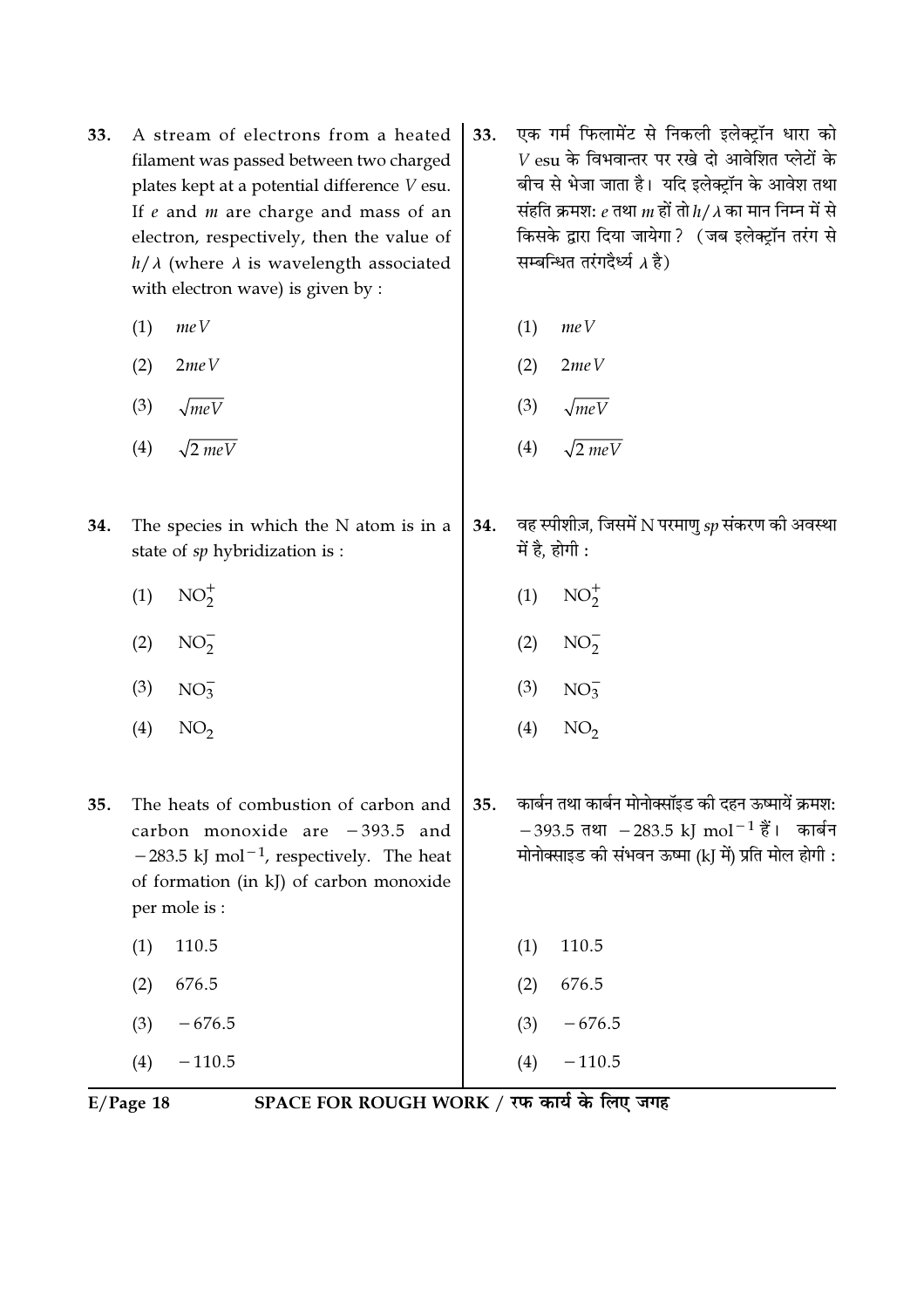| 36. | 18 g glucose $(C_6H_{12}O_6)$ is added to<br>178.2 g water. The vapor pressure of<br>water (in torr) for this aqueous solution<br>is:                                                                                                      | 36. | 18 g ग्लुकोस (C6H <sub>12</sub> O6) को 178.2 g पानी में<br>मिलाया जाता है। इस जलीय विलयन के लिए जल<br>का वाष्प दाब (torr में) होगा :                                                                         |  |
|-----|--------------------------------------------------------------------------------------------------------------------------------------------------------------------------------------------------------------------------------------------|-----|--------------------------------------------------------------------------------------------------------------------------------------------------------------------------------------------------------------|--|
|     | 7.6<br>(1)                                                                                                                                                                                                                                 |     | 7.6<br>(1)                                                                                                                                                                                                   |  |
|     | 76.0<br>(2)                                                                                                                                                                                                                                |     | 76.0<br>(2)                                                                                                                                                                                                  |  |
|     | (3)<br>752.4                                                                                                                                                                                                                               |     | (3)<br>752.4                                                                                                                                                                                                 |  |
|     | (4)<br>759.0                                                                                                                                                                                                                               |     | 759.0<br>(4)                                                                                                                                                                                                 |  |
| 37. | The equilibrium constant at 298 K for a<br>reaction $A + B \rightleftharpoons C + D$ is 100. If the initial<br>concentration of all the four species were<br>1 M each, then equilibrium concentration<br>of D (in mol $L^{-1}$ ) will be : | 37. | तापमान 298 K पर, एक अभिक्रिया $A+B = C+D$<br>के लिए साम्य स्थिरांक 100 है। यदि प्रारम्भिक सान्द्रता<br>सभी चारों स्पीशीज में से प्रत्येक की 1 M होती, तो $D$<br>की साम्य सान्द्रता (mol $L^{-1}$ में) होगी : |  |
|     | (1)<br>0.182                                                                                                                                                                                                                               |     | 0.182<br>(1)                                                                                                                                                                                                 |  |
|     | 0.818<br>(2)                                                                                                                                                                                                                               |     | 0.818<br>(2)                                                                                                                                                                                                 |  |
|     | (3)<br>1.818                                                                                                                                                                                                                               |     | (3)<br>1.818                                                                                                                                                                                                 |  |
|     | (4)<br>1.182                                                                                                                                                                                                                               |     | 1.182<br>(4)                                                                                                                                                                                                 |  |
| 38. | Galvanization is applying a coating of :                                                                                                                                                                                                   | 38. | गैल्वनाइजेशन निम्न में से किसके कोट से होता है ?                                                                                                                                                             |  |
|     | Pb<br>(1)                                                                                                                                                                                                                                  |     | Pb<br>(1)                                                                                                                                                                                                    |  |
|     | (2)<br>Cr                                                                                                                                                                                                                                  |     | (2)<br>Cr                                                                                                                                                                                                    |  |
|     | (3)<br>Cu                                                                                                                                                                                                                                  |     | (3)<br>Cu                                                                                                                                                                                                    |  |
|     | (4)<br>Zn                                                                                                                                                                                                                                  |     | (4)<br>Zn                                                                                                                                                                                                    |  |
|     | SPACE FOR ROUGH WORK / रफ कार्य के लिए जगह<br>$E/Page$ 19                                                                                                                                                                                  |     |                                                                                                                                                                                                              |  |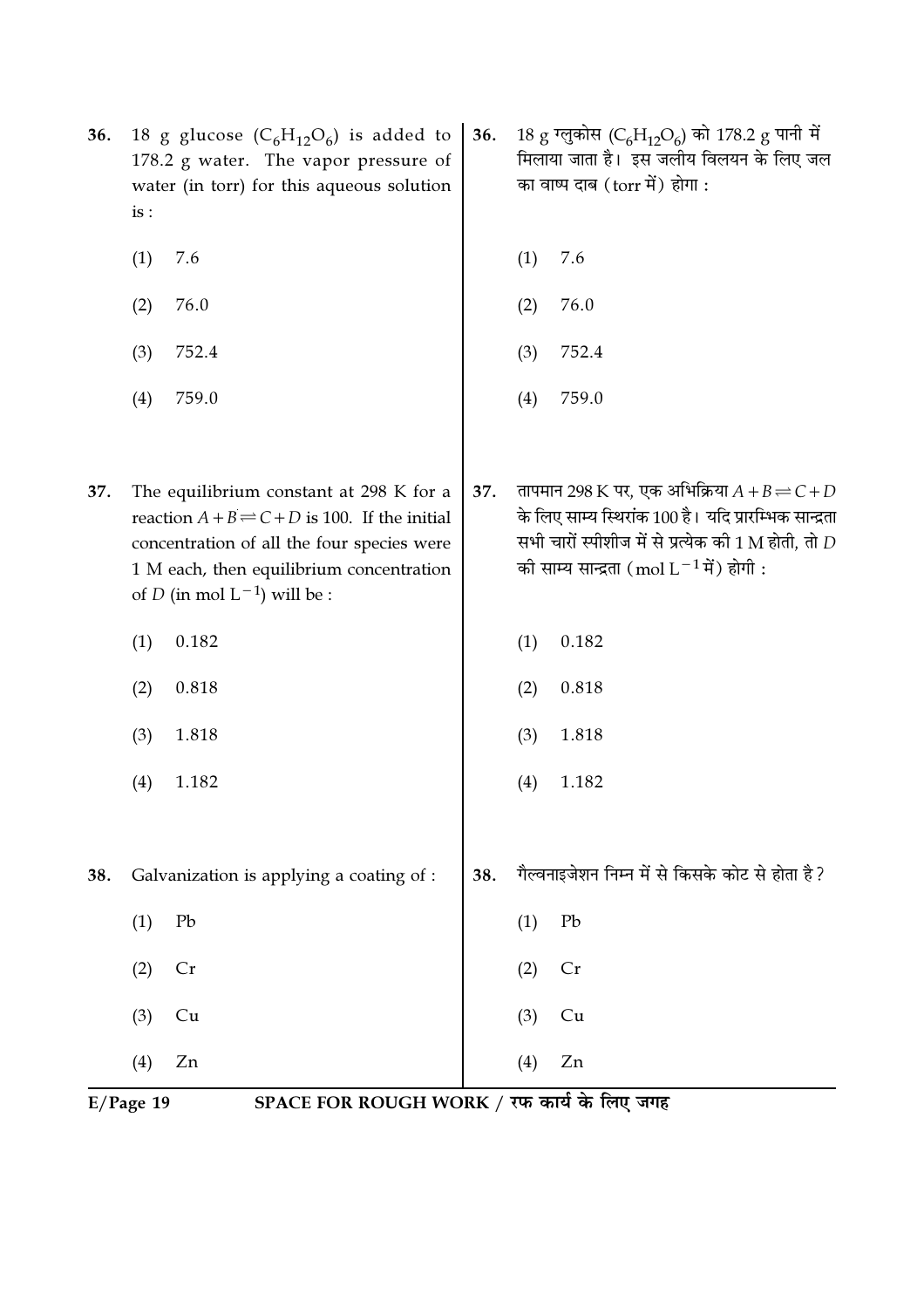| 39. |                                                           | Decomposition of $H_2O_2$ follows a first                                                 | 39. |      | $H_2O_2$ का विघटन एक प्रथम कोटि की अभिक्रिया                                                                          |
|-----|-----------------------------------------------------------|-------------------------------------------------------------------------------------------|-----|------|-----------------------------------------------------------------------------------------------------------------------|
|     |                                                           | order reaction. In fifty minutes the<br>concentration of $H_2O_2$ decreases from          |     |      | है। पचास मिनट में इस प्रकार के विघटन में ${\rm H}_{2}{\rm O}_{2}$<br>की सान्द्रता घटकर 0.5 से 0.125 M हो जाती है।  जब |
|     |                                                           | 0.5 to 0.125 M in one such decomposition.                                                 |     |      | $H_2O_2$ की सान्द्रता 0.05 M पहुँचती है, तो $O_2$ के                                                                  |
|     |                                                           | When the concentration of $H_2O_2$ reaches<br>0.05 M, the rate of formation of $O_2$ will |     |      | बनने की दर होगी :                                                                                                     |
|     | be:                                                       |                                                                                           |     |      |                                                                                                                       |
|     | (1)                                                       | $6.93 \times 10^{-2}$ mol min <sup>-1</sup>                                               |     | (1)  | $6.93 \times 10^{-2}$ mol min <sup>-1</sup>                                                                           |
|     | (2)                                                       | $6.93 \times 10^{-4}$ mol min <sup>-1</sup>                                               |     | (2)  | $6.93 \times 10^{-4}$ mol min <sup>-1</sup>                                                                           |
|     | (3)                                                       | 2.66 L min <sup><math>-1</math></sup> at STP                                              |     | (3)  | 2.66 L min <sup>-1</sup> (STP पर)                                                                                     |
|     | (4)                                                       | $1.34 \times 10^{-2}$ mol min <sup>-1</sup>                                               |     | (4)  | $1.34 \times 10^{-2}$ mol min <sup>-1</sup>                                                                           |
|     |                                                           |                                                                                           |     |      |                                                                                                                       |
| 40. |                                                           | For a linear plot of log $(x/m)$ versus log p                                             | 40. |      | फ्रॉयन्डलिक अधिशोषण समतापी वक्र में                                                                                   |
|     |                                                           | in a Freundlich adsorption isotherm,<br>which of the following statements is              |     |      | $\log(x/m)$ तथा $\log p$ के बीच खींचे गये रेखीय<br>प्लाट के लिए निम्न में से कौन सा कथन सही है?                       |
|     |                                                           | correct? $(k \text{ and } n \text{ are constants})$                                       |     |      | $(k \pi$ था $n$ स्थिरांक हैं)                                                                                         |
|     | (1)                                                       | Both $k$ and $1/n$ appear in the slope<br>term.                                           |     | (1)  | $k$ तथा $1/n$ दोनों ही स्लोप पद में आते हैं।                                                                          |
|     | (2)                                                       | $1/n$ appears as the intercept.                                                           |     | (2)  | $1/n$ इन्टरसेप्ट के रूप आता है।                                                                                       |
|     | (3)                                                       | Only $1/n$ appears as the slope.                                                          |     | (3)  | मात्र $1/n$ स्लोप के रूप में आता है।                                                                                  |
|     | (4)                                                       | $\log(1/n)$ appears as the intercept.                                                     |     | (4)  | $\log(1/n)$ इन्टरसेप्ट के रूप में आता है।                                                                             |
|     |                                                           |                                                                                           |     |      |                                                                                                                       |
| 41. |                                                           | Which of the following atoms has the<br>highest first ionization energy?                  | 41. | है ? | निम्न परमाणुओं में किसकी प्रथम आयनन ऊर्जा उच्चतम                                                                      |
|     | (1)                                                       | Rb                                                                                        |     | (1)  | Rb                                                                                                                    |
|     | (2)                                                       | Na                                                                                        |     | (2)  | Na                                                                                                                    |
|     | (3)                                                       | К                                                                                         |     | (3)  | K                                                                                                                     |
|     | (4)                                                       | Sc                                                                                        |     | (4)  | Sc                                                                                                                    |
|     | SPACE FOR ROUGH WORK / रफ कार्य के लिए जगह<br>$E/Page$ 20 |                                                                                           |     |      |                                                                                                                       |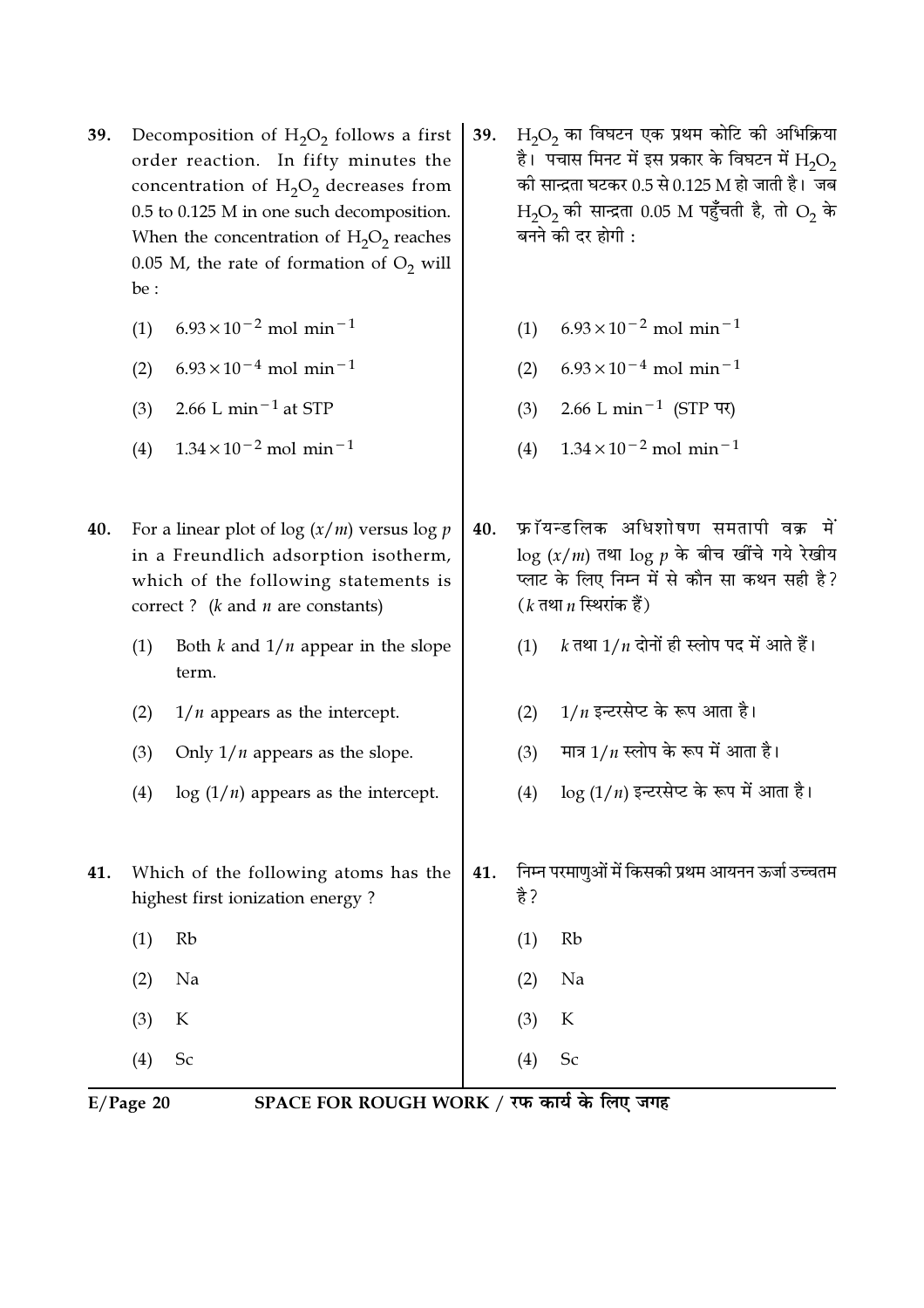- Which one of the following ores is best 42. concentrated by froth floatation method?
	- $(1)$ Magnetite
	- Siderite  $(2)$
	- Galena  $(3)$
	- $(4)$ Malachite
- 43. Which one of the following statements about water is FALSE?
	- Water is oxidized to oxygen during  $(1)$ photosynthesis.
	- Water can act both as an acid and  $(2)$ as a base.
	- $(3)$ There is extensive intramolecular hydrogen bonding in the condensed phase.
	- $(4)$ Ice formed by heavy water sinks in normal water.
- The main oxides formed on combustion of 44. Li, Na and K in excess of air are, respectively:
	- (1) Li<sub>2</sub>O, Na<sub>2</sub>O and KO<sub>2</sub> (2) LiO<sub>2</sub>, Na<sub>2</sub>O<sub>2</sub> and K<sub>2</sub>O
	- (3) Li<sub>2</sub>O<sub>2</sub>, Na<sub>2</sub>O<sub>2</sub> and KO<sub>2</sub>
	-
	- (4) Li<sub>2</sub>O, Na<sub>2</sub>O<sub>2</sub> and KO<sub>2</sub>
- फ्रॉथ फ्लोटेशन विधि द्वारा निम्न में से वह कौन सा 42. अयस्क सर्वाधिक रूप से सान्द्रित किया जा सकता है ?
	- $(1)$ मैग्नेटाइट
	- सिडेराइट  $(2)$
	- गैलेना  $(3)$
	- $(4)$ मैलाकाइट
- जल के सम्बन्ध में निम्न कथनों में से कौन सा एक 43. गलत है ?
	- प्रकाशसंश्लेषण में जल आक्सीकृत होकर  $(1)$ आक्सीज़न देता है।
	- जल, अम्ल तथा क्षारक दोनों ही रूप में कार्य  $(2)$ कर सकता है।
	- इसके संघनित प्रावस्था में विस्तीर्ण अंत:अणुक  $(3)$ हाइड्रोजन आबन्ध होते हैं।
	- भारी जल द्वारा बना बर्फ सामान्य जल में डूबता  $(4)$ है।
- हवा के आधिक्य में Li, Na और K के दहन पर 44. बननेवाली मुख्य आक्साइडें क्रमश: हैं :
	- (1) Li<sub>2</sub>O, Na<sub>2</sub>O तथा KO<sub>2</sub>
	- (2)  $LiO<sub>2</sub>$ , Na<sub>2</sub>O<sub>2</sub> तथा K<sub>2</sub>O
	- (3)  $Li_2O_2$ ,  $Na_2O_2$  तथा  $KO_2$
	- (4) Li<sub>2</sub>O, Na<sub>2</sub>O<sub>2</sub> तथा KO<sub>2</sub>

 $E/Page$  21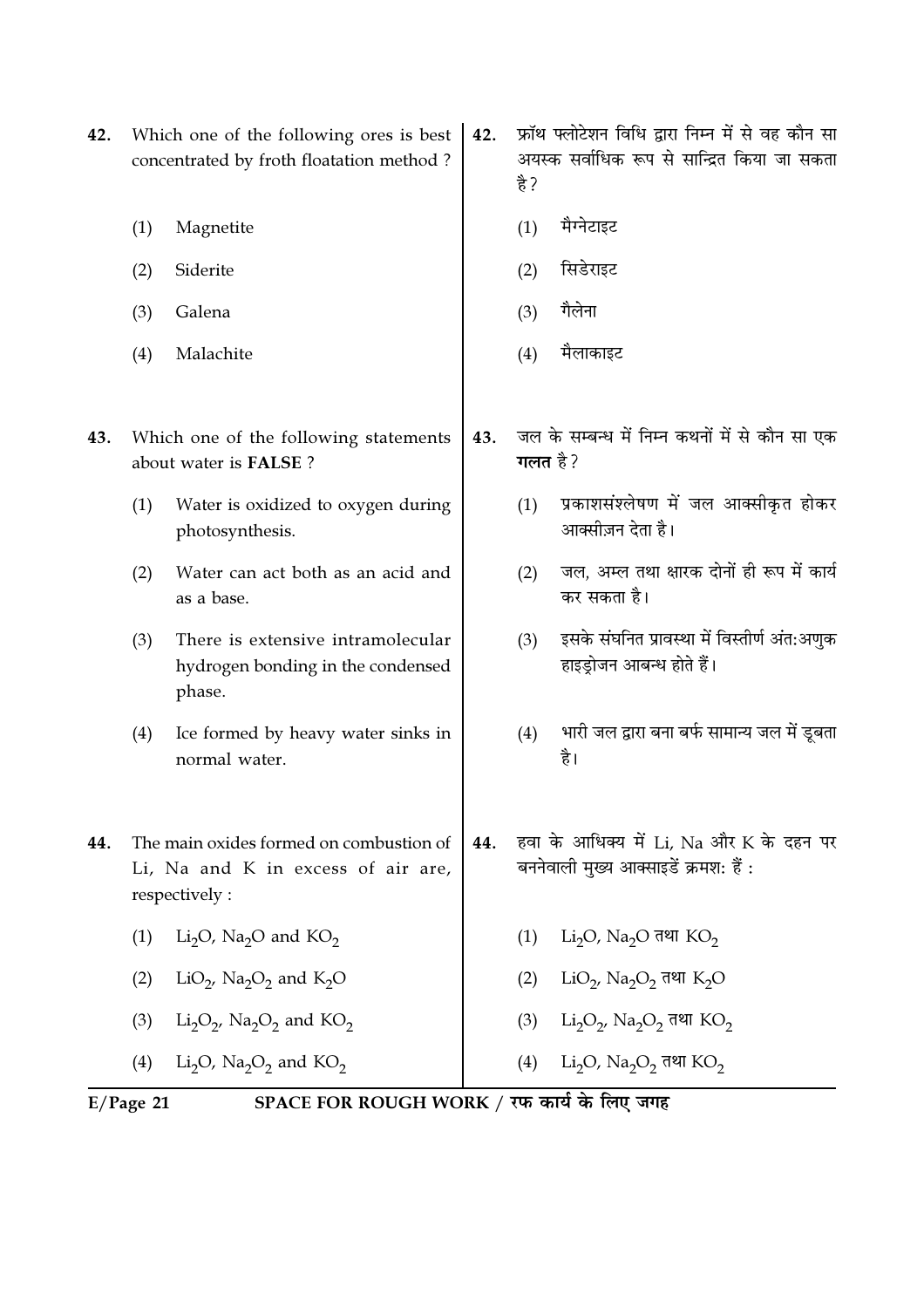| 45. |     | The reaction of zinc with dilute and<br>concentrated nitric acid, respectively,<br>produces : | 45. |     | तनु तथा सान्द्र नाइट्रिक एसिड के साथ जिंक को<br>अभिक्रिया द्वारा क्रमश: उत्पन्न होते हैं : |
|-----|-----|-----------------------------------------------------------------------------------------------|-----|-----|--------------------------------------------------------------------------------------------|
|     | (1) | $N_2O$ and $NO_2$                                                                             |     | (1) | $N2O$ तथा $NO2$                                                                            |
|     | (2) | $NO2$ and $NO$                                                                                |     | (2) | $NO2$ तथा $NO$                                                                             |
|     | (3) | NO and $N_2O$                                                                                 |     | (3) | NO तथा $N_2O$                                                                              |
|     | (4) | $NO2$ and $N2O$                                                                               |     | (4) | NO <sub>2</sub> तथा N <sub>2</sub> O                                                       |
| 46. |     | The pair in which phosphorous atoms<br>have a formal oxidation state of $+3$ is:              | 46. |     | वह युग्म जिनमें फास्फोरस परमाणुओं की फार्मल<br>ऑक्सीकरण अवस्था $+3$ है, है :               |
|     | (1) | Orthophosphorous and<br>pyrophosphorous acids                                                 |     | (1) | आर्थोफास्फोरस तथा पायरोफास्फोरस एसिड                                                       |
|     | (2) | Pyrophosphorous and<br>hypophosphoric acids                                                   |     | (2) | पायरोफास्फोरस तथा हाइपोफास्फोरिक एसिड                                                      |
|     | (3) | Orthophosphorous and<br>hypophosphoric acids                                                  |     | (3) | आर्थोफास्फोरस तथा हाइपोफास्फोरिक एसिड                                                      |
|     | (4) | Pyrophosphorous and<br>pyrophosphoric acids                                                   |     | (4) | पायरोफास्फोरस तथा पायरोफास्फोरिक एसिड                                                      |
| 47. |     | Which of the following compounds is<br>metallic and ferromagnetic?                            | 47. |     | निम्न में से कौन सा यौगिक धात्विक तथा फेरोमैगनेटिक<br>(लौह चुम्बकीय) है?                   |
|     | (1) | TiO <sub>2</sub>                                                                              |     | (1) | TiO <sub>2</sub>                                                                           |
|     | (2) | CrO <sub>2</sub>                                                                              |     | (2) | CrO <sub>2</sub>                                                                           |
|     | (3) | VO <sub>2</sub>                                                                               |     | (3) | VO <sub>2</sub>                                                                            |
|     | (4) | MnO <sub>2</sub>                                                                              |     | (4) | MnO <sub>2</sub>                                                                           |

E/Page 22 SPACE FOR ROUGH WORK / रफ कार्य के लिए जगह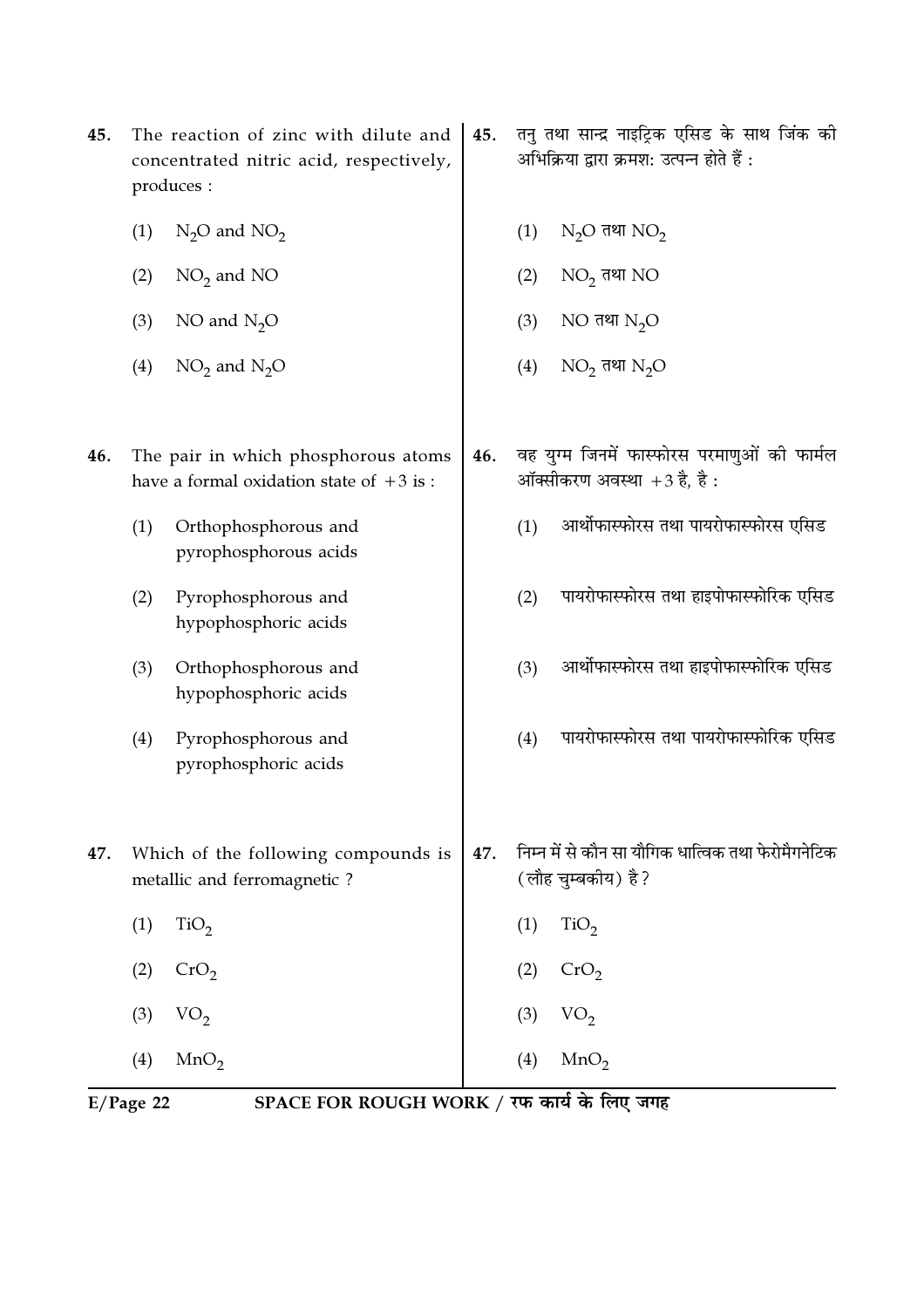The pair having the same magnetic 48. moment is:

 $[At. No.: Cr = 24, Mn = 25, Fe = 26, Co = 27]$ 

- (1)  $[Cr(H<sub>2</sub>O)<sub>6</sub>]^{2+}$  and  $[CoCl<sub>4</sub>]^{2-}$
- (2)  $[Cr(H<sub>2</sub>O)<sub>6</sub>]<sup>2+</sup>$  and  $[Fe(H<sub>2</sub>O)<sub>6</sub>]<sup>2+</sup>$
- (3)  $[Mn(H_2O)_6]^2$ <sup>+</sup> and  $[Cr(H_2O)_6]^2$ <sup>+</sup>
- (4)  $[CoCl<sub>4</sub>]^{2-}$  and  $[Fe(H<sub>2</sub>O)<sub>6</sub>]^{2+}$
- Which one of the following complexes 49. shows optical isomerism?
	- $(1)$   $[Co(NH_3)_3Cl_3]$
	- $(2)$   $cis[Co(en)<sub>2</sub>Cl<sub>2</sub>]Cl$
	- (3)  $trans[Co(en)_2Cl_2]Cl$
	- $[Co(NH<sub>3</sub>)<sub>4</sub>Cl<sub>2</sub>]Cl$  $(4)$

 $(en = ethylene diamine)$ 

- $50.$ The concentration of fluoride, lead, nitrate and iron in a water sample from an underground lake was found to be 1000 ppb, 40 ppb, 100 ppm and 0.2 ppm, respectively. This water is unsuitable for drinking due to high concentration of :
	- Fluoride  $(1)$
	- $(2)$ Lead
	- $(3)$ Nitrate
	- $(4)$ Iron

एकही चुम्बकीय आघूर्ण का युग्म है : 48.

 $[At. No.: Cr = 24, Mn = 25, Fe = 26, Co = 27]$ 

- (1)  $[Cr(H_2O)_6]^2$ <sup>+</sup> तथा  $[CoCl_4]^2$ <sup>-</sup>
- (2)  $[Cr(H<sub>2</sub>O)<sub>6</sub>]<sup>2+</sup>$  तथा  $[Fe(H<sub>2</sub>O)<sub>6</sub>]<sup>2+</sup>$
- (3)  $[Mn(H_2O)_6]^2$ <sup>+</sup>  $\overline{q}$ था  $[Cr(H_2O)_6]^2$ <sup>+</sup>
- (4)  $[CoCl<sub>4</sub>]^{2-}$  तथा  $[Fe(H<sub>2</sub>O)<sub>6</sub>]^{2+}$
- निम्न में से कौन सा कॉम्प्लेक्स प्रकाशिक समावयवता 49. प्रदर्शित करेगा?
	- $(1)$  $[Co(NH_3)_3Cl_3]$
	- $(i2)$   $cis[Co(en),Cl_2]Cl$
	- (3)  $trans[Co(en)_2Cl_2]Cl$
	- $[Co(NH<sub>3</sub>)<sub>4</sub>Cl<sub>2</sub>]Cl$  $(4)$

- भमिगत झील से प्राप्त जल प्रतिदर्श में फ्लोराइड. लेड.  $50.$ नाइटेट तथा आयरन की सान्द्रता क्रमश: 1000 ppb, 40 ppb, 100 ppm तथा 0.2 ppm पाई गई। यह जल निम्न में से किसकी उच्च सान्द्रता से पीने योग्य नहीं है ?
	- फ्लोराइड  $(1)$
	- $(2)$ लेड
	- नाइटेट  $(3)$
- आयरन  $(4)$

 $E/Page$  23

 $(en = ethylene diamine)$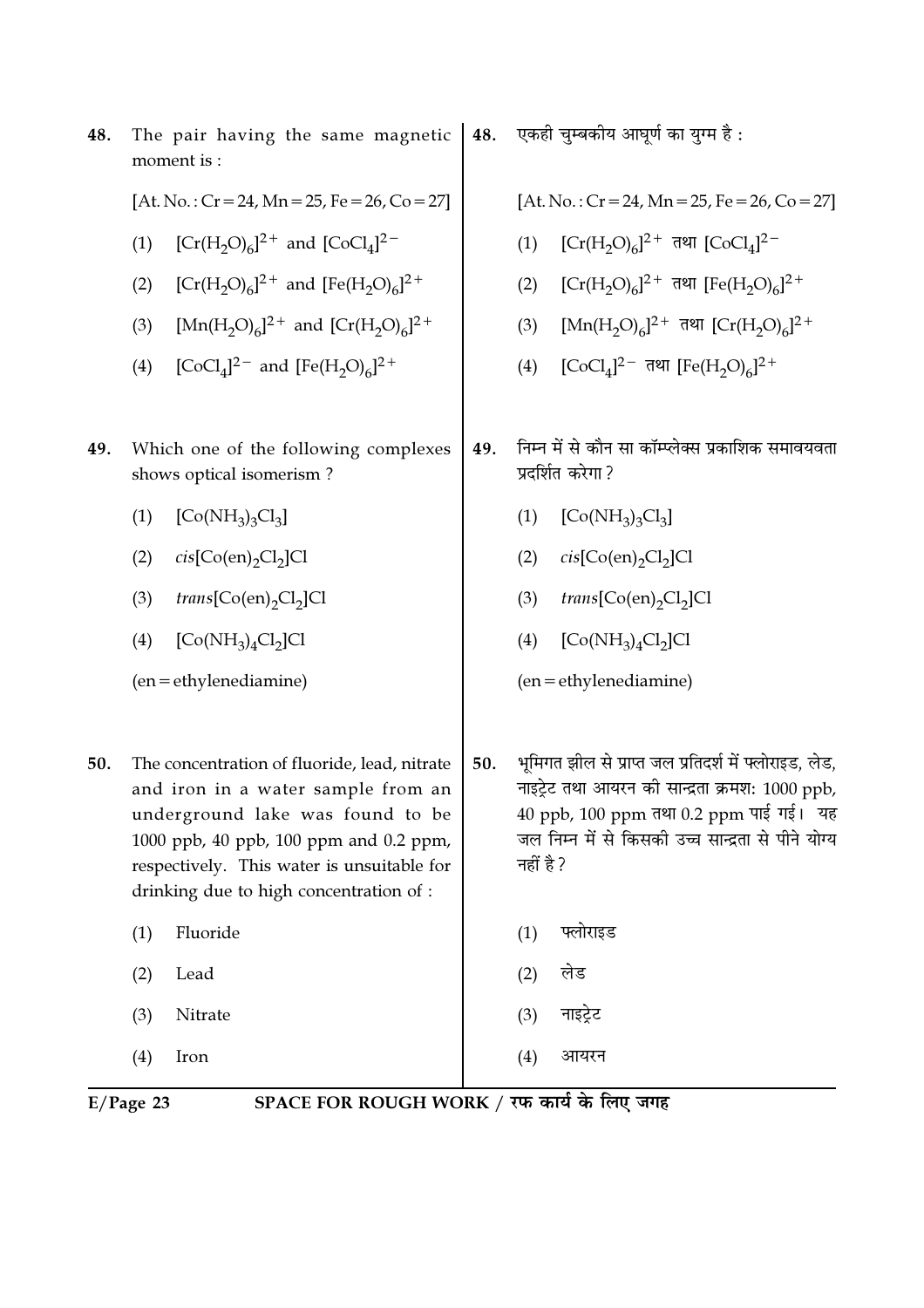

- $(1)$ Simple distillation
- Fractional distillation  $(2)$
- Steam distillation  $(3)$
- $(4)$ Distillation under reduced pressure

साबुन उद्योग में भुक्तशेष लाइ (स्पेन्ट लाई) से ग्लिसरॉल 51. पृथक करने के लिए सबसे उपयुक्त आसवन विधि है :

- सामान्य आसवन  $(1)$
- प्रभाजी आसवन  $(2)$
- $(3)$ बाष्प आसवन
- समानीत दाब पर आसवन  $(4)$
- नीचे दी गई अभिक्रिया के लिए उत्पाद होगा : The product of the reaction given below 52. 52.  $is:$





SPACE FOR ROUGH WORK / रफ कार्य के लिए जगह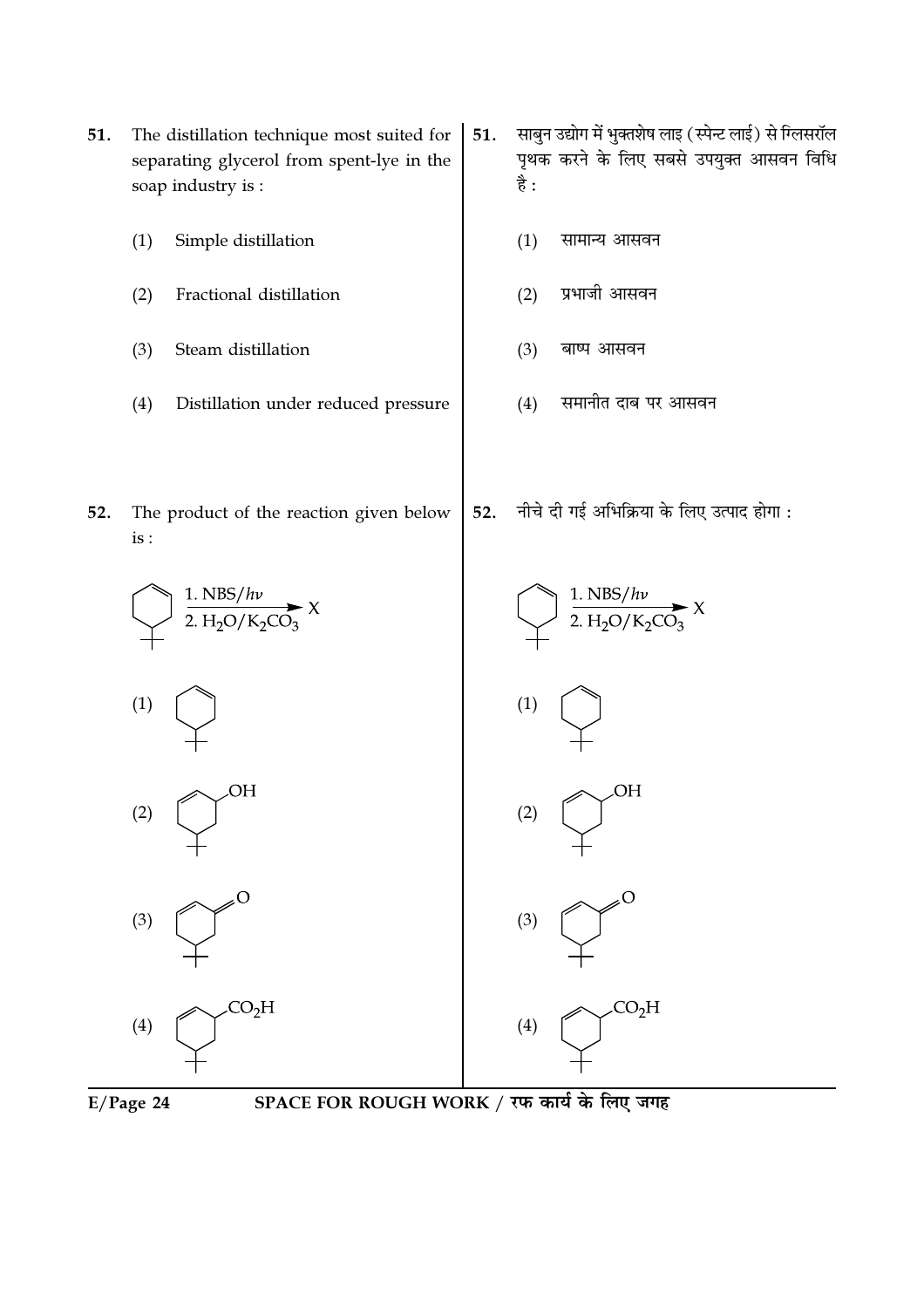| 53. | The absolute configuration of                             | 53. | दिए गये यौगिक का निरपेक्ष विन्यास है:       |  |
|-----|-----------------------------------------------------------|-----|---------------------------------------------|--|
|     | CO <sub>2</sub> H                                         |     | CO <sub>2</sub> H                           |  |
|     | -OH<br>$H-$                                               |     | -OH<br>$H -$                                |  |
|     | $H-$<br>-Cl                                               |     | $H-$<br>-CI                                 |  |
|     | CH <sub>3</sub>                                           |     | CH <sub>3</sub>                             |  |
|     | is :                                                      |     |                                             |  |
|     | (1)<br>(2R, 3S)                                           |     | (1)<br>(2R, 3S)                             |  |
|     | (2)<br>(2S, 3R)                                           |     | (2)<br>(2S, 3R)                             |  |
|     | (3)<br>(2S, 3S)                                           |     | (3)<br>(2S, 3S)                             |  |
|     | (2R, 3R)<br>(4)                                           |     | (4)<br>(2R, 3R)                             |  |
|     |                                                           |     |                                             |  |
| 54. | 2-chloro-2-methylpentane on reaction                      | 54. | मेथेनॉल में 2-क्लोरो-2-मेथिलपेन्टेन, सोडियम |  |
|     | with sodium methoxide in methanol                         |     | मेथाक्साइड के साथ अभिक्रिया करके देती है:   |  |
|     | yields:                                                   |     |                                             |  |
|     | CH <sub>3</sub>                                           |     | CH <sub>3</sub>                             |  |
|     | $C_2H_5CH_2C-OCH_3$<br>(a)                                |     | $C_2H_5CH_2C-OCH_3$<br>(a)                  |  |
|     | CH <sub>3</sub>                                           |     | CH <sub>3</sub>                             |  |
|     | (b)<br>$C_2H_5CH_2C = CH_2$                               |     | (b)<br>$C_2H_5CH_2C=CH_2$                   |  |
|     | $\mathrm{CH}_3$                                           |     | CH <sub>3</sub>                             |  |
|     |                                                           |     |                                             |  |
|     | (c)<br>$C_2H_5CH = C - CH_3$                              |     | (c)<br>$C_2H_5CH = C - CH_3$                |  |
|     | CH <sub>3</sub>                                           |     | CH <sub>3</sub>                             |  |
|     | All of these<br>(1)                                       |     | इनमें से सभी<br>(1)                         |  |
|     | $(a)$ and $(c)$<br>(2)                                    |     | (a) तथा (c)<br>(2)                          |  |
|     | (3)<br>(c) only                                           |     | (3)<br>मात्र $(c)$                          |  |
|     | (4)<br>$(a)$ and $(b)$                                    |     | (a) तथा (b)<br>(4)                          |  |
|     | SPACE FOR ROUGH WORK / रफ कार्य के लिए जगह<br>$E/Page$ 25 |     |                                             |  |
|     |                                                           |     |                                             |  |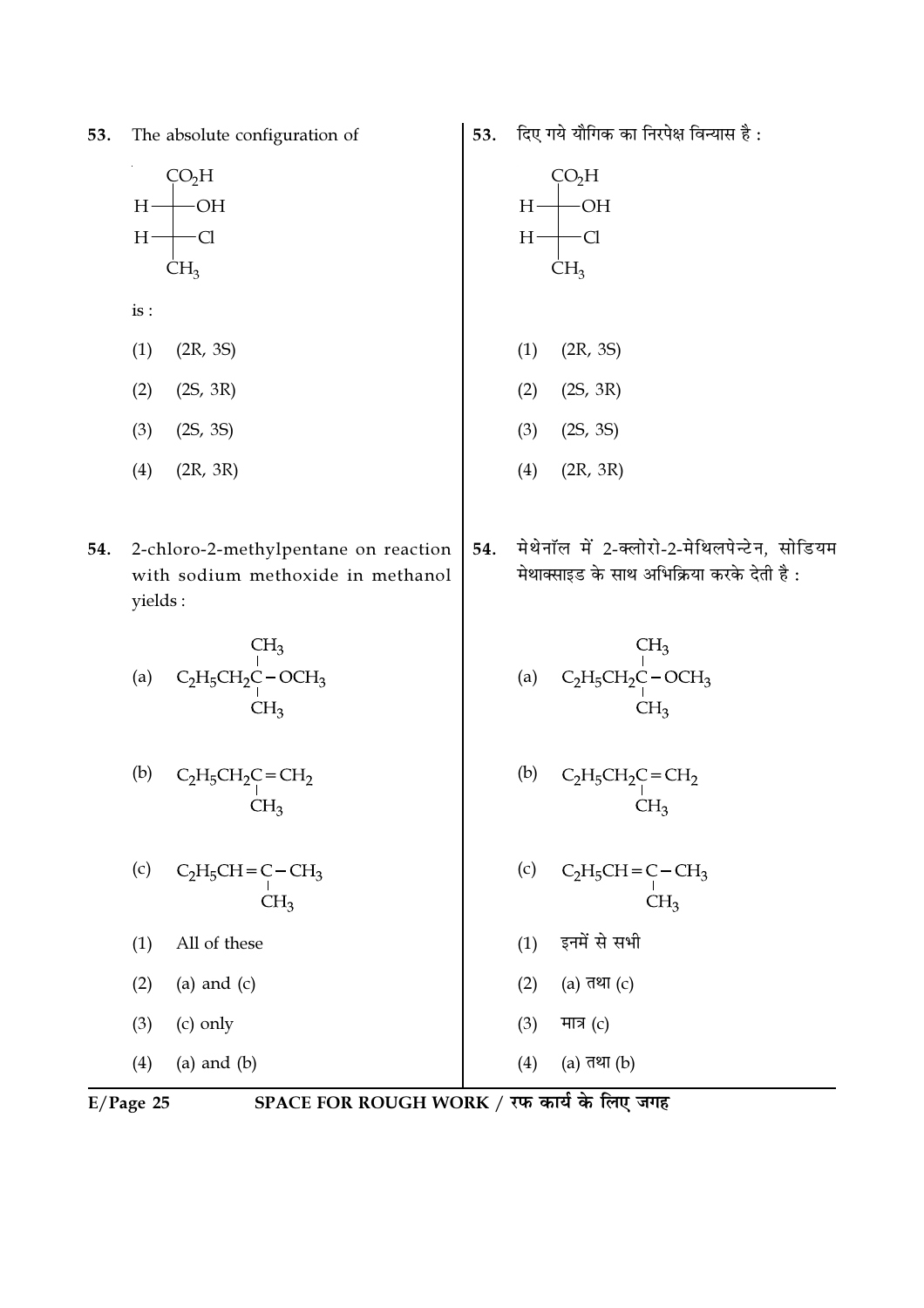- The reaction of propene with HOCl 55.  $(Cl_2 + H_2O)$  proceeds through the intermediate:
	- $CH<sub>3</sub>-CH<sup>+</sup>-CH<sub>2</sub>-OH$  $(1)$
	- $CH<sub>3</sub>-CH<sup>+</sup>-CH<sub>2</sub>-Cl$  $(2)$
	- $CH_3$ -CH(OH)-CH<sub>2</sub><sup>+</sup>  $(3)$
	- $CH<sub>3</sub>-CHCl-CH<sub>2</sub>$  $(4)$
- 56. In the Hofmann bromamide degradation reaction, the number of moles of NaOH and Br<sub>2</sub> used per mole of amine produced are:
	- $(1)$ One mole of NaOH and one mole of  $Br<sub>2</sub>$ .
	- Four moles of NaOH and two moles  $(2)$ of  $Br_2$ .
	- Two moles of NaOH and two moles  $(3)$ of  $Br<sub>2</sub>$ .
	- Four moles of NaOH and one mole  $(4)$ of  $Br_2$ .
- Which of the following statements about 57. low density polythene is FALSE?
	- Its synthesis requires high pressure.  $(1)$
	- $(2)$ It is a poor conductor of electricity.
	- $(3)$ Its synthesis requires dioxygen or a peroxide initiator as a catalyst.
	- $(4)$ It is used in the manufacture of buckets, dust-bins etc.
- प्रोपीन की HOCl (Cl<sub>2</sub> + H<sub>2</sub>O) के साथ अभिक्रिया 55. जिस मध्यवर्ती से होकर सम्पन्न होती है, वह है:
	- $CH<sub>3</sub>-CH<sup>+</sup>-CH<sub>2</sub>-OH$  $(1)$
	- (2)  $CH_3-CH^+ CH_2-Cl$
	- (3)  $CH_3-CH(OH)-CH_2^+$
	- $CH<sub>3</sub>-CHCl-CH<sub>2</sub>$  $(4)$
- हाफमान ब्रोमामाइड निम्नीकरण अभिक्रिया में, NaOH 56. तथा Br, के प्रयुक्त मोलों की संख्या प्रतिमोल अमीन के बनने में होगी :
	- एक मोल NaOH तथा एक मोल Br2।  $(1)$
	- चार मोल NaOH तथा दो मोल Br2।  $(2)$
	- $(3)$ दो मोल NaOH तथा दो मोल Br2।
	- (4) चार मोल NaOH तथा एक मोल Br<sub>2</sub>।
- निम्न घनत्व के पालीथीन के सम्बन्ध में निम्न में से 57. कौन सा कथन **गलत** है?
	- (1) इसके संश्लेषण में उच्च दाब की आवश्यकता होती है।
	- (2) यह विद्युत का हीन चालक है।
	- $(3)$ इसमें डाईआक्सीजन अथवा परआक्साइड इनीसियेटर (प्रारम्भक) उत्प्रेरक के रूप में चाहिए।
	- यह बकेट (बाल्टी), डस्ट-बिन, आदि के  $(4)$ उत्पादन में प्रयक्त होती है।

```
SPACE FOR ROUGH WORK / रफ कार्य के लिए जगह
E/Page 26
```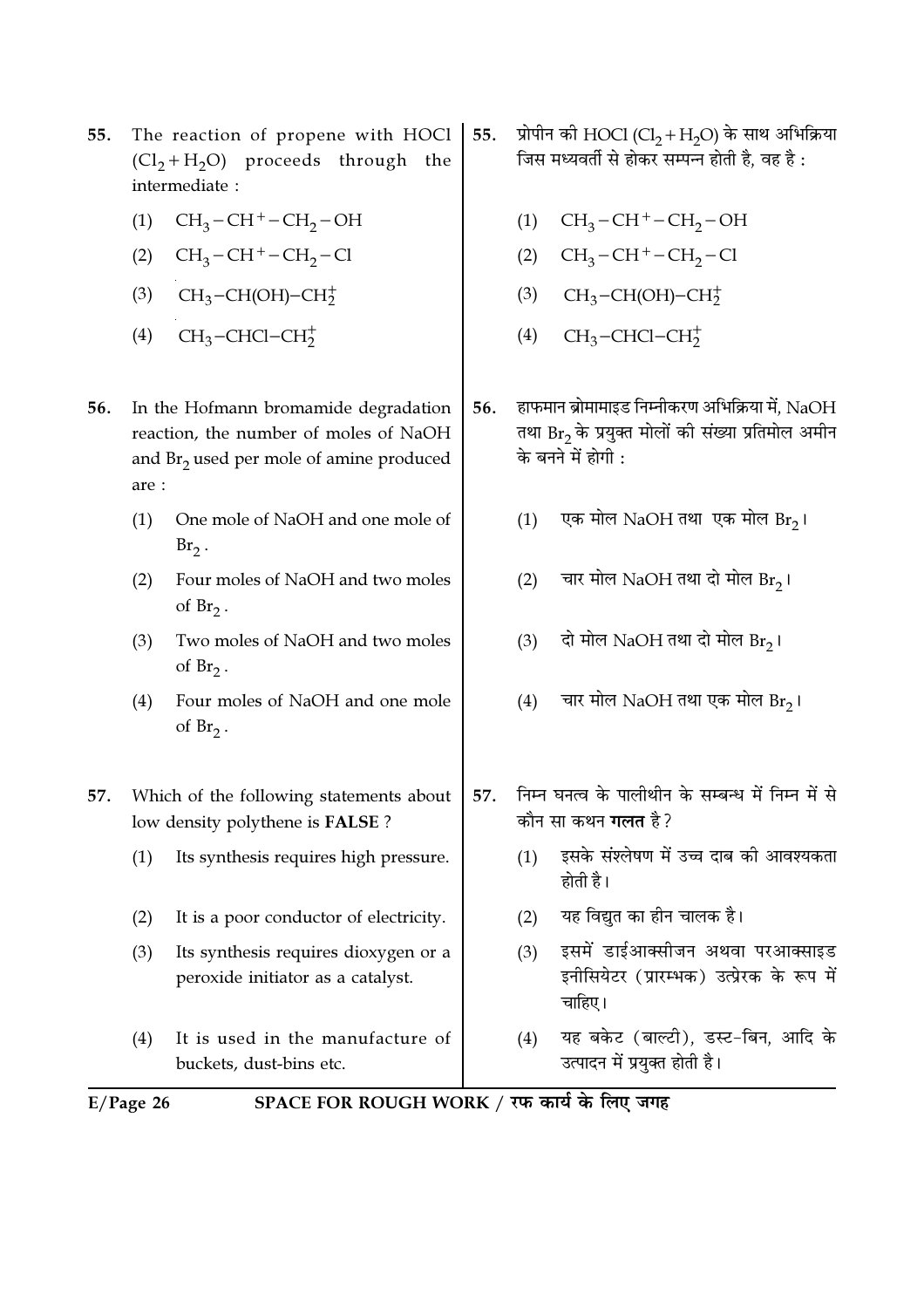58. Thiol group is present in :

- $(1)$ Cytosine
- $(2)$ Cystine
- $(3)$ Cysteine
- $(4)$ Methionine
- 59. Which of the following is an anionic detergent?
	- Sodium stearate  $(1)$
	- Sodium lauryl sulphate  $(2)$
	- $(3)$ Cetyltrimethyl ammonium bromide
	- Glyceryl oleate  $(4)$
- 60. The hottest region of Bunsen flame shown in the figure below is:





- थायोल ग्रुप जिसमें उपस्थित है, वह है: 58. साइटोसीन  $(1)$ सिस्टिन (Cystine)  $(2)$ सिस्टीन (Cysteine)  $(3)$ मेथाइओनीन  $(4)$ 
	- निम्न में से कौन सा एनाइनिक डिटरजेंट है? 59.
		- सोडियम स्टीअरेट  $(1)$
		- सोडियम लारिल सल्फेट  $(2)$
		- सेटिलटाइमेथिल अमोनियम ब्रोमाइड  $(3)$
		- ग्लिसरिल ओलिएट  $(4)$
		- नीचे दी गई फिगर में बुन्सन फ्लेम का सर्वाधिक गर्म 60. भाग है :

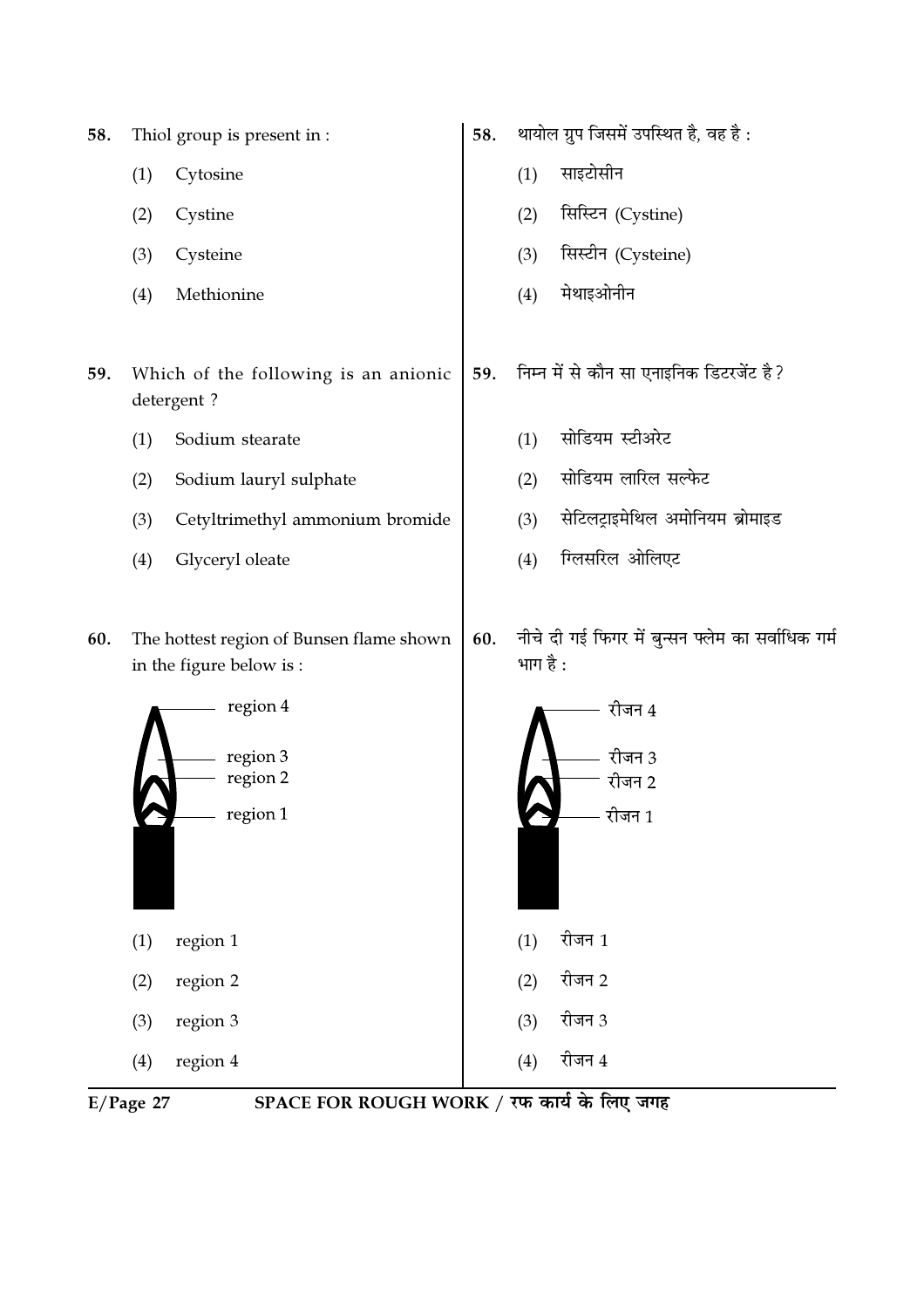**PART C** − **MATHEMATICS**  
\n**61.** If 
$$
f(x)+2f(\frac{1}{x})=3x
$$
,  $x \ne 0$ , and  
\n $S = \{x \in \mathbb{R} : f(x) = f(-x)\}$ ; then S:  
\n(1) is an empty set.  
\n(2) contains exactly one element.  
\n(3) contains exactly two elements.  
\n(4) contains more than two elements.  
\n(5)  $\frac{1}{x} \cdot \frac{1}{\sqrt{3}}$   
\n(62. A value of  $\theta$  for which  $\frac{2+3i \sin \theta}{1-2i \sin \theta}$  is  
\n $\frac{1}{1-2i \sin \theta}$   
\n(7)  $\frac{\pi}{3}$   
\n(8)  $\frac{\pi}{3}$   
\n(9)  $\frac{\pi}{6}$   
\n(1)  $\frac{\pi}{3}$   
\n(2)  $\frac{\pi}{6}$   
\n(3)  $\sin^{-1}(\frac{\sqrt{3}}{4})$   
\n(4)  $\sin^{-1}(\frac{\sqrt{3}}{\sqrt{3}})$   
\n(5)  $\sin^{-1}(\frac{\sqrt{3}}{4})$   
\n(6)  $\sin^{-1}(\frac{\sqrt{3}}{4})$   
\n(7)  $\frac{\pi}{3}$   
\n(8)  $\sin^{-1}(\frac{\sqrt{3}}{4})$   
\n(9)  $\sin^{-1}(\frac{\sqrt{3}}{4})$   
\n(1)  $\frac{\pi}{3}$   
\n(2)  $\frac{\pi}{6}$   
\n(3)  $\sin^{-1}(\frac{\sqrt{3}}{4})$   
\n(4)  $\sin^{-1}(\frac{1}{\sqrt{3}})$   
\n(5)  $\sin^{-1}(\frac{\sqrt{3}}{4})$   
\n(6)  $\sin^{-1}(\frac{\sqrt{3}}{4})$   
\n(7)  $\sin^{-1}(\frac{\sqrt{3}}{4})$   
\n(8)  $\sin^{-1}(\frac{\sqrt{3}}{4})$   
\n(9)  $\sin^{-1}(\frac{\sqrt{3}}{4})$   
\n(1)  $\sin^{-1}(\frac{\sqrt{3}}{4})$   
\n(2)  $-\frac{4}{4}$   
\n(3)  $$ 

 $\overline{E/Page~28}$ 

 $(4) 5$ 

SPACE FOR ROUGH WORK / रफ कार्य के लिए जगह

 $(4) 5$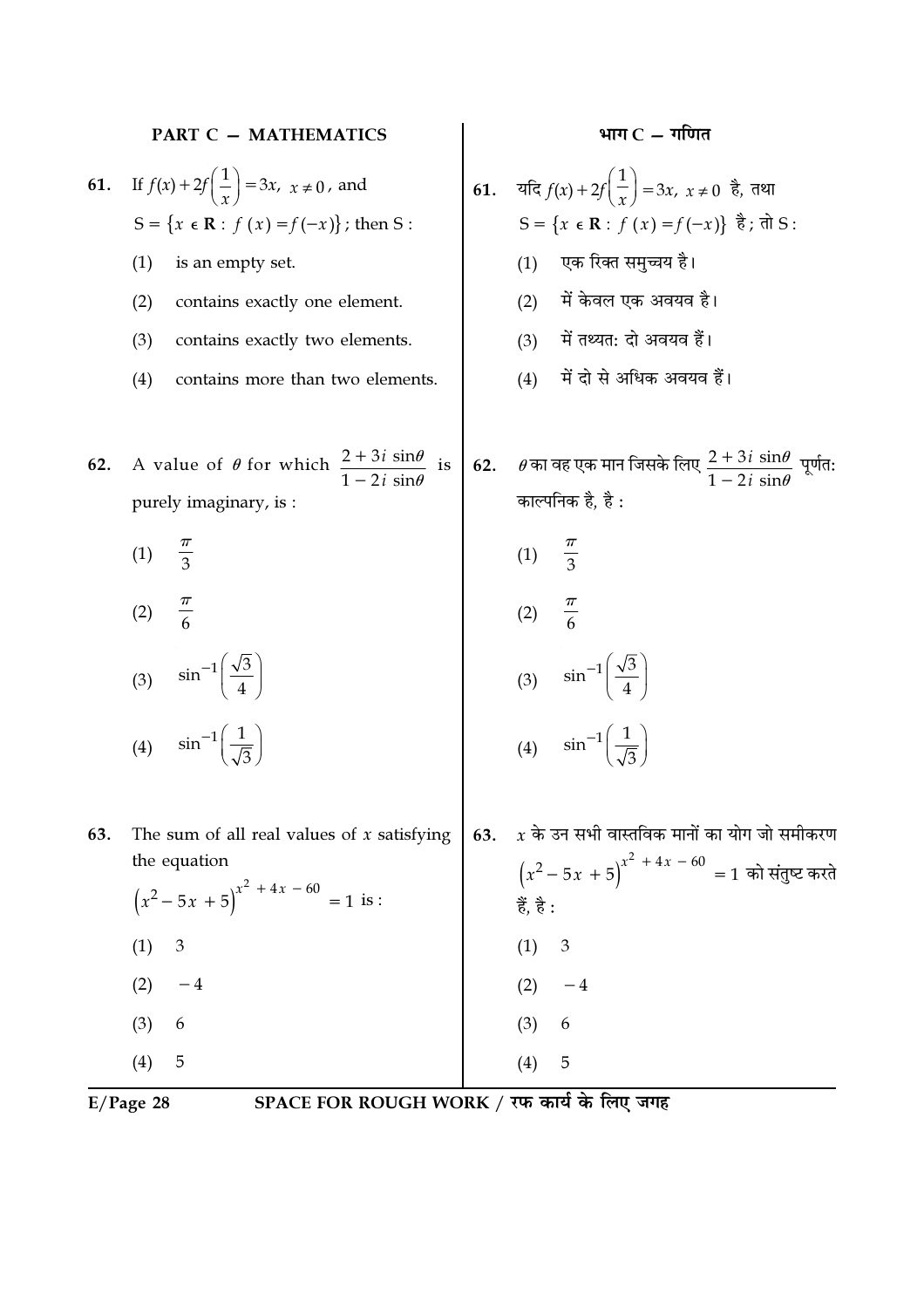| 64. | If $A = \begin{bmatrix} 5a & -b \\ 3 & 2 \end{bmatrix}$ and A adj $A = A A^{T}$ , then $\begin{bmatrix} 64. & \text{if } A = \begin{bmatrix} 5a & -b \\ 3 & 2 \end{bmatrix}$ $\pi$ and A adj $A = A A^{T} \xi$ , |     |                                                                                                                                                                 |
|-----|------------------------------------------------------------------------------------------------------------------------------------------------------------------------------------------------------------------|-----|-----------------------------------------------------------------------------------------------------------------------------------------------------------------|
|     | $5a + b$ is equal to :                                                                                                                                                                                           |     | तो $5a + b$ बराबर है :                                                                                                                                          |
|     | $-1$<br>(1)                                                                                                                                                                                                      |     | (1)<br>$-1$                                                                                                                                                     |
|     | 5<br>(2)                                                                                                                                                                                                         |     | (2)<br>5                                                                                                                                                        |
|     | (3)<br>$\overline{4}$                                                                                                                                                                                            |     | (3)<br>$\overline{4}$                                                                                                                                           |
|     | (4)<br>13                                                                                                                                                                                                        |     | 13<br>(4)                                                                                                                                                       |
| 65. | The system of linear equations                                                                                                                                                                                   | 65. | रैखिक समीकरण निकाय                                                                                                                                              |
|     | $x + \lambda y - z = 0$                                                                                                                                                                                          |     | $x + \lambda y - z = 0$                                                                                                                                         |
|     | $\lambda x - y - z = 0$                                                                                                                                                                                          |     | $\lambda x - y - z = 0$                                                                                                                                         |
|     | $x+y-\lambda z=0$                                                                                                                                                                                                |     | $x+y-\lambda z=0$                                                                                                                                               |
|     | has a non-trivial solution for :                                                                                                                                                                                 |     | का एक अतुच्छ हल होने के लिए :                                                                                                                                   |
|     | infinitely many values of $\lambda$ .<br>(1)                                                                                                                                                                     |     | $\lambda$ के अनंत मान हैं।<br>(1)                                                                                                                               |
|     | exactly one value of $\lambda$ .<br>(2)                                                                                                                                                                          |     | $\lambda$ का तथ्यत: एक मान है।<br>(2)                                                                                                                           |
|     | exactly two values of $\lambda$ .<br>(3)                                                                                                                                                                         |     | (3) $\lambda$ के तथ्यत: दो मान हैं।                                                                                                                             |
|     | exactly three values of $\lambda$ .<br>(4)                                                                                                                                                                       |     | $\lambda$ के तथ्यत: तीन मान हैं।<br>(4)                                                                                                                         |
| 66. | If all the words (with or without meaning)<br>having five letters, formed using the letters<br>of the word SMALL and arranged as in a<br>dictionary; then the position of the word<br>SMALL is:                  | 66. | शब्द SMALL के अक्षरों का प्रयोग करके, पाँच अक्षरों<br>वाले सभी शब्दों (अर्थपूर्ण अथवा अर्थहीन) को<br>शब्दकोश के क्रमानुसार रखने पर, शब्द SMALL का<br>स्थान है : |
|     | $46^{\mbox{th}}$<br>(1)                                                                                                                                                                                          |     | $46$ वां<br>(1)                                                                                                                                                 |
|     | 59th<br>(2)                                                                                                                                                                                                      |     | 59 वां<br>(2)                                                                                                                                                   |
|     | 52 <sup>nd</sup><br>(3)                                                                                                                                                                                          |     | 52 वां<br>(3)                                                                                                                                                   |
|     | 58 <sup>th</sup><br>(4)                                                                                                                                                                                          |     | 58 वां<br>(4)                                                                                                                                                   |
|     | SPACE FOR ROUGH WORK / रफ कार्य के लिए जगह<br>$E/Page$ 29                                                                                                                                                        |     |                                                                                                                                                                 |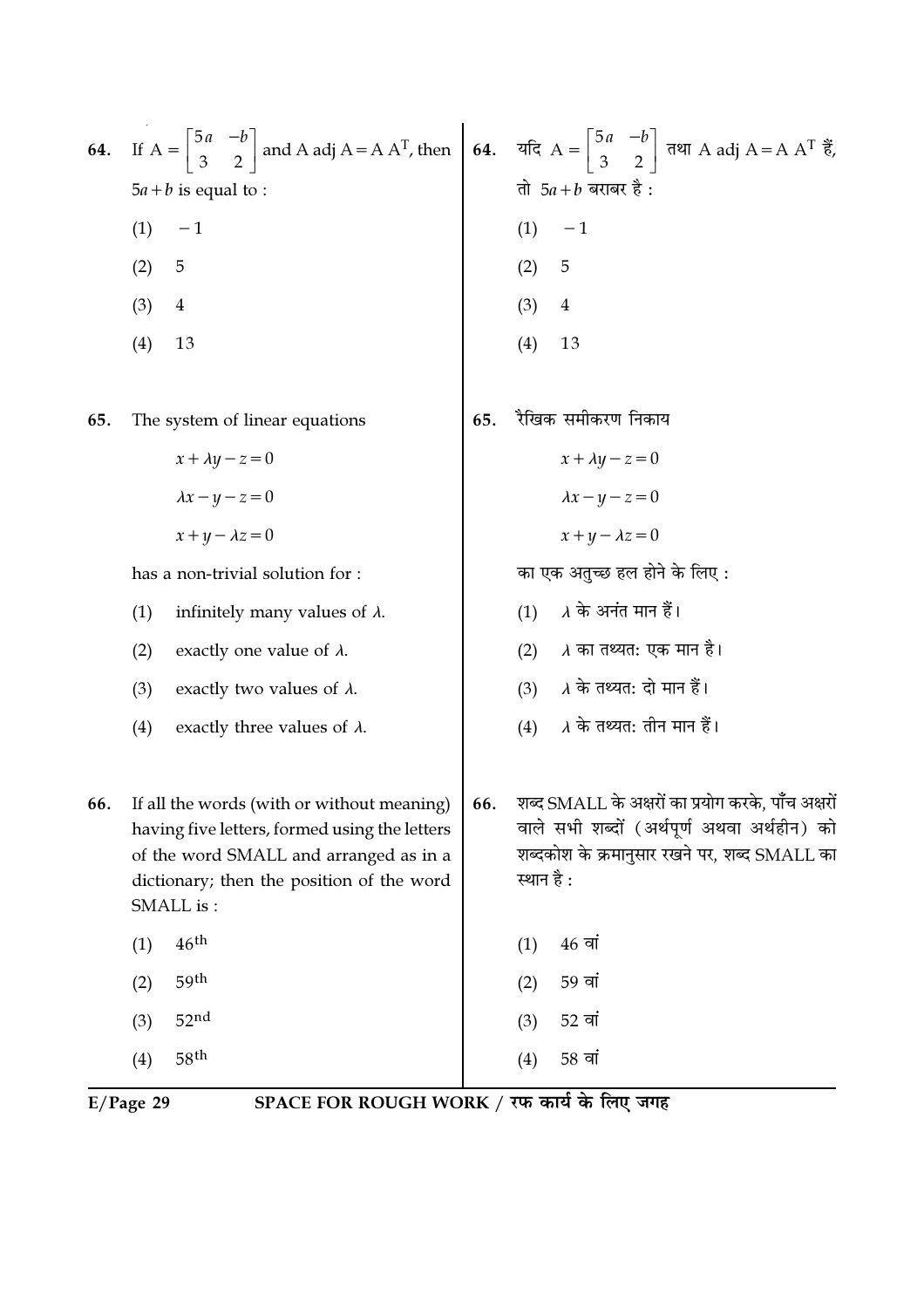| 67. | If the number of terms in the expansion of                                                                                            | 67. | यदि $\left(1-\frac{2}{x}+\frac{4}{x^2}\right)^n$ , $x\neq 0$ के प्रसार में पदों                                                          |
|-----|---------------------------------------------------------------------------------------------------------------------------------------|-----|------------------------------------------------------------------------------------------------------------------------------------------|
|     | $\left(1-\frac{2}{x}+\frac{4}{x^2}\right)^n$ , $x\neq 0$ , is 28, then the sum                                                        |     | की संख्या 28 है, तो इस प्रसार में आने वाले सभी पदों                                                                                      |
|     | of the coefficients of all the terms in this                                                                                          |     | के गुणांकों का योग है :                                                                                                                  |
|     | expansion, is :                                                                                                                       |     |                                                                                                                                          |
|     | (1)<br>64                                                                                                                             |     | 64<br>(1)                                                                                                                                |
|     | 2187<br>(2)                                                                                                                           |     | (2)<br>2187                                                                                                                              |
|     | (3)<br>243                                                                                                                            |     | (3)<br>243                                                                                                                               |
|     | (4)<br>729                                                                                                                            |     | (4)<br>729                                                                                                                               |
| 68. | If the $2^{nd}$ , $5^{th}$ and $9^{th}$ terms of a<br>non-constant A.P. are in G.P., then the<br>common ratio of this G.P. is:        | 68. | यदि एक अचरेतर समांतर श्रेढ़ी का दूसरा, 5 वां तथा<br>9 वां पद एक गुणोत्तर श्रेढ़ी में हैं, तो उस गुणोत्तर श्रेढ़ी<br>का सार्व अनुपात है : |
|     | $\frac{8}{5}$<br>(1)                                                                                                                  |     | (1)                                                                                                                                      |
|     | $\frac{4}{3}$<br>(2)                                                                                                                  |     | $\frac{4}{3}$<br>(2)                                                                                                                     |
|     | $\mathbf{1}$<br>(3)                                                                                                                   |     | $\mathbf{1}$<br>(3)                                                                                                                      |
|     | $\frac{7}{4}$<br>(4)                                                                                                                  |     | $\frac{7}{4}$<br>(4)                                                                                                                     |
| 69. | If the sum of the first ten terms of the series                                                                                       | 69. | यदि श्रेणी                                                                                                                               |
|     |                                                                                                                                       |     |                                                                                                                                          |
|     | $\left(1\frac{3}{5}\right)^2 + \left(2\frac{2}{5}\right)^2 + \left(3\frac{1}{5}\right)^2 + 4^2 + \left(4\frac{4}{5}\right)^2 + \dots$ |     | $\left(1\frac{3}{5}\right)^2 + \left(2\frac{2}{5}\right)^2 + \left(3\frac{1}{5}\right)^2 + 4^2 + \left(4\frac{4}{5}\right)^2 + \dots$    |
|     | is $\frac{16}{5}$ <i>m</i> , then <i>m</i> is equal to :                                                                              |     | के प्रथम दस पदों का योग $\frac{16}{5}$ m है, तो m बराबर                                                                                  |
|     |                                                                                                                                       |     | है :                                                                                                                                     |
|     | 102<br>(1)                                                                                                                            |     | (1)<br>102                                                                                                                               |
|     | 101<br>(2)                                                                                                                            |     | 101<br>(2)                                                                                                                               |
|     | 100<br>(3)                                                                                                                            |     | 100<br>(3)                                                                                                                               |
|     | 99<br>(4)                                                                                                                             |     | 99<br>(4)                                                                                                                                |
|     |                                                                                                                                       |     |                                                                                                                                          |

E/Page 30 SPACE FOR ROUGH WORK / **⁄U»§ ∑§Êÿ¸ ∑§ Á‹∞ ¡ª"**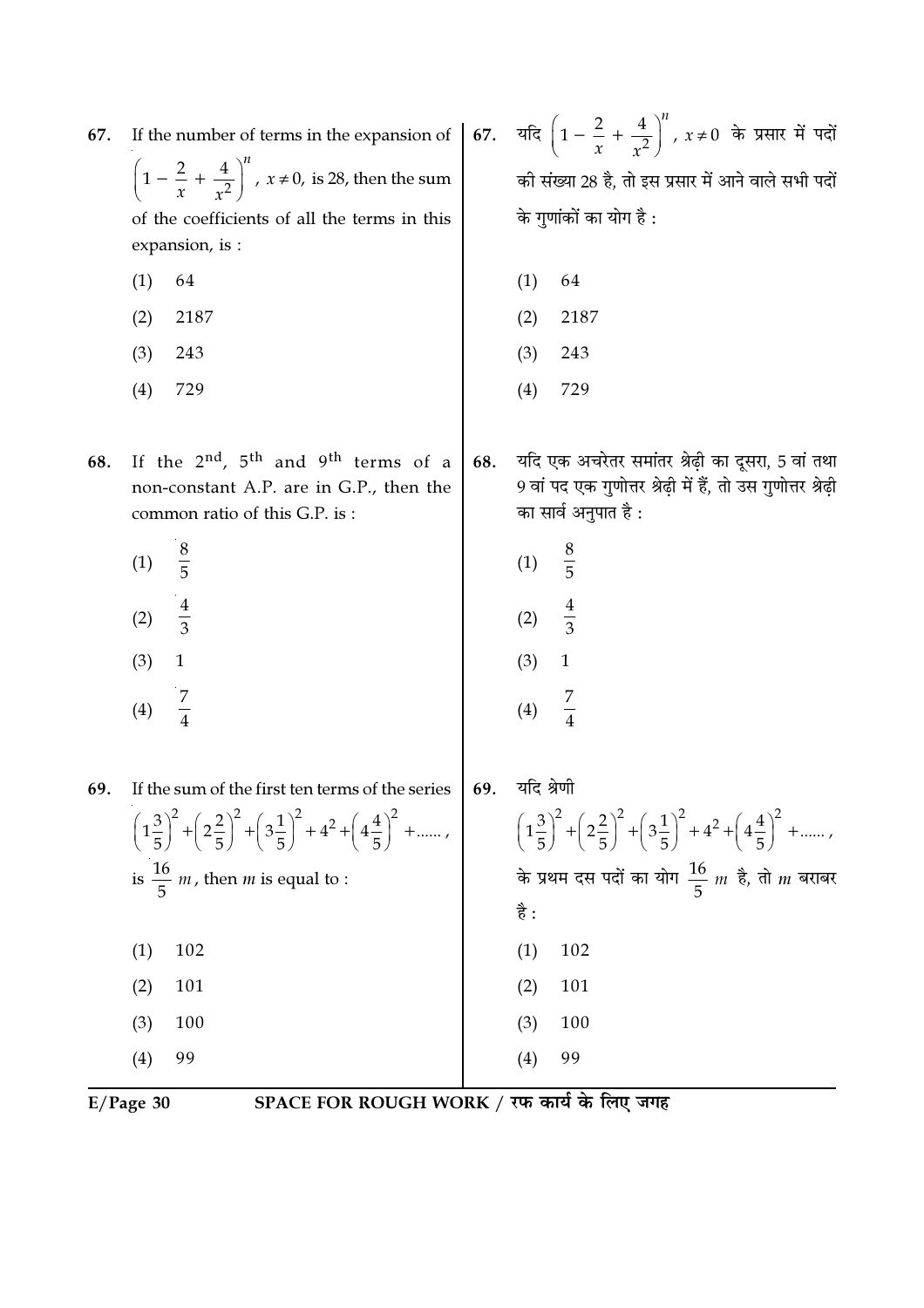| 70. | Let $p = \lim_{x \to 0+} (1 + \tan^2 \sqrt{x})^{\frac{1}{2x}}$ then $\log p$                          | 70. | माना $p = \lim_{x \to 0+} (1 + \tan^2 \sqrt{x})^{\frac{1}{2x}}$ है, तो log p                             |
|-----|-------------------------------------------------------------------------------------------------------|-----|----------------------------------------------------------------------------------------------------------|
|     | is equal to :                                                                                         |     | बराबर है :                                                                                               |
|     | (1)<br>$\overline{2}$                                                                                 |     | (1)<br>$\overline{2}$                                                                                    |
|     | (2)<br>$\mathbf{1}$                                                                                   |     | (2)<br>$\mathbf{1}$                                                                                      |
|     | $\frac{1}{2}$<br>(3)                                                                                  |     | $\frac{1}{2}$<br>(3)                                                                                     |
|     | $\frac{1}{4}$<br>(4)                                                                                  |     | $\frac{1}{4}$<br>(4)                                                                                     |
| 71. | For $x \in \mathbb{R}$ , $f(x) =  \log 2 - \sin x $ and<br>$g(x) = f(f(x))$ , then :                  | 71. | $x \in \mathbf{R}$ के लिए $f(x) =  \log 2 - \sin x $ तथा<br>$g(x) = f(f(x))$ हैं, तो :                   |
|     | (1)<br><i>g</i> is not differentiable at $x=0$                                                        |     | $x=0$ पर $g$ अवकलनीय नहीं है।<br>(1)                                                                     |
|     | (2)<br>$g'(0) = \cos(\log 2)$                                                                         |     | $(2)$ $g'(0) = cos(log2)$ है।                                                                            |
|     | (3)<br>$g'(0) = -\cos(\log 2)$                                                                        |     | (3) $g'(0) = -\cos(\log 2)$ है।                                                                          |
|     | (4)<br>g is differentiable at $x=0$ and<br>$g'(0) = -\sin(\log 2)$                                    |     | $x=0$ पर $g$ अवकलनीय है तथा<br>(4)<br>$g'(0) = -\sin(\log 2)$ है।                                        |
| 72. | Consider                                                                                              | 72. | $f(x) = \tan^{-1}\left(\sqrt{\frac{1 + \sin x}{1 - \sin x}}\right), x \in \left(0, \frac{\pi}{2}\right)$ |
|     | $f(x) = \tan^{-1}\left(\sqrt{\frac{1+\sin x}{1-\sin x}}\right), x \in \left(0, \frac{\pi}{2}\right).$ |     | पर विचार कीजिए। $y = f(x)$ के बिंदु $x = \frac{\pi}{6}$ पर                                               |
|     | A normal to $y=f(x)$ at $x = \frac{\pi}{6}$ also passes                                               |     | खींचा गया अभिलंब निम्न बिंदु से भी होकर जाता है :                                                        |
|     | through the point :                                                                                   |     |                                                                                                          |
|     | (0, 0)<br>(1)                                                                                         |     | (0, 0)<br>(1)                                                                                            |
|     | $\left(0, \frac{2\pi}{3}\right)$<br>(2)                                                               |     | $\left(0, \frac{2\pi}{3}\right)$<br>(2)                                                                  |
|     | $\left(\frac{\pi}{6},0\right)$<br>(3)                                                                 |     | (3) $\left(\frac{\pi}{6}, 0\right)$                                                                      |
|     | $\left(\frac{\pi}{4},0\right)$<br>(4)                                                                 |     | $\left(\frac{\pi}{4},0\right)$<br>(4)                                                                    |
|     |                                                                                                       |     |                                                                                                          |

E/Page 31 SPACE FOR ROUGH WORK / रफ कार्य के लिए जगह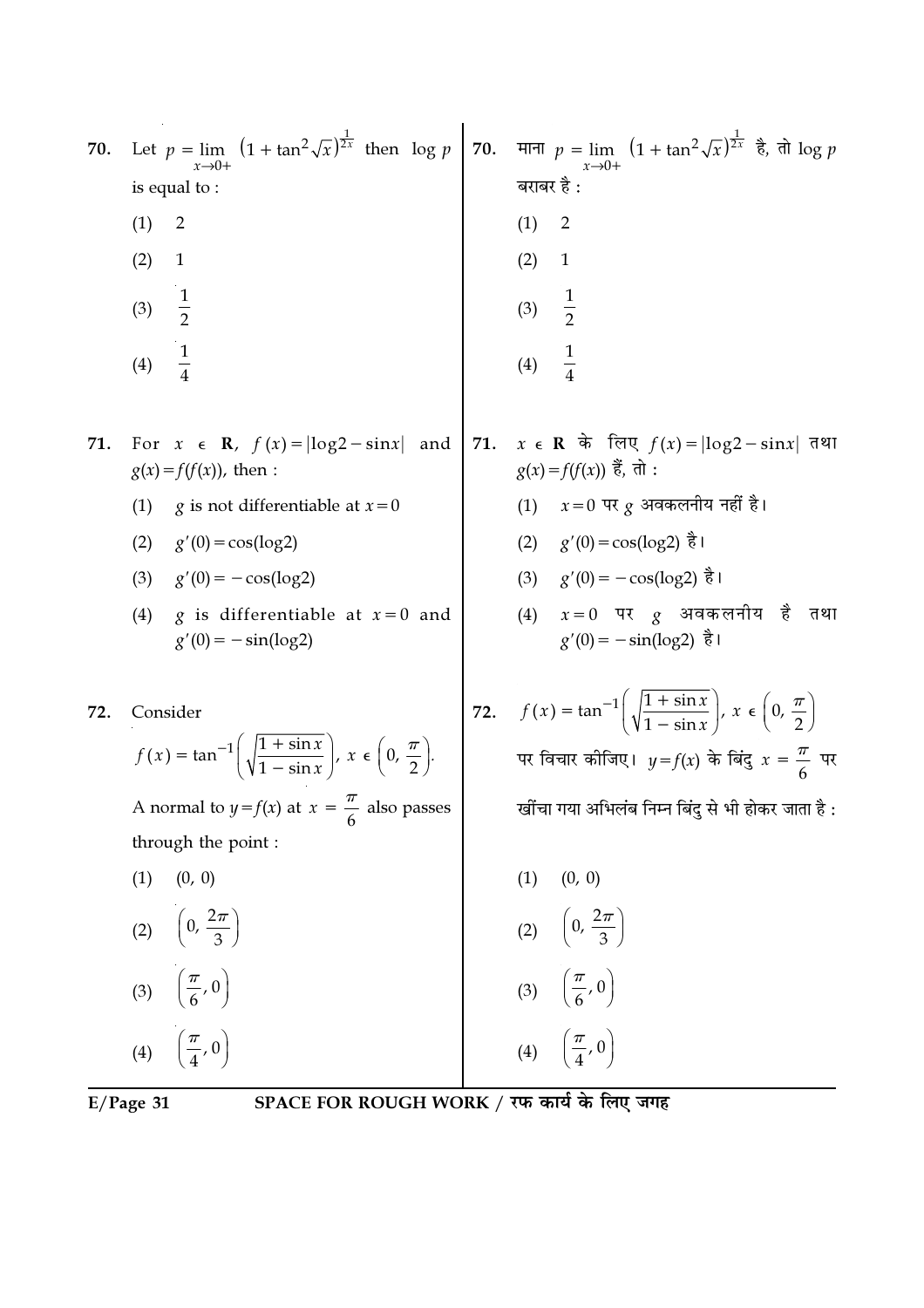- 73. A wire of length 2 units is cut into two parts which are bent respectively to form a square of side =  $x$  units and a circle of radius =  $r$  units. If the sum of the areas of the square and the circle so formed is minimum, then :
	- $(1)$  $2x = (\pi + 4)r$
	- $(2)$  $(4 - \pi)x = \pi r$
	- $(3)$  $x=2r$
	- $(4)$  $2x = r$

2 इकाई लंबी एक तार को दो भागों में काट कर उन्हें 73. क्रमश:  $x$  इकाई भुजा वाले वर्ग तथा  $r$  इकाई त्रिज्या वाले वृत्त के रूप में मोड़ा जाता है। यदि बनाये गये वर्ग तथा वृत्त के क्षेत्रफलों का योग न्यूनतम है, तो :

$$
(1) \quad 2x = (\pi + 4)r
$$

$$
(2) \quad (4 - \pi)x = \pi r
$$

$$
(3) \qquad x = 2r
$$

$$
(4) \quad 2x = r
$$

74. The integral 
$$
\int \frac{2x^{12} + 5x^9}{(x^5 + x^3 + 1)^3} dx
$$
 is equal to:  
\n10  $\frac{-x^5}{(x^5 + x^3 + 1)^2} + C$   
\n22  $\frac{x^{10}}{2(x^5 + x^3 + 1)^2} + C$   
\n33  $\frac{x^5}{2(x^5 + x^3 + 1)^2} + C$   
\n44  $\frac{-x^{10}}{2(x^5 + x^3 + 1)^2} + C$   
\n55  $\frac{1}{2(x^5 + x^3 + 1)^2} + C$   
\n66  $\frac{x^{10}}{2(x^5 + x^3 + 1)^2} + C$   
\n74.  $\frac{\pi}{100} \pi \text{ or } \frac{1}{20} \left( \frac{2x^{12} + 5x^9}{(x^5 + x^3 + 1)^2} + C \right)$   
\n75  $\frac{10}{2(x^5 + x^3 + 1)^2} + C$   
\n86  $\frac{x^{10}}{2(x^5 + x^3 + 1)^2} + C$   
\n97  $\frac{x^{10}}{2(x^5 + x^3 + 1)^2} + C$   
\n10  $\frac{x^{10}}{2(x^5 + x^3 + 1)^2} + C$   
\n11  $\frac{-x^{10}}{2(x^5 + x^3 + 1)^2} + C$   
\n12  $\frac{x^{10}}{2(x^5 + x^3 + 1)^2} + C$   
\n13  $\frac{x^5}{2(x^5 + x^3 + 1)^2} + C$   
\n14  $\frac{-x^{10}}{2(x^5 + x^3 + 1)^2} + C$ 

where  $C$  is an arbitrary constant.

जहाँ C एक स्वेच्छ अचर है।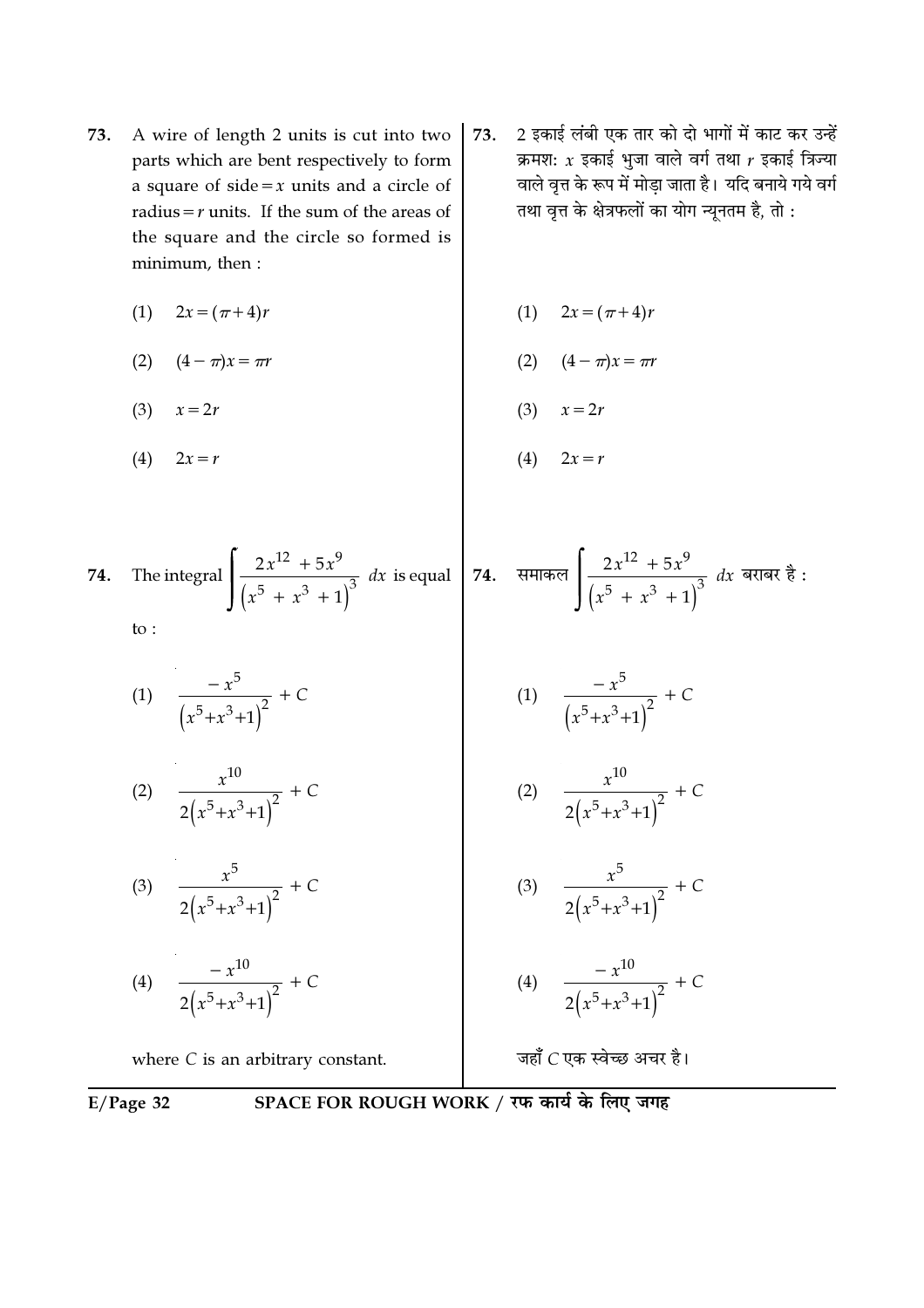75. 
$$
\lim_{n \to \infty} \left( \frac{(n+1)(n+2) \dots 3n}{n^{2n}} \right)^{1/n}
$$
 is equal to:  
\n10. 
$$
\frac{18}{e^4}
$$
  
\n21. 
$$
\frac{9}{e^2}
$$
  
\n33. 
$$
\frac{9}{e^2}
$$
  
\n44. 
$$
3 \log 3 - 2
$$
  
\n5. 
$$
\lim_{n \to \infty} \left( \frac{(n+1)(n+2) \dots 3n}{n^{2n}} \right)^{1/n}
$$
 at  $n \neq 2$   
\n5. 
$$
\lim_{n \to \infty} \left( \frac{(n+1)(n+2) \dots 3n}{n^{2n}} \right)^{1/n}
$$
 at  $n \neq 3$   
\n11. 
$$
\frac{18}{e^4}
$$
  
\n12. 
$$
\frac{9}{e^2}
$$
  
\n13. 
$$
\log 3 - 2
$$
  
\n14. 
$$
3 \log 3 - 2
$$
  
\n15. 
$$
\lim_{n \to \infty} \left( \frac{(n+1)(n+2) \dots 3n}{n^{2n}} \right)^{1/n}
$$
 at  $n \neq 3$   
\n16. 
$$
\frac{9}{e^2}
$$
  
\n17. 
$$
\lim_{n \to \infty} \left( \frac{(n+1)(n+2) \dots 3n}{n^{2n}} \right)^{1/n}
$$
 at  $n \neq 3$   
\n18. 
$$
\lim_{n \to \infty} \left( \frac{(2)}{e^2} \right)^{1/2}
$$
  
\n19. 
$$
\lim_{n \to \infty} \left( \frac{9}{2} \right)^{1/2} = 2 \times \pi
$$
 at  $x^2 + y^2 \le 4x$ ,  $x \ge 0, y \ge 0$   
\n10. 
$$
\lim_{n \to \infty} \left( \frac{9}{4} \right)^{1/2} = 2 \times \pi
$$
 at  $x^2 + y^2 \le 4x$ ,  $x \ge 0, y \ge 0$   
\n11. 
$$
\pi - \frac{4}{3}
$$
  
\n12.  $$ 

 $\overline{E/Page 33}$ 

SPACE FOR ROUGH WORK / रफ कार्य के लिए जगह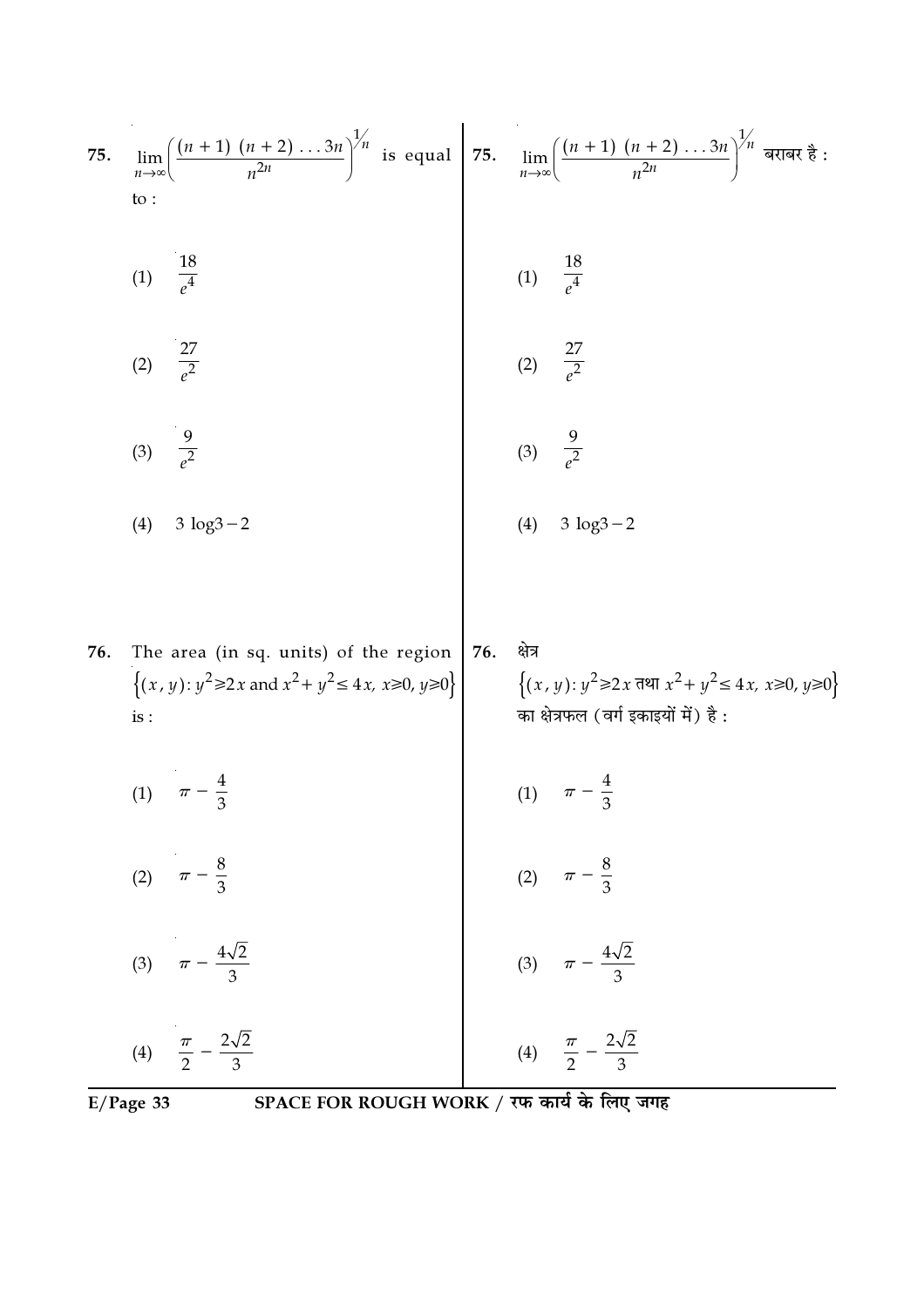- If a curve  $y = f(x)$  passes through the point 77.  $(1, -1)$  and satisfies the differential equation,  $y(1+xy) dx = x dy$ , then  $f\left(-\frac{1}{2}\right)$ is equal to:
	- (1)  $-\frac{2}{5}$ (2)  $-\frac{4}{5}$  $\frac{2}{5}$  $(3)$
	- $rac{4}{5}$  $(4)$
- 78. Two sides of a rhombus are along the lines,  $x - y + 1 = 0$  and  $7x - y - 5 = 0$ . If its diagonals intersect at  $(-1, -2)$ , then which one of the following is a vertex of this rhombus?
	- $(1) \quad (-3, -9)$
	- $(2) \quad (-3, -8)$
	- (3)  $\left(\frac{1}{3}, -\frac{8}{3}\right)$ (4)  $\left(-\frac{10}{3}, -\frac{7}{3}\right)$

79. The centres of those circles which touch  $x^2 + y^2 - 8x - 8y - 4 = 0$ , the circle, externally and also touch the  $x$ -axis, lie on:

- $(1)$ a circle.
- an ellipse which is not a circle.  $(2)$
- $(3)$ a hyperbola.
- $(4)$ a parabola.

यदि एक वक्र  $y = f(x)$  बिंदु (1,  $-1$ ) से होकर जाता 77. है तथा अवकल समीकरण  $y(1+xy) dx = x dy$ को संतुष्ट करता है, तो  $f\left(-\frac{1}{2}\right)$  बराबर है :

(1) 
$$
-\frac{2}{5}
$$
  
\n(2)  $-\frac{4}{5}$   
\n(3)  $\frac{2}{5}$   
\n(4)  $\frac{4}{5}$ 

यदि एक समचतुर्भुज की दो भुजाएँ, रेखाओं 78.  $x-y+1=0$  तथा  $7x-y-5=0$  की दिशा में हैं तथा इसके विकर्ण बिंदु  $(-1, -2)$  पर प्रतिच्छेद करते हैं, तो इस समचतुर्भुज का निम्न में से कौन-सा शीर्ष है ?

$$
(1) \quad (-3, -9)
$$

(2) 
$$
(-3, -8)
$$
  
\n(3)  $\left(\frac{1}{3}, -\frac{8}{3}\right)$   
\n(4)  $\left(-\frac{10}{3}, -\frac{7}{3}\right)$ 

- उन वृत्तों के केन्द्र, जो वृत्त  $x^2 + y^2 8x 8y 4 = 0$ 79. को बाह्य रूप से स्पर्श करते हैं तथा  $x$ -अक्ष को भी स्पर्श करते हैं, स्थित हैं:
	- $(1)$  एक वत्त पर।
	- एक दीर्घवृत्त पर जो वृत्त नहीं है।  $(2)$
	- एक अतिपरवलय पर।  $(3)$
	- $(4)$ एक परवलय पर।

$$
E/Page\ 34
$$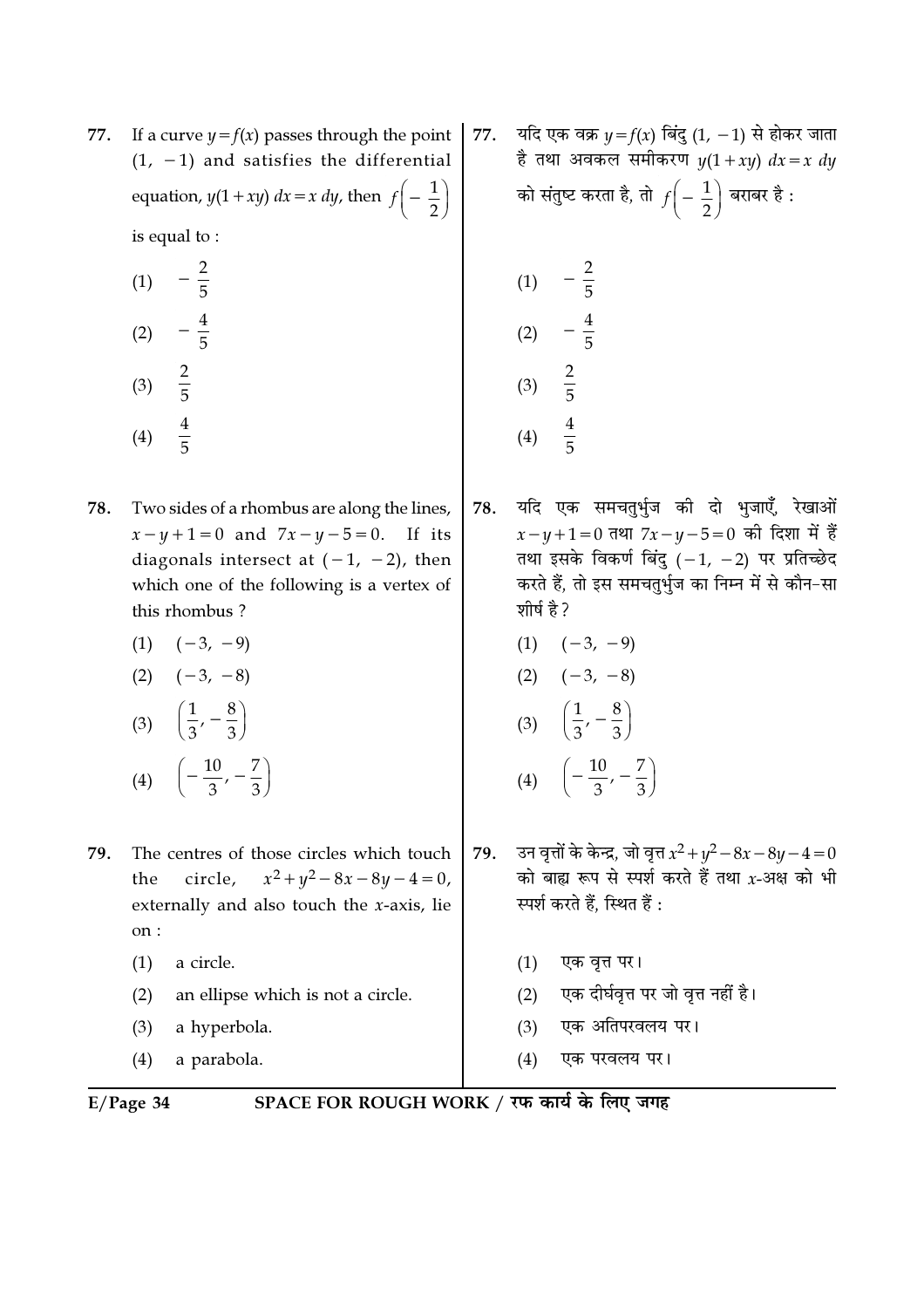- If one of the diameters of the circle, given 80. by the equation,  $x^2 + y^2 - 4x + 6y - 12 = 0$ , is a chord of a circle S, whose centre is at  $(-3, 2)$ , then the radius of S is :
	- $5\sqrt{2}$  $(1)$
	- $5\sqrt{3}$  $(2)$
	- $(3)$ 5
	- $(4)$ 10
- 81. Let *P* be the point on the parabola,  $y^2 = 8x$ which is at a minimum distance from the centre C of the circle,  $x^2 + (y+6)^2 = 1$ . Then the equation of the circle, passing through  $C$  and having its centre at  $P$  is :
	- (1)  $x^2 + y^2 4x + 8y + 12 = 0$
	- (2)  $x^2 + y^2 x + 4y 12 = 0$
	- (3)  $x^2 + y^2 \frac{x}{4} + 2y 24 = 0$
	- (4)  $x^2 + y^2 4x + 9y + 18 = 0$
- 82. The eccentricity of the hyperbola whose length of the latus rectum is equal to 8 and the length of its conjugate axis is equal to half of the distance between its foci, is:
	- $(1)$  $(2)$  $(3)$

 $\sqrt{3}$ 

- यदि समीकरण  $x^2 + y^2 4x + 6y 12 = 0$  द्वारा 80. प्रदत्त एक वृत्त का एक व्यास एक अन्य वृत्त  $S$ , जिसका केन्द्र (-3, 2) है, की जीवा है, तो वृत्त  $S$  की त्रिज्या है :
	- $5\sqrt{2}$  $(1)$
	- $5\sqrt{3}$  $(2)$
	- 5  $(3)$
	- 10  $(4)$
- माना परवलय  $y^2 = 8x$  का P एक ऐसा बिंदु है जो 81. वत्त  $x^2 + (y+6)^2 = 1$ , के केन्द्र C से न्यनतम दरी पर है, तो उस वृत्त का समीकरण जो  $C$  से होकर जाता है तथा जिसका केन्द्र  $P$  पर है. है:
	- (1)  $x^2 + y^2 4x + 8y + 12 = 0$
	- (2)  $x^2 + y^2 x + 4y 12 = 0$
	- (3)  $x^2 + y^2 \frac{x}{4} + 2y 24 = 0$
	- (4)  $x^2 + y^2 4x + 9y + 18 = 0$
- उस अतिपरवलय, जिसके नाभिलंब की लंबाई 8 है 82. तथा जिसके संयुग्मी अक्ष की लंबाई उसकी नाभियों के बीच की दूरी की आधी है, की उत्केन्द्रता है:

| (1) | $\frac{4}{3}$                |
|-----|------------------------------|
| (2) | 4<br>$\sqrt{3}$              |
| (3) | $\overline{2}$<br>$\sqrt{3}$ |
| (4) | $\sqrt{3}$                   |

 $E/Page$  35

 $(4)$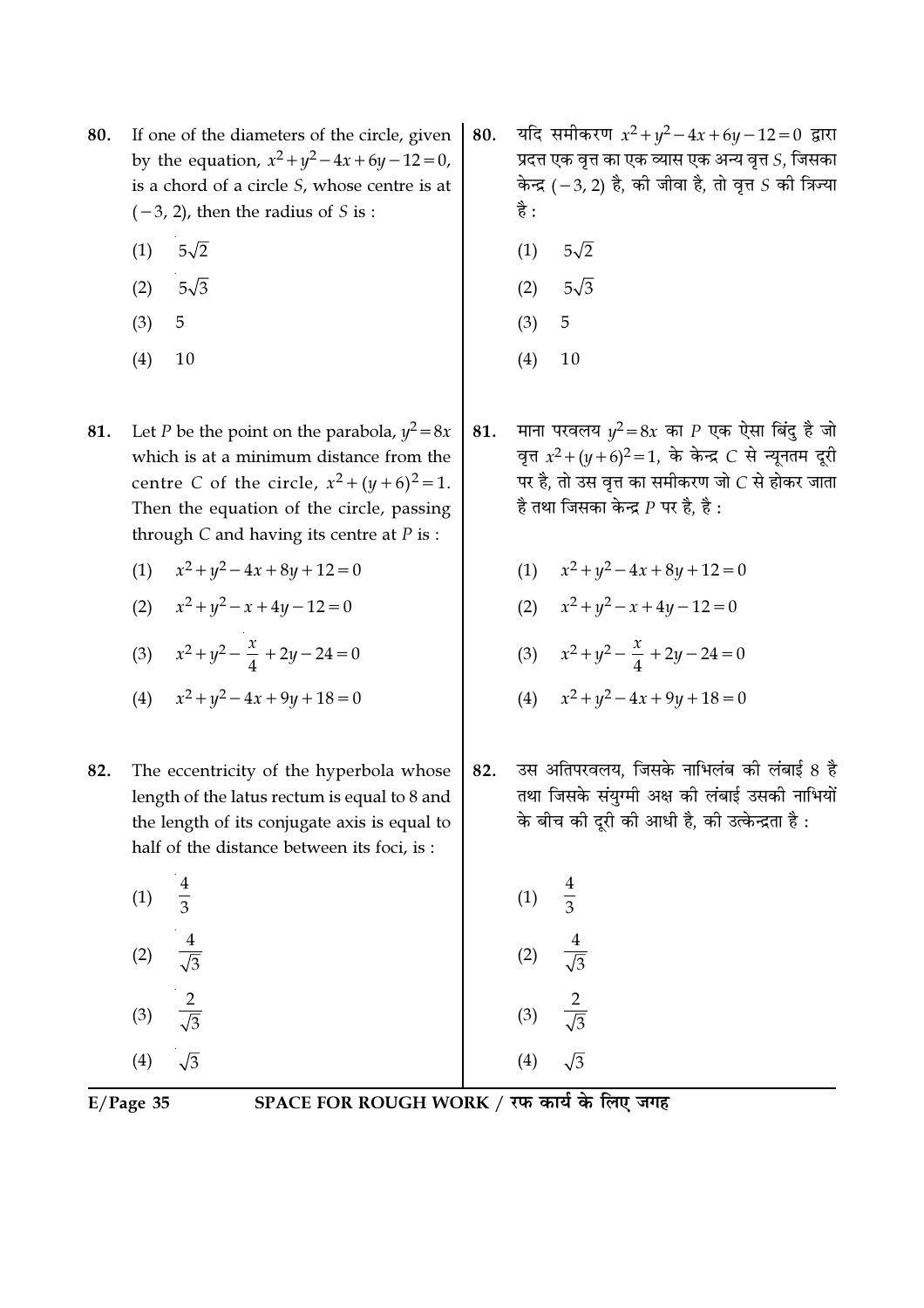| 83. | The distance of the point $(1, -5, 9)$ from<br>the plane $x - y + z = 5$ measured along the<br>line $x=y=z$ is :                                                                                                                                          | 83. | बिंदु (1, -5, 9) की समतल $x-y+z=5$ से वह<br>दूरी जो रेखा $x = y = z$ की दिशा में मापी गई है, है :                                                                                                  |
|-----|-----------------------------------------------------------------------------------------------------------------------------------------------------------------------------------------------------------------------------------------------------------|-----|----------------------------------------------------------------------------------------------------------------------------------------------------------------------------------------------------|
|     | $3\sqrt{10}$<br>(1)                                                                                                                                                                                                                                       |     | $3\sqrt{10}$<br>(1)                                                                                                                                                                                |
|     | $10\sqrt{3}$<br>(2)                                                                                                                                                                                                                                       |     | $10\sqrt{3}$<br>(2)                                                                                                                                                                                |
|     | $\frac{10}{\sqrt{3}}$<br>(3)                                                                                                                                                                                                                              |     | $\frac{10}{\sqrt{3}}$<br>(3)                                                                                                                                                                       |
|     | $\frac{20}{3}$<br>(4)                                                                                                                                                                                                                                     |     | $\frac{20}{3}$<br>(4)                                                                                                                                                                              |
| 84. | If the line, $\frac{x-3}{2} = \frac{y+2}{-1} = \frac{z+4}{3}$ lies in<br>the plane, $lx + my - z = 9$ , then $l^2 + m^2$ is                                                                                                                               |     | 84. यदि रेखा $\frac{x-3}{2} = \frac{y+2}{-1} = \frac{z+4}{3}$ , समतल<br>$lx + my - z = 9$ में स्थित है, तो $l^2 + m^2$ बराबर है:                                                                   |
|     | equal to:                                                                                                                                                                                                                                                 |     |                                                                                                                                                                                                    |
|     | (1)<br>26                                                                                                                                                                                                                                                 |     | (1)<br>26                                                                                                                                                                                          |
|     | (2)<br>18                                                                                                                                                                                                                                                 |     | (2)<br>18                                                                                                                                                                                          |
|     | (3)<br>5                                                                                                                                                                                                                                                  |     | (3)<br>5                                                                                                                                                                                           |
|     | (4)<br>$\overline{2}$                                                                                                                                                                                                                                     |     | (4)<br>$\overline{2}$                                                                                                                                                                              |
| 85. | Let $\overrightarrow{a}$ , $\overrightarrow{b}$ and $\overrightarrow{c}$ be three unit vectors such<br>that $\overrightarrow{a} \times (\overrightarrow{b} \times \overrightarrow{c}) = \frac{\sqrt{3}}{2} (\overrightarrow{b} + \overrightarrow{c}).$ If | 85. | माना $\overrightarrow{a}$ , $\overrightarrow{b}$ तथा $\overrightarrow{c}$ तीन ऐसे मात्रक सदिश हैं कि<br>$\vec{a} \times (\vec{b} \times \vec{c}) = \frac{\sqrt{3}}{2} (\vec{b} + \vec{c})$ है। यदि |
|     | $\overrightarrow{b}$ is not parallel to $\overrightarrow{c}$ , then the angle                                                                                                                                                                             |     | $\overrightarrow{b}$ , $\overrightarrow{c}$ के समांतर नहीं है, तो $\overrightarrow{a}$ तथा $\overrightarrow{b}$ के बीच                                                                             |
|     | between $\overrightarrow{a}$ and $\overrightarrow{b}$ is :                                                                                                                                                                                                |     | का कोण है :                                                                                                                                                                                        |
|     | $\frac{3\pi}{4}$<br>(1)<br>$\overline{4}$                                                                                                                                                                                                                 |     | $\frac{3\pi}{4}$<br>(1)                                                                                                                                                                            |
|     | $\frac{\pi}{2}$<br>(2)                                                                                                                                                                                                                                    |     | $\frac{\pi}{2}$<br>(2)                                                                                                                                                                             |
|     | $\frac{2\pi}{3}$<br>(3)                                                                                                                                                                                                                                   |     | $\frac{2\pi}{3}$<br>(3)                                                                                                                                                                            |
|     | $\frac{5\pi}{6}$<br>(4)                                                                                                                                                                                                                                   |     | $\frac{5\pi}{6}$<br>(4)                                                                                                                                                                            |

E/Page 36 SPACE FOR ROUGH WORK / रफ कार्य के लिए जगह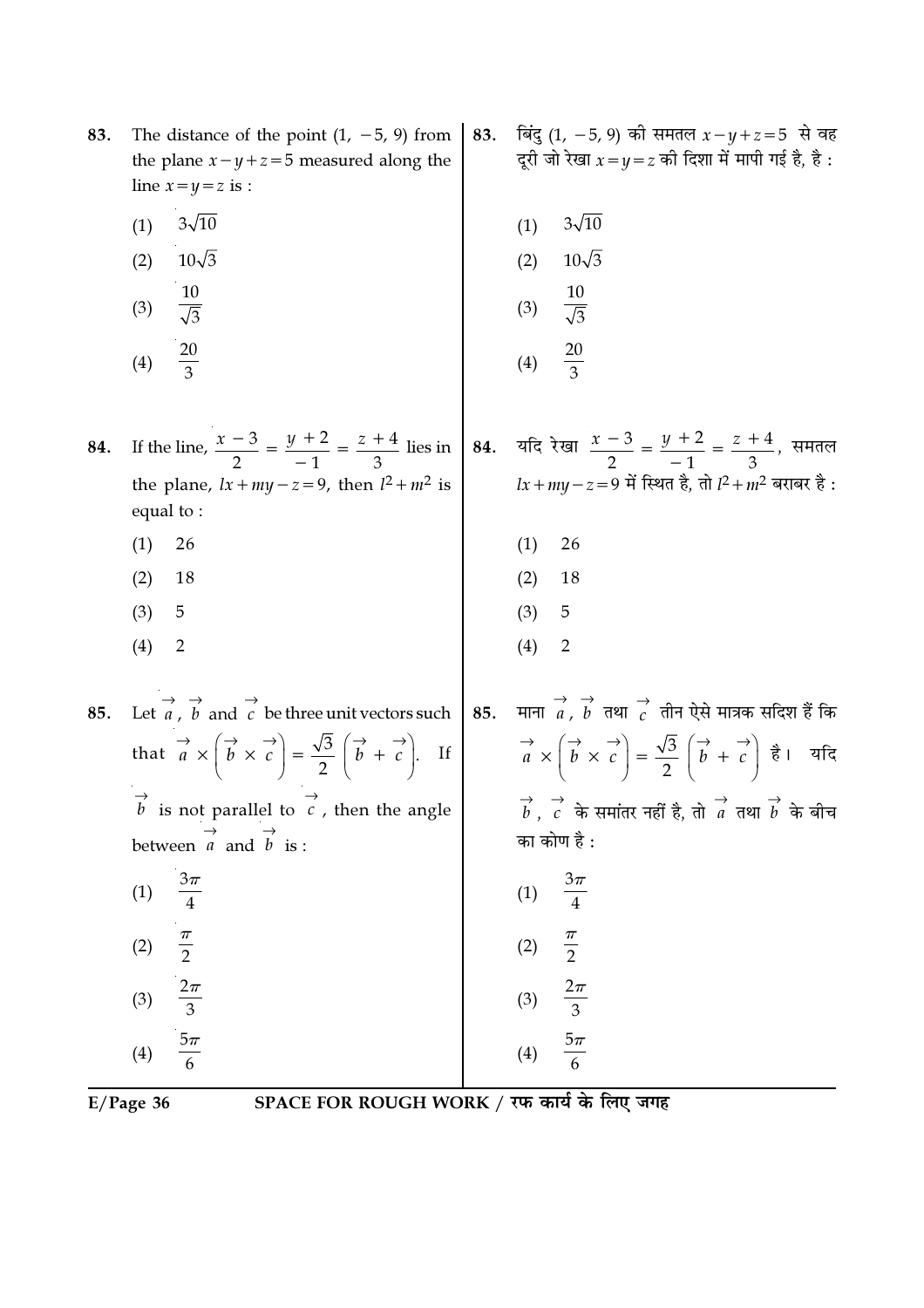- 86. If the standard deviation of the numbers 2, 3,  $a$  and 11 is 3.5, then which of the following is true?
	- (1)  $3a^2 26a + 55 = 0$
	- (2)  $3a^2 32a + 84 = 0$
	- (3)  $3a^2 34a + 91 = 0$
	- (4)  $3a^2 23a + 44 = 0$
- Let two fair six-faced dice A and B be 87. thrown simultaneously. If  $E_1$  is the event that die A shows up four,  $E_2$  is the event that die *B* shows up two and  $E_3$  is the event that the sum of numbers on both dice is odd, then which of the following statements is NOT true?
	- (1)  $E_1$  and  $E_2$  are independent.
	- (2)  $E_2$  and  $E_3$  are independent.
	- (3)  $E_1$  and  $E_3$  are independent.
	- (4)  $E_1$ ,  $E_2$  and  $E_3$  are independent.
- If  $0 \le x \le 2\pi$ , then the number of real values 88. of  $x$ , which satisfy the equation  $\cos x + \cos 2x + \cos 3x + \cos 4x = 0$ , is:
	- $(1)$ 3  $(2)$ 5  $\overline{7}$  $(3)$

 $(4)$ 9

 $E/Page$  37

- यदि संख्याओं 2, 3, a तथा 11 का मानक विचलन 86. 3.5 है, तो निम्न में से कौन-सा सत्य है?
	- (1)  $3a^2 26a + 55 = 0$
	- (2)  $3a^2 32a + 84 = 0$
	- (3)  $3a^2 34a + 91 = 0$
	- (4)  $3a^2 23a + 44 = 0$
- माना दो अनभिनत छ: फलकीय पासे  $A$  तथा  $B$  एक 87. साथ उछाले गये। माना घटना  $E_1$  पासे  $A$  पर चार आना दर्शाती है, घटना  $E_2$  पासे B पर 2 आना दर्शाती है तथा घटना  $E_3$  दोनों पासों पर आने वाली संख्याओं का योग विषम दर्शाती है, तो निम्न में से कौन-सा कथन सत्य नहीं है?
	- (1)  $E_1$  तथा  $E_2$  स्वतंत्र हैं।
	- (2)  $E_2$  तथा  $E_3$  स्वतंत्र हैं।
	- (3)  $E_1$  तथा  $E_3$  स्वतंत्र हैं।
	- (4)  $E_1, E_2$  तथा  $E_3$  स्वतंत्र हैं।
- यदि  $0 \le x \le 2\pi$  है, तो  $x$  के उन वास्तविक मानों की 88. संख्या जो समीकरण  $\cos x + \cos 2x + \cos 3x + \cos 4x = 0$  को संतुष्ट करते हैं, है:  $(1)$  $\mathfrak{B}$  $(2)$ 5  $(3)$ 7  $(4)$  $\mathbf{Q}$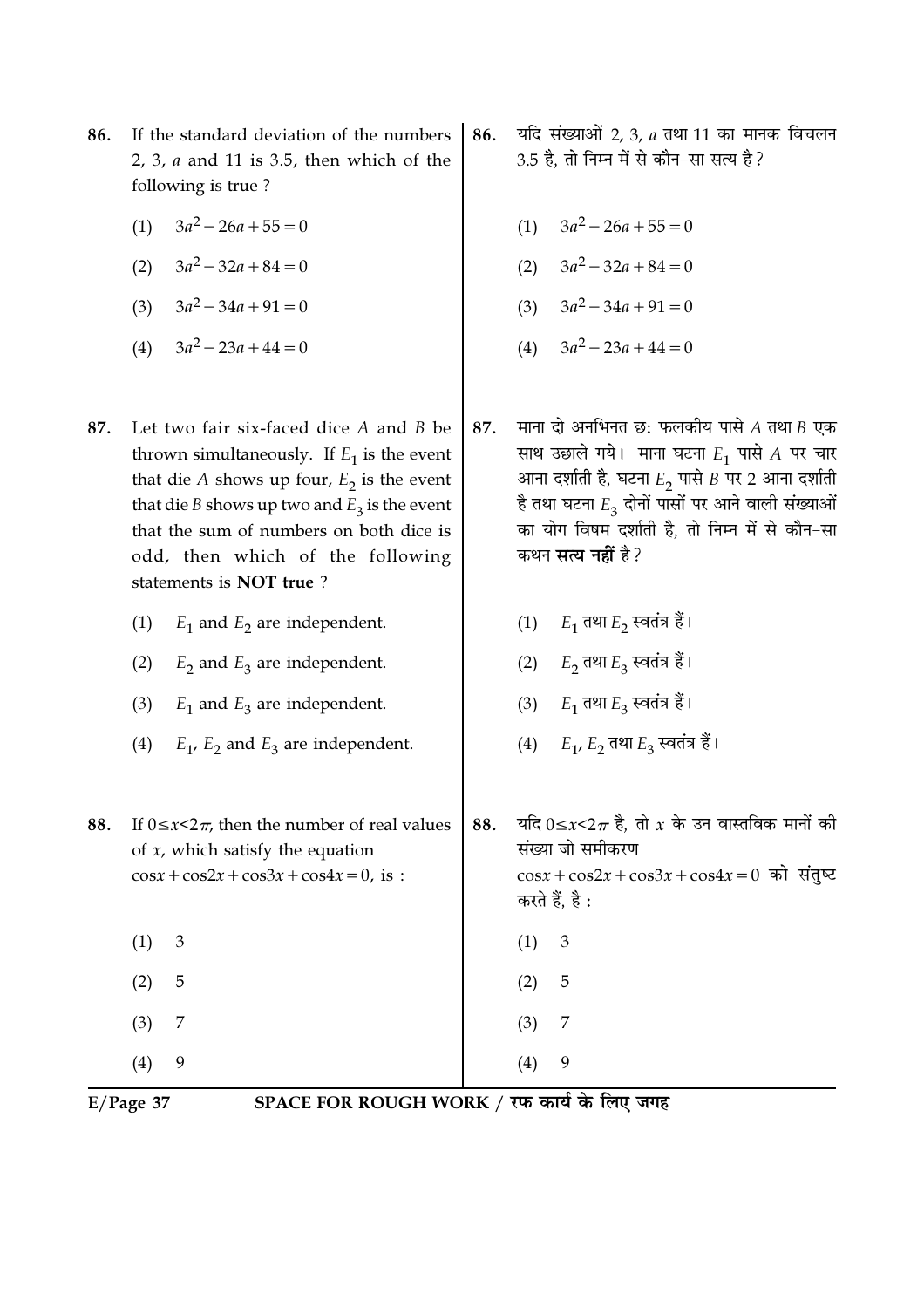- 89. A man is walking towards a vertical pillar in a straight path, at a uniform speed. At a certain point  $A$  on the path, he observes that the angle of elevation of the top of the pillar is 30°. After walking for 10 minutes from  $A$  in the same direction, at a point  $B$ , he observes that the angle of elevation of the top of the pillar is  $60^\circ$ . Then the time taken (in minutes) by him, from  $B$  to reach the pillar, is :
	- $(1)$ 6
	- $(2)$ 10
	- $(3)$ 20
	- 5  $(4)$
- The Boolean Expression  $(p \land \neg q) \lor q \lor (\neg p \land q)$ 90. is equivalent to:
	- $(1)$  $\neg p \wedge q$
	- $(2)$  $p \wedge q$
	- $(3)$  $p \vee q$
	- $p \vee \sim q$  $(4)$

 $-000-$ 

एक व्यक्ति एक ऊर्ध्वाधर खंभे की ओर एक सीधे पथ 89. पर एक समान चाल से जा रहा है। रास्ते पर एक बिंदु  $A$  से वह खंभे के शिखर का उन्नयन कोण 30° मापता है।  $\,$  A से उसी दिशा में 10 मिनट और चलने के बाद बिंदु  $B$  से वह खंभे के शिखर का उन्नयन कोण  $60^{\circ}$ पाता है, तो  $B$  से खंभे तक पहुँचने में उसे लगने वाला समय (मिनटों में) है:

- $(1)$  $\boldsymbol{6}$
- $(2)$ 10
- $(3)$ 20
- 5  $(4)$

90. बले के (Boolean Expression) व्यंजक (p^~q)vqv(~p^q) का समतुल्य है:

- $(1)$  $\neg p \wedge q$
- $(2)$  $p \wedge q$
- $(3)$  $p \vee q$
- $(4)$  $p \vee \sim q$

 $-0$  O  $0$  -

SPACE FOR ROUGH WORK / रफ कार्य के लिए जगह

 $E/Page$  38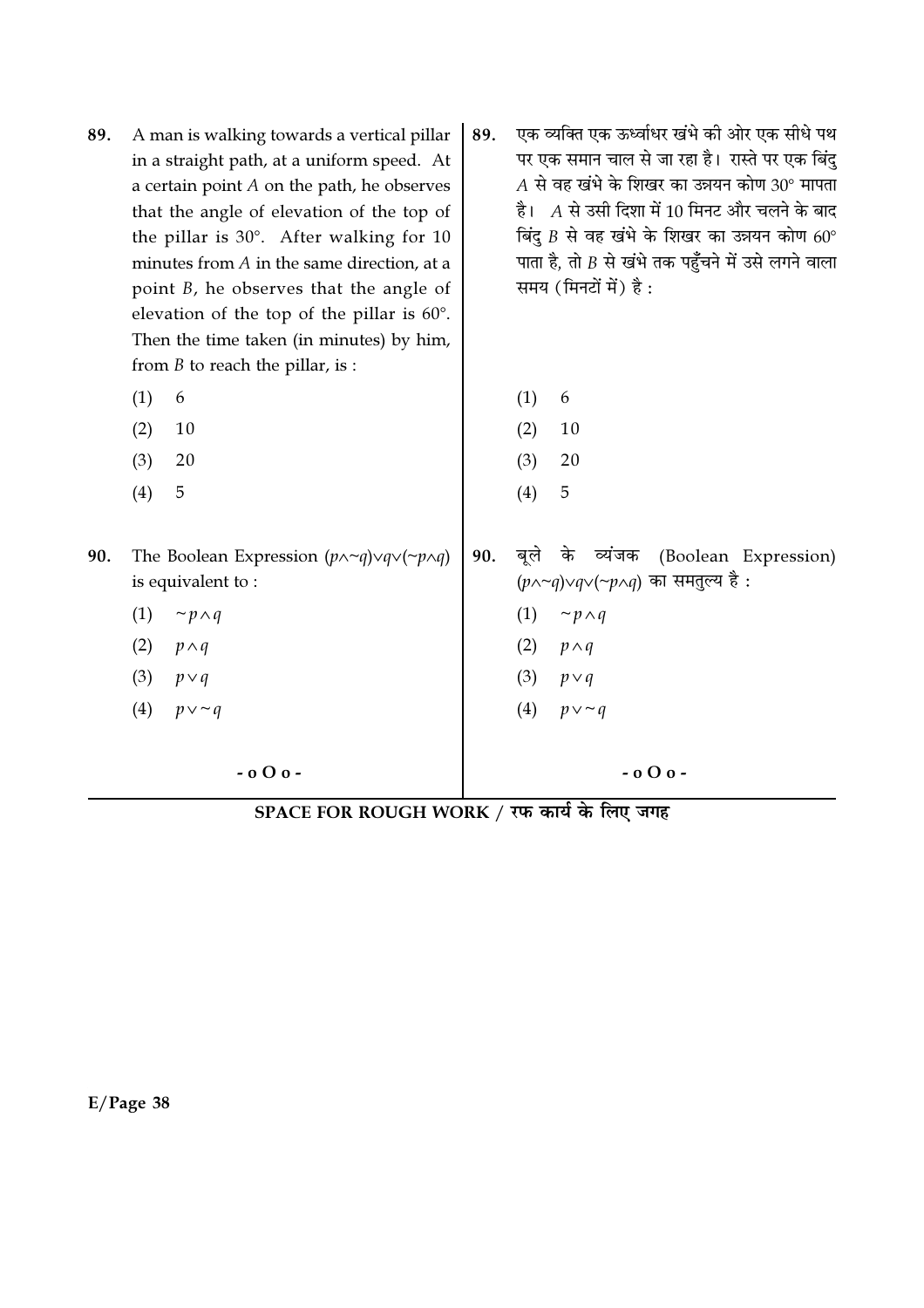$S$ PACE FOR ROUGH WORK / रफ कार्य के लिए जगह

E/Page 39